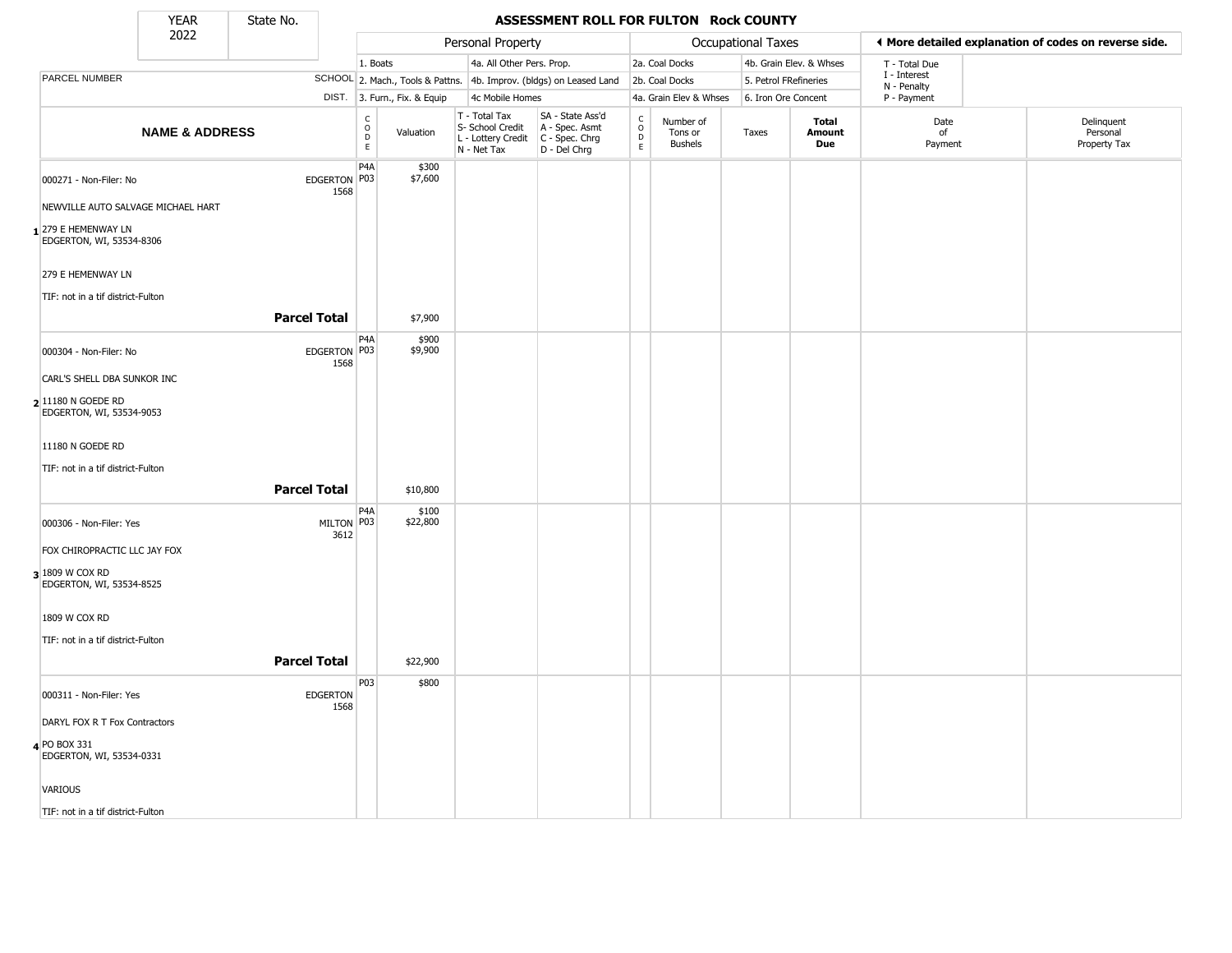|                                                           | YEAR                      | State No.           |                          |                         |                               |                                                  | ASSESSMENT ROLL FOR FULTON Rock COUNTY                                                  |                                              |                                        |                       |                         |                                                       |                                        |
|-----------------------------------------------------------|---------------------------|---------------------|--------------------------|-------------------------|-------------------------------|--------------------------------------------------|-----------------------------------------------------------------------------------------|----------------------------------------------|----------------------------------------|-----------------------|-------------------------|-------------------------------------------------------|----------------------------------------|
|                                                           | 2022                      |                     |                          |                         |                               | Personal Property                                |                                                                                         |                                              |                                        | Occupational Taxes    |                         | ♦ More detailed explanation of codes on reverse side. |                                        |
|                                                           |                           |                     |                          | 1. Boats                |                               | 4a. All Other Pers. Prop.                        |                                                                                         |                                              | 2a. Coal Docks                         |                       | 4b. Grain Elev. & Whses | T - Total Due                                         |                                        |
| PARCEL NUMBER                                             |                           |                     |                          |                         |                               |                                                  | SCHOOL 2. Mach., Tools & Pattns. 4b. Improv. (bldgs) on Leased Land                     |                                              | 2b. Coal Docks                         | 5. Petrol FRefineries |                         | I - Interest<br>N - Penalty                           |                                        |
|                                                           |                           |                     |                          |                         | DIST. 3. Furn., Fix. & Equip  | 4c Mobile Homes                                  |                                                                                         |                                              | 4a. Grain Elev & Whses                 | 6. Iron Ore Concent   |                         | P - Payment                                           |                                        |
|                                                           | <b>NAME &amp; ADDRESS</b> |                     |                          | $\frac{c}{0}$<br>D<br>E | Valuation                     | T - Total Tax<br>S- School Credit<br>N - Net Tax | SA - State Ass'd<br>A - Spec. Asmt<br>L - Lottery Credit C - Spec. Chrg<br>D - Del Chrg | $\mathsf{C}$<br>$\circ$<br>$\mathsf{D}$<br>E | Number of<br>Tons or<br><b>Bushels</b> | Taxes                 | Total<br>Amount<br>Due  | Date<br>of<br>Payment                                 | Delinquent<br>Personal<br>Property Tax |
| 000315 - Non-Filer: Yes                                   |                           |                     | <b>EDGERTON</b>          | P03                     | \$700                         |                                                  |                                                                                         |                                              |                                        |                       |                         |                                                       |                                        |
| NEWVILLE MOBILE MVS PETROLEUM, INC                        |                           |                     | 1568                     |                         |                               |                                                  |                                                                                         |                                              |                                        |                       |                         |                                                       |                                        |
| 5 581 E RICHARDSON SPRINGS RD<br>EDGERTON, WI, 53534-8400 |                           |                     |                          |                         |                               |                                                  |                                                                                         |                                              |                                        |                       |                         |                                                       |                                        |
| 621 E STATE RD 59                                         |                           |                     |                          |                         |                               |                                                  |                                                                                         |                                              |                                        |                       |                         |                                                       |                                        |
| TIF: not in a tif district-Fulton                         |                           |                     |                          |                         |                               |                                                  |                                                                                         |                                              |                                        |                       |                         |                                                       |                                        |
| 000316 - Non-Filer: No                                    |                           |                     | EDGERTON P03<br>1568     | P4A                     | \$200<br>\$2,700              |                                                  |                                                                                         |                                              |                                        |                       |                         |                                                       |                                        |
| 59 & I-90 TRUCKS & PARTS, INC                             |                           |                     |                          |                         |                               |                                                  |                                                                                         |                                              |                                        |                       |                         |                                                       |                                        |
| 6 PO BOX 209<br>EDGERTON, WI, 53534-0209                  |                           |                     |                          |                         |                               |                                                  |                                                                                         |                                              |                                        |                       |                         |                                                       |                                        |
| 11210 N AXLE LN                                           |                           |                     |                          |                         |                               |                                                  |                                                                                         |                                              |                                        |                       |                         |                                                       |                                        |
| TIF: not in a tif district-Fulton                         |                           |                     |                          |                         |                               |                                                  |                                                                                         |                                              |                                        |                       |                         |                                                       |                                        |
|                                                           |                           | <b>Parcel Total</b> |                          |                         | \$2,900                       |                                                  |                                                                                         |                                              |                                        |                       |                         |                                                       |                                        |
| 000321 - Non-Filer: No                                    |                           |                     | EDGERTON P03<br>1568     | P4A                     | \$100<br>\$66,300             |                                                  |                                                                                         |                                              |                                        |                       |                         |                                                       |                                        |
| MORRISON AUTO SALVAGE BEATRICE MORRISON                   |                           |                     |                          |                         |                               |                                                  |                                                                                         |                                              |                                        |                       |                         |                                                       |                                        |
| 7 6307 W STATE RD 59<br>EDGERTON, WI, 53534-9420          |                           |                     |                          |                         |                               |                                                  |                                                                                         |                                              |                                        |                       |                         |                                                       |                                        |
| 6307 W STATE RD 59                                        |                           |                     |                          |                         |                               |                                                  |                                                                                         |                                              |                                        |                       |                         |                                                       |                                        |
| TIF: not in a tif district-Fulton                         |                           |                     |                          |                         |                               |                                                  |                                                                                         |                                              |                                        |                       |                         |                                                       |                                        |
|                                                           |                           | <b>Parcel Total</b> |                          |                         | \$66,400                      |                                                  |                                                                                         |                                              |                                        |                       |                         |                                                       |                                        |
| 000326 - Non-Filer: Yes                                   |                           |                     | EDGERTON P03<br>1568 P01 | P4A                     | \$1,300<br>\$1,800<br>\$1,900 |                                                  |                                                                                         |                                              |                                        |                       |                         |                                                       |                                        |
| THE HARBOR AT NEWVILLE, INC                               |                           |                     |                          |                         |                               |                                                  |                                                                                         |                                              |                                        |                       |                         |                                                       |                                        |
| $8 807 \text{ E HARBOR RD}$<br>MILTON, WI, 53563-9621     |                           |                     |                          |                         |                               |                                                  |                                                                                         |                                              |                                        |                       |                         |                                                       |                                        |
| HARBOR RECREATION                                         |                           |                     |                          |                         |                               |                                                  |                                                                                         |                                              |                                        |                       |                         |                                                       |                                        |
| TIF: not in a tif district-Fulton                         |                           | <b>Parcel Total</b> |                          |                         | \$5,000                       |                                                  |                                                                                         |                                              |                                        |                       |                         |                                                       |                                        |
|                                                           |                           |                     |                          | P <sub>4</sub> A        |                               |                                                  |                                                                                         |                                              |                                        |                       |                         |                                                       |                                        |
| 001019 - Non-Filer: Yes                                   |                           |                     | EDGERTON P03<br>1568     |                         | \$7,200<br>\$233,700          |                                                  |                                                                                         |                                              |                                        |                       |                         |                                                       |                                        |
| MCDONALD'S RESTAURANTS OF WI, INC                         |                           |                     |                          |                         |                               |                                                  |                                                                                         |                                              |                                        |                       |                         |                                                       |                                        |
| PO BOX 743068<br>DALLAS, TX, 75374-3068                   |                           |                     |                          |                         |                               |                                                  |                                                                                         |                                              |                                        |                       |                         |                                                       |                                        |
| 1117 N GOEDE RD                                           |                           |                     |                          |                         |                               |                                                  |                                                                                         |                                              |                                        |                       |                         |                                                       |                                        |
| TIF: not in a tif district-Fulton                         |                           |                     |                          |                         |                               |                                                  |                                                                                         |                                              |                                        |                       |                         |                                                       |                                        |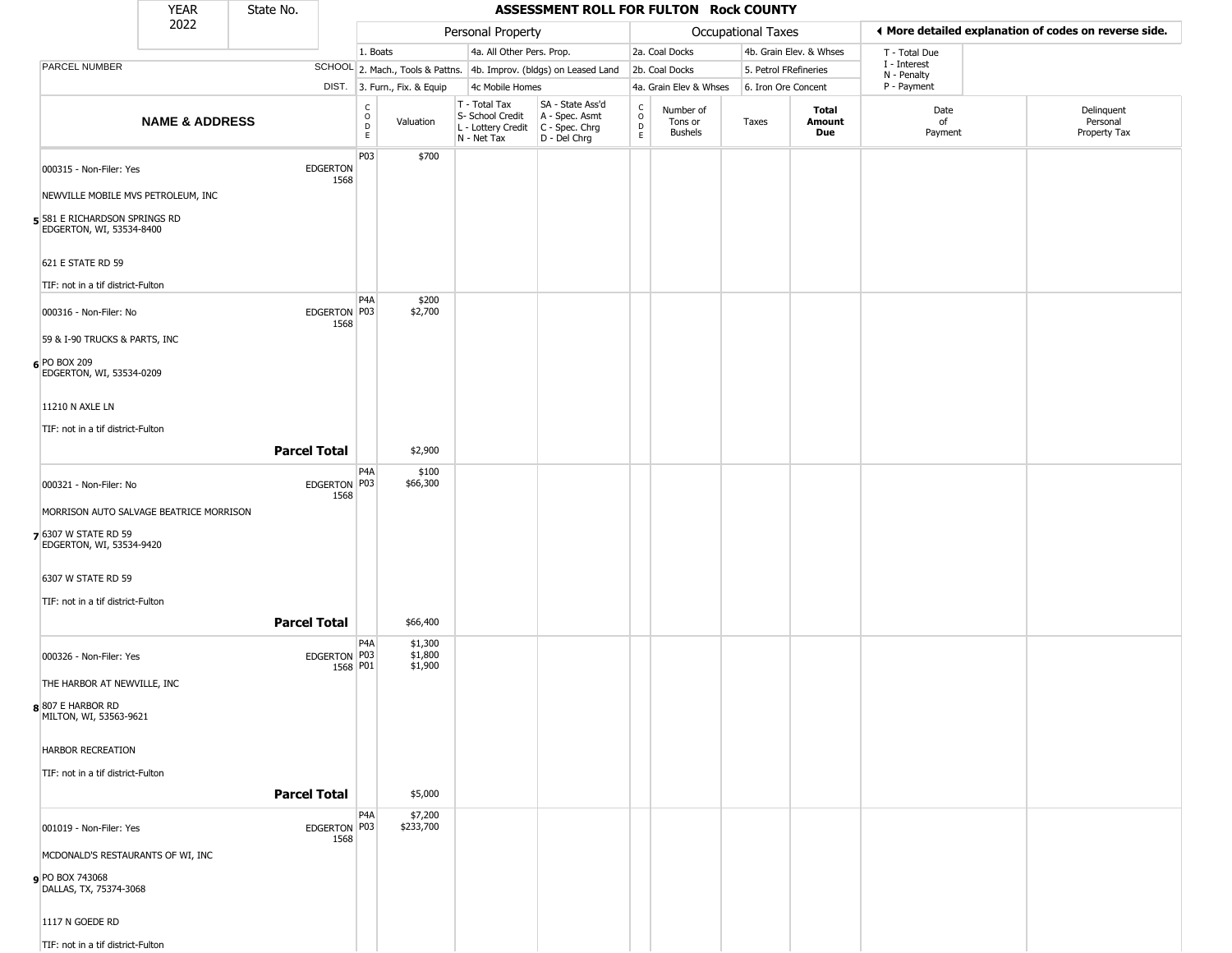|                                                             | <b>YEAR</b>               | State No.           |                         |                                                |                              |                                                                                             | ASSESSMENT ROLL FOR FULTON Rock COUNTY                              |                                                          |                                        |                    |                         |                             |                                                       |
|-------------------------------------------------------------|---------------------------|---------------------|-------------------------|------------------------------------------------|------------------------------|---------------------------------------------------------------------------------------------|---------------------------------------------------------------------|----------------------------------------------------------|----------------------------------------|--------------------|-------------------------|-----------------------------|-------------------------------------------------------|
|                                                             | 2022                      |                     |                         |                                                |                              | Personal Property                                                                           |                                                                     |                                                          |                                        | Occupational Taxes |                         |                             | ◀ More detailed explanation of codes on reverse side. |
|                                                             |                           |                     |                         | 1. Boats                                       |                              | 4a. All Other Pers. Prop.                                                                   |                                                                     |                                                          | 2a. Coal Docks                         |                    | 4b. Grain Elev. & Whses | T - Total Due               |                                                       |
| PARCEL NUMBER                                               |                           |                     |                         |                                                |                              |                                                                                             | SCHOOL 2. Mach., Tools & Pattns. 4b. Improv. (bldgs) on Leased Land |                                                          | 2b. Coal Docks                         |                    | 5. Petrol FRefineries   | I - Interest<br>N - Penalty |                                                       |
|                                                             |                           |                     |                         |                                                | DIST. 3. Furn., Fix. & Equip | 4c Mobile Homes                                                                             |                                                                     |                                                          | 4a. Grain Elev & Whses                 |                    | 6. Iron Ore Concent     | P - Payment                 |                                                       |
|                                                             | <b>NAME &amp; ADDRESS</b> |                     |                         | $\begin{matrix} 0 \\ 0 \\ D \end{matrix}$<br>E | Valuation                    | T - Total Tax<br>S- School Credit<br>$ L -$ Lottery Credit $ C -$ Spec. Chrg<br>N - Net Tax | SA - State Ass'd<br>A - Spec. Asmt<br>D - Del Chrg                  | $\begin{matrix} 0 \\ 0 \\ 0 \end{matrix}$<br>$\mathsf E$ | Number of<br>Tons or<br><b>Bushels</b> | Taxes              | Total<br>Amount<br>Due  | Date<br>of<br>Payment       | Delinquent<br>Personal<br>Property Tax                |
|                                                             |                           | <b>Parcel Total</b> |                         |                                                | \$240,900                    |                                                                                             |                                                                     |                                                          |                                        |                    |                         |                             |                                                       |
| 001492 - Non-Filer: No                                      |                           |                     | <b>EDGERTON</b><br>1568 | P4B                                            | \$3,900                      |                                                                                             |                                                                     |                                                          |                                        |                    |                         |                             |                                                       |
| RICH HAVENS PP4B                                            |                           |                     |                         |                                                |                              |                                                                                             |                                                                     |                                                          |                                        |                    |                         |                             |                                                       |
| 10 11103 N HILLSIDE RD<br>EDGERTON, WI, 53534-8453          |                           |                     |                         |                                                |                              |                                                                                             |                                                                     |                                                          |                                        |                    |                         |                             |                                                       |
| $\Omega$<br>TIF: not in a tif district-Fulton               |                           |                     |                         | <b>P03</b>                                     | \$400                        |                                                                                             |                                                                     |                                                          |                                        |                    |                         |                             |                                                       |
| 001494 - Non-Filer: No<br>TREP'S BAIT & TACKLE ROBERT CLARK |                           |                     | <b>EDGERTON</b><br>1568 |                                                |                              |                                                                                             |                                                                     |                                                          |                                        |                    |                         |                             |                                                       |
| 11 3506 W COUNTY RD M<br>EDGERTON, WI, 53534-8502           |                           |                     |                         |                                                |                              |                                                                                             |                                                                     |                                                          |                                        |                    |                         |                             |                                                       |
| 3506 W COUNTY RD M<br>TIF: not in a tif district-Fulton     |                           |                     |                         |                                                |                              |                                                                                             |                                                                     |                                                          |                                        |                    |                         |                             |                                                       |
| 004210 - Non-Filer: Yes                                     |                           |                     | <b>EDGERTON</b><br>1568 | P03                                            | \$3,500                      |                                                                                             |                                                                     |                                                          |                                        |                    |                         |                             |                                                       |
| DICK'S REFRIGERATION RICHARD STEWARD                        |                           |                     |                         |                                                |                              |                                                                                             |                                                                     |                                                          |                                        |                    |                         |                             |                                                       |
| 12 348 E HEMENWAY LN<br>EDGERTON, WI, 53534-8413            |                           |                     |                         |                                                |                              |                                                                                             |                                                                     |                                                          |                                        |                    |                         |                             |                                                       |
| 348 E HEMENWAY LN                                           |                           |                     |                         |                                                |                              |                                                                                             |                                                                     |                                                          |                                        |                    |                         |                             |                                                       |
| TIF: not in a tif district-Fulton                           |                           |                     |                         | P03                                            | \$303,400                    |                                                                                             |                                                                     |                                                          |                                        |                    |                         |                             |                                                       |
| 004544 - Non-Filer: Yes<br>QUALITY INN SNKP HOTELS, LLC     |                           |                     | <b>EDGERTON</b><br>1568 |                                                |                              |                                                                                             |                                                                     |                                                          |                                        |                    |                         |                             |                                                       |
| 13 11102 N GOEDE RD<br>EDGERTON, WI, 53534-9053             |                           |                     |                         |                                                |                              |                                                                                             |                                                                     |                                                          |                                        |                    |                         |                             |                                                       |
| 11102 N GOEDE RD                                            |                           |                     |                         |                                                |                              |                                                                                             |                                                                     |                                                          |                                        |                    |                         |                             |                                                       |
| TIF: not in a tif district-Fulton                           |                           |                     |                         | P <sub>4</sub> A                               | \$100                        |                                                                                             |                                                                     |                                                          |                                        |                    |                         |                             |                                                       |
| 004549 - Non-Filer: Yes                                     |                           |                     | EDGERTON P03<br>1568    |                                                | \$527,500                    |                                                                                             |                                                                     |                                                          |                                        |                    |                         |                             |                                                       |
| MILTON KOA JAMES KERSTEN                                    |                           |                     |                         |                                                |                              |                                                                                             |                                                                     |                                                          |                                        |                    |                         |                             |                                                       |
| 14 872 E STATE RD 59<br>MILTON, WI, 53563-8919              |                           |                     |                         |                                                |                              |                                                                                             |                                                                     |                                                          |                                        |                    |                         |                             |                                                       |
| 872 E STATE RD 59                                           |                           |                     |                         |                                                |                              |                                                                                             |                                                                     |                                                          |                                        |                    |                         |                             |                                                       |
| TIF: not in a tif district-Fulton                           |                           |                     |                         |                                                |                              |                                                                                             |                                                                     |                                                          |                                        |                    |                         |                             |                                                       |
|                                                             |                           | <b>Parcel Total</b> |                         |                                                | \$527,600                    |                                                                                             |                                                                     |                                                          |                                        |                    |                         |                             |                                                       |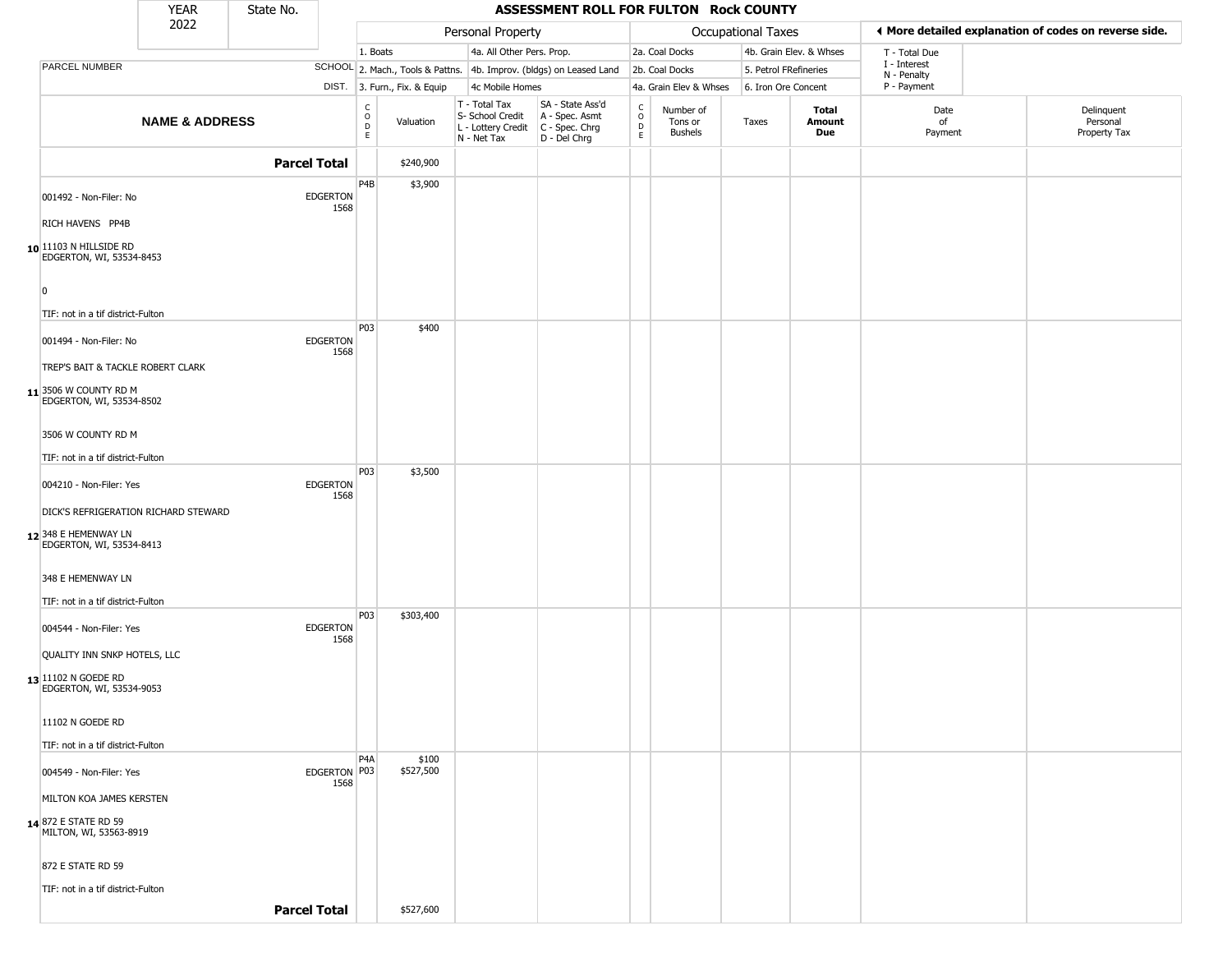|                                                      | <b>YEAR</b>               | State No.           |                         |                                                 |                              |                                                                                         | ASSESSMENT ROLL FOR FULTON Rock COUNTY                              |                                            |                                        |                       |                         |                             |                                                       |
|------------------------------------------------------|---------------------------|---------------------|-------------------------|-------------------------------------------------|------------------------------|-----------------------------------------------------------------------------------------|---------------------------------------------------------------------|--------------------------------------------|----------------------------------------|-----------------------|-------------------------|-----------------------------|-------------------------------------------------------|
|                                                      | 2022                      |                     |                         |                                                 |                              | Personal Property                                                                       |                                                                     |                                            |                                        | Occupational Taxes    |                         |                             | ♦ More detailed explanation of codes on reverse side. |
|                                                      |                           |                     |                         | 1. Boats                                        |                              | 4a. All Other Pers. Prop.                                                               |                                                                     |                                            | 2a. Coal Docks                         |                       | 4b. Grain Elev. & Whses | T - Total Due               |                                                       |
| PARCEL NUMBER                                        |                           |                     |                         |                                                 |                              |                                                                                         | SCHOOL 2. Mach., Tools & Pattns. 4b. Improv. (bldgs) on Leased Land |                                            | 2b. Coal Docks                         | 5. Petrol FRefineries |                         | I - Interest<br>N - Penalty |                                                       |
|                                                      |                           |                     |                         |                                                 | DIST. 3. Furn., Fix. & Equip | 4c Mobile Homes                                                                         |                                                                     |                                            | 4a. Grain Elev & Whses                 | 6. Iron Ore Concent   |                         | P - Payment                 |                                                       |
|                                                      | <b>NAME &amp; ADDRESS</b> |                     |                         | $\begin{array}{c} C \\ O \\ D \\ E \end{array}$ | Valuation                    | T - Total Tax<br>S- School Credit<br>L - Lottery Credit   C - Spec. Chrg<br>N - Net Tax | SA - State Ass'd<br>A - Spec. Asmt<br>D - Del Chrg                  | $\begin{array}{c} C \\ 0 \\ E \end{array}$ | Number of<br>Tons or<br><b>Bushels</b> | Taxes                 | Total<br>Amount<br>Due  | Date<br>of<br>Payment       | Delinquent<br>Personal<br>Property Tax                |
| 006057 - Non-Filer: No                               |                           |                     | EDGERTON<br>1568        | P4A                                             | \$26,900                     |                                                                                         |                                                                     |                                            |                                        |                       |                         |                             |                                                       |
| LAMAR ADVERTISING OF JANESVILLE                      |                           |                     |                         |                                                 |                              |                                                                                         |                                                                     |                                            |                                        |                       |                         |                             |                                                       |
| 15 PO BOX 66338<br>BATON ROUGE, LA, 70896-6338       |                           |                     |                         |                                                 |                              |                                                                                         |                                                                     |                                            |                                        |                       |                         |                             |                                                       |
| <b>SIGNS</b>                                         |                           |                     |                         |                                                 |                              |                                                                                         |                                                                     |                                            |                                        |                       |                         |                             |                                                       |
| TIF: not in a tif district-Fulton                    |                           |                     |                         |                                                 |                              |                                                                                         |                                                                     |                                            |                                        |                       |                         |                             |                                                       |
| 006058 - Non-Filer: Yes<br>MAGNUM COMMUNICATIONS INC |                           |                     | <b>MILTON</b><br>3612   | P4A                                             | \$14,900                     |                                                                                         |                                                                     |                                            |                                        |                       |                         |                             |                                                       |
|                                                      |                           |                     |                         |                                                 |                              |                                                                                         |                                                                     |                                            |                                        |                       |                         |                             |                                                       |
| 16 N6837 BOBBI ROAD<br>PARDEVILLE, WI, 53954         |                           |                     |                         |                                                 |                              |                                                                                         |                                                                     |                                            |                                        |                       |                         |                             |                                                       |
| 8690 N HURD RD                                       |                           |                     |                         |                                                 |                              |                                                                                         |                                                                     |                                            |                                        |                       |                         |                             |                                                       |
| TIF: not in a tif district-Fulton                    |                           |                     |                         |                                                 |                              |                                                                                         |                                                                     |                                            |                                        |                       |                         |                             |                                                       |
| 006061 - Non-Filer: No                               |                           |                     | EDGERTON e              | Stat<br>1568 Ass<br>ess                         | \$0                          |                                                                                         |                                                                     |                                            |                                        |                       |                         |                             |                                                       |
| COMPONEX CORPORATION                                 |                           |                     |                         | ed                                              |                              |                                                                                         |                                                                     |                                            |                                        |                       |                         |                             |                                                       |
| 17 10200 N COUNTY RD F<br>EDGERTON, WI, 53534        |                           |                     |                         |                                                 |                              |                                                                                         |                                                                     |                                            |                                        |                       |                         |                             |                                                       |
| 10200 N COUNTY RD F                                  |                           |                     |                         |                                                 |                              |                                                                                         |                                                                     |                                            |                                        |                       |                         |                             |                                                       |
| TIF: not in a tif district-Fulton                    |                           |                     |                         |                                                 |                              |                                                                                         |                                                                     |                                            |                                        |                       |                         |                             |                                                       |
| 006251 - Non-Filer: Yes                              |                           |                     | <b>EDGERTON</b><br>1568 | <b>P03</b>                                      | \$3,200                      |                                                                                         |                                                                     |                                            |                                        |                       |                         |                             |                                                       |
| LYNETTE BOYLES                                       |                           |                     |                         |                                                 |                              |                                                                                         |                                                                     |                                            |                                        |                       |                         |                             |                                                       |
| 18 11433 KENLYN RD<br>EDGERTON, WI, 53534-9154       |                           |                     |                         |                                                 |                              |                                                                                         |                                                                     |                                            |                                        |                       |                         |                             |                                                       |
| 397 E HEMENWAY LN                                    |                           |                     |                         |                                                 |                              |                                                                                         |                                                                     |                                            |                                        |                       |                         |                             |                                                       |
| TIF: not in a tif district-Fulton                    |                           |                     |                         |                                                 |                              |                                                                                         |                                                                     |                                            |                                        |                       |                         |                             |                                                       |
| 006432 - Non-Filer: Yes                              |                           |                     | EDGERTON P4A<br>1568    | P03                                             | \$600<br>\$1,500             |                                                                                         |                                                                     |                                            |                                        |                       |                         |                             |                                                       |
| ROCK RIVER MARINE INC                                |                           |                     |                         |                                                 |                              |                                                                                         |                                                                     |                                            |                                        |                       |                         |                             |                                                       |
| 19 10400 N KIDDER RD<br>EDGERTON, WI, 53534-9056     |                           |                     |                         |                                                 |                              |                                                                                         |                                                                     |                                            |                                        |                       |                         |                             |                                                       |
| 10400 N KIDDER RD                                    |                           |                     |                         |                                                 |                              |                                                                                         |                                                                     |                                            |                                        |                       |                         |                             |                                                       |
| TIF: not in a tif district-Fulton                    |                           |                     |                         |                                                 |                              |                                                                                         |                                                                     |                                            |                                        |                       |                         |                             |                                                       |
|                                                      |                           | <b>Parcel Total</b> |                         |                                                 | \$2,100                      |                                                                                         |                                                                     |                                            |                                        |                       |                         |                             |                                                       |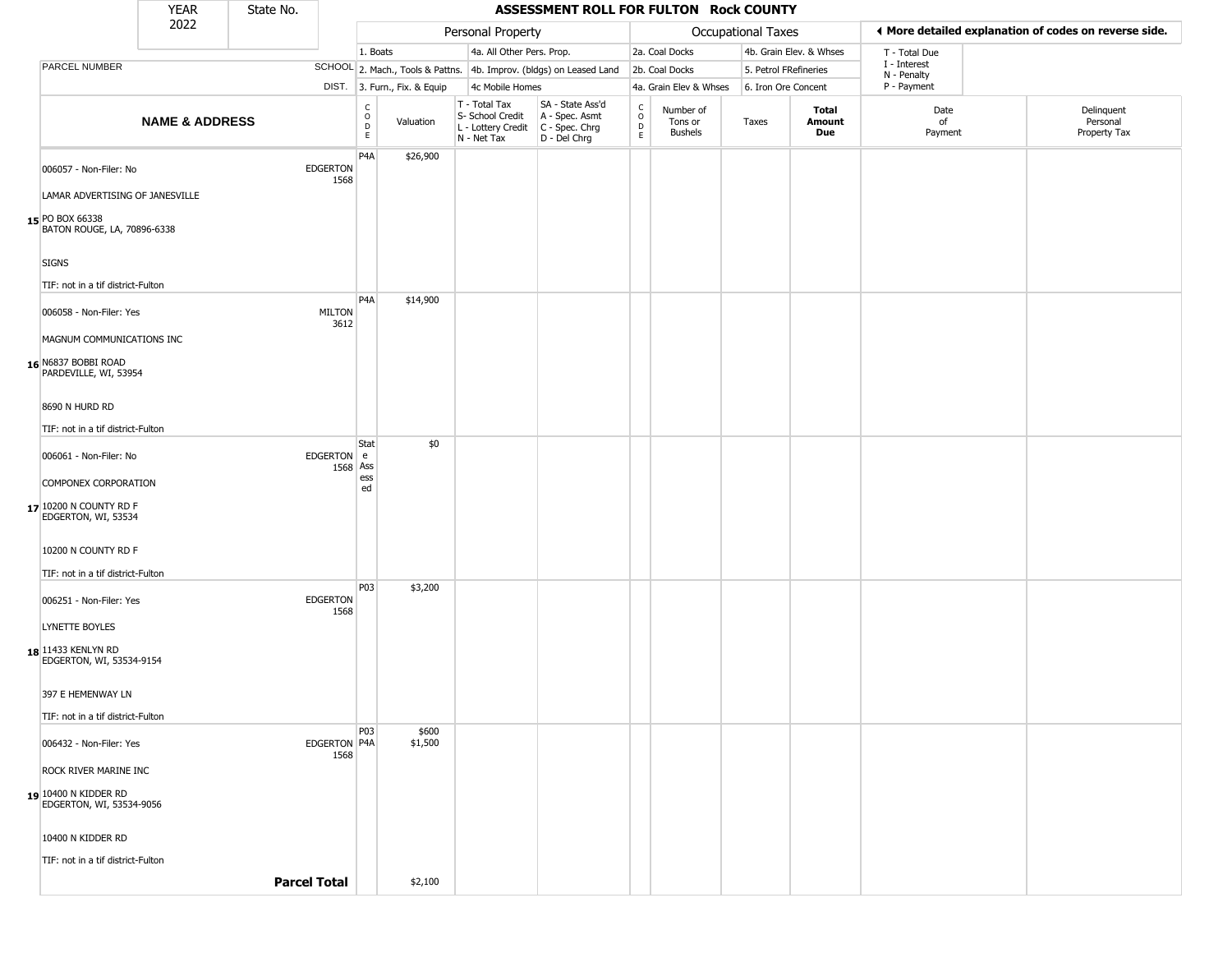|                                                                        | <b>YEAR</b>                           | State No. |                         |                                                 |                              |                                                                                         | ASSESSMENT ROLL FOR FULTON Rock COUNTY                              |                                              |                                        |                    |                         |                                                       |                                        |
|------------------------------------------------------------------------|---------------------------------------|-----------|-------------------------|-------------------------------------------------|------------------------------|-----------------------------------------------------------------------------------------|---------------------------------------------------------------------|----------------------------------------------|----------------------------------------|--------------------|-------------------------|-------------------------------------------------------|----------------------------------------|
|                                                                        | 2022                                  |           |                         |                                                 |                              | Personal Property                                                                       |                                                                     |                                              |                                        | Occupational Taxes |                         | ◀ More detailed explanation of codes on reverse side. |                                        |
|                                                                        |                                       |           |                         | 1. Boats                                        |                              | 4a. All Other Pers. Prop.                                                               |                                                                     |                                              | 2a. Coal Docks                         |                    | 4b. Grain Elev. & Whses | T - Total Due                                         |                                        |
| PARCEL NUMBER                                                          |                                       |           |                         |                                                 |                              |                                                                                         | SCHOOL 2. Mach., Tools & Pattns. 4b. Improv. (bldgs) on Leased Land |                                              | 2b. Coal Docks                         |                    | 5. Petrol FRefineries   | I - Interest<br>N - Penalty                           |                                        |
|                                                                        |                                       |           |                         |                                                 | DIST. 3. Furn., Fix. & Equip | 4c Mobile Homes                                                                         |                                                                     |                                              | 4a. Grain Elev & Whses                 |                    | 6. Iron Ore Concent     | P - Payment                                           |                                        |
|                                                                        | <b>NAME &amp; ADDRESS</b>             |           |                         | $\begin{array}{c} C \\ O \\ D \\ E \end{array}$ | Valuation                    | T - Total Tax<br>S- School Credit<br>L - Lottery Credit   C - Spec. Chrg<br>N - Net Tax | SA - State Ass'd<br>A - Spec. Asmt<br>D - Del Chrg                  | $\begin{array}{c}\nC \\ O \\ D\n\end{array}$ | Number of<br>Tons or<br><b>Bushels</b> | Taxes              | Total<br>Amount<br>Due  | Date<br>of<br>Payment                                 | Delinquent<br>Personal<br>Property Tax |
| 006450 - Non-Filer: No                                                 |                                       |           | <b>EDGERTON</b><br>1568 | P <sub>4</sub> B                                | \$3,500                      |                                                                                         |                                                                     |                                              |                                        |                    |                         |                                                       |                                        |
| HENRY & ANTOINETTE DOLECKI PP4B                                        |                                       |           |                         |                                                 |                              |                                                                                         |                                                                     |                                              |                                        |                    |                         |                                                       |                                        |
| 20 1595 GLENBROOK TRL<br>MCHENRY, IL, 60050                            |                                       |           |                         |                                                 |                              |                                                                                         |                                                                     |                                              |                                        |                    |                         |                                                       |                                        |
| MILTON KOA LOT 40                                                      |                                       |           |                         |                                                 |                              |                                                                                         |                                                                     |                                              |                                        |                    |                         |                                                       |                                        |
| TIF: not in a tif district-Fulton                                      |                                       |           |                         | P <sub>4</sub> B                                | \$7,700                      |                                                                                         |                                                                     |                                              |                                        |                    |                         |                                                       |                                        |
| 006451 - Non-Filer: No                                                 |                                       |           | <b>EDGERTON</b><br>1568 |                                                 |                              |                                                                                         |                                                                     |                                              |                                        |                    |                         |                                                       |                                        |
| CHARLES WALTERS PP4B<br>21 34726 N LAKESIDE DR<br>INGLESIDE, IL, 60041 |                                       |           |                         |                                                 |                              |                                                                                         |                                                                     |                                              |                                        |                    |                         |                                                       |                                        |
| MILTON KOA LOT 42                                                      |                                       |           |                         |                                                 |                              |                                                                                         |                                                                     |                                              |                                        |                    |                         |                                                       |                                        |
| TIF: not in a tif district-Fulton                                      |                                       |           |                         |                                                 |                              |                                                                                         |                                                                     |                                              |                                        |                    |                         |                                                       |                                        |
|                                                                        |                                       |           |                         | P <sub>4</sub> B                                | \$4,200                      |                                                                                         |                                                                     |                                              |                                        |                    |                         |                                                       |                                        |
| 006454 - Non-Filer: No                                                 |                                       |           | <b>EDGERTON</b><br>1568 |                                                 |                              |                                                                                         |                                                                     |                                              |                                        |                    |                         |                                                       |                                        |
| JUANITA WINTERS PP4B                                                   |                                       |           |                         |                                                 |                              |                                                                                         |                                                                     |                                              |                                        |                    |                         |                                                       |                                        |
| 22 1820 S 75TH STAPT #413<br>MILWAUKEE, WI, 53214                      |                                       |           |                         |                                                 |                              |                                                                                         |                                                                     |                                              |                                        |                    |                         |                                                       |                                        |
| MILTON KOA LOT 44                                                      |                                       |           |                         |                                                 |                              |                                                                                         |                                                                     |                                              |                                        |                    |                         |                                                       |                                        |
| TIF: not in a tif district-Fulton                                      |                                       |           |                         |                                                 |                              |                                                                                         |                                                                     |                                              |                                        |                    |                         |                                                       |                                        |
| 006455 - Non-Filer: No                                                 |                                       |           | <b>EDGERTON</b><br>1568 | P <sub>4</sub> B                                | \$5,800                      |                                                                                         |                                                                     |                                              |                                        |                    |                         |                                                       |                                        |
|                                                                        | BRENDA DEROSIER & RODNEY LINDELL PP4B |           |                         |                                                 |                              |                                                                                         |                                                                     |                                              |                                        |                    |                         |                                                       |                                        |
| 23 1746 FOREST HILL AVE<br>SOUTH MILWAUKEE, WI, 53172-3410             |                                       |           |                         |                                                 |                              |                                                                                         |                                                                     |                                              |                                        |                    |                         |                                                       |                                        |
| MILTON KOA LOT 45                                                      |                                       |           |                         |                                                 |                              |                                                                                         |                                                                     |                                              |                                        |                    |                         |                                                       |                                        |
| TIF: not in a tif district-Fulton                                      |                                       |           |                         |                                                 |                              |                                                                                         |                                                                     |                                              |                                        |                    |                         |                                                       |                                        |
| 006456 - Non-Filer: No                                                 |                                       |           | <b>EDGERTON</b><br>1568 | P <sub>4</sub> B                                | \$6,800                      |                                                                                         |                                                                     |                                              |                                        |                    |                         |                                                       |                                        |
| BRIAN & SUSAN ANDERSON PP4B                                            |                                       |           |                         |                                                 |                              |                                                                                         |                                                                     |                                              |                                        |                    |                         |                                                       |                                        |
| 24 718 E WALWORTH AVE<br>DELAVAN, WI, 53115-1251                       |                                       |           |                         |                                                 |                              |                                                                                         |                                                                     |                                              |                                        |                    |                         |                                                       |                                        |
| MILTON KOA LOT 47                                                      |                                       |           |                         |                                                 |                              |                                                                                         |                                                                     |                                              |                                        |                    |                         |                                                       |                                        |
| TIF: not in a tif district-Fulton                                      |                                       |           |                         |                                                 |                              |                                                                                         |                                                                     |                                              |                                        |                    |                         |                                                       |                                        |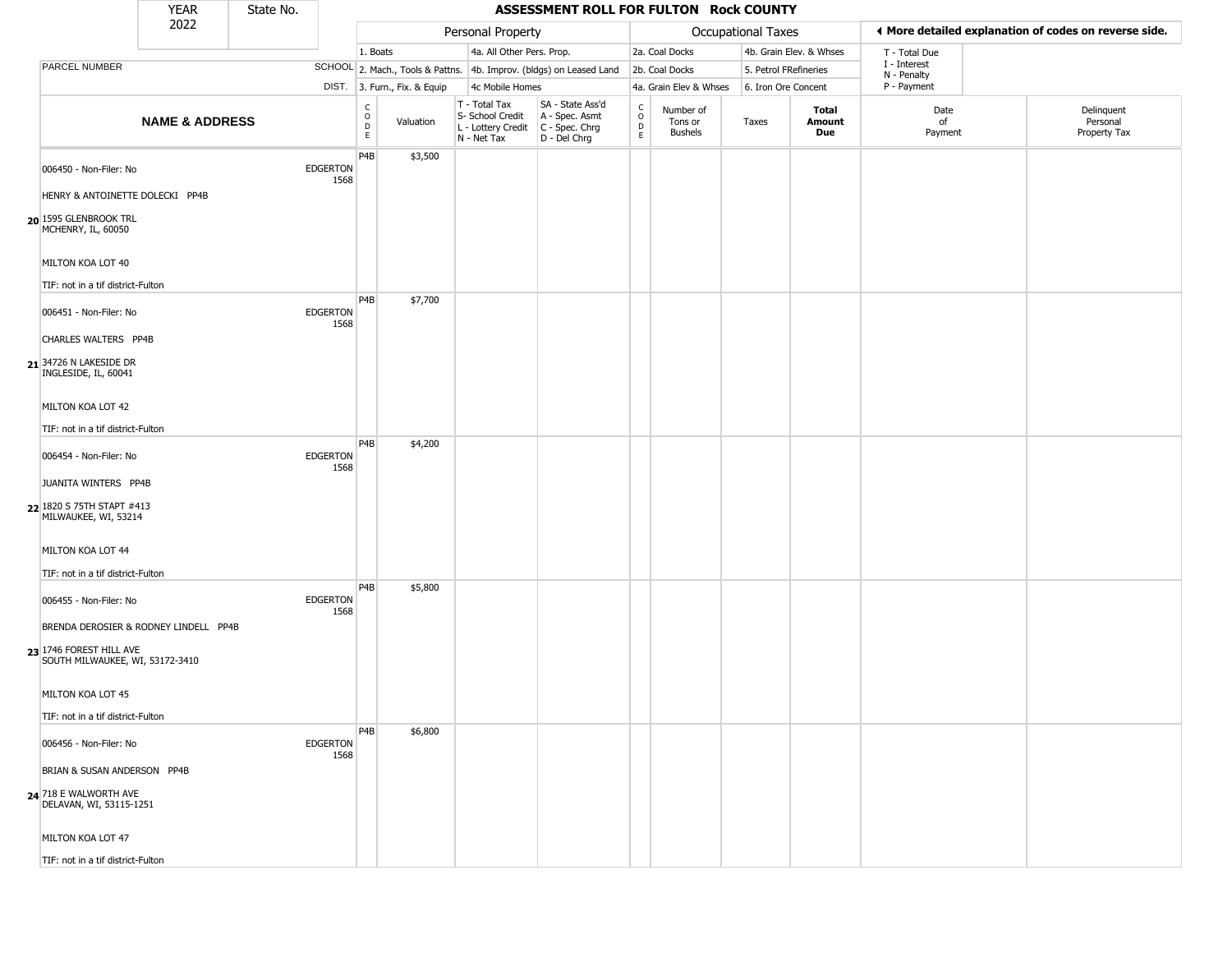|                                                             | <b>YEAR</b>               | State No. |                         |                                                 |                              |                                                                                         | ASSESSMENT ROLL FOR FULTON Rock COUNTY                              |                                                                    |                                        |                       |                         |                             |                                                       |
|-------------------------------------------------------------|---------------------------|-----------|-------------------------|-------------------------------------------------|------------------------------|-----------------------------------------------------------------------------------------|---------------------------------------------------------------------|--------------------------------------------------------------------|----------------------------------------|-----------------------|-------------------------|-----------------------------|-------------------------------------------------------|
|                                                             | 2022                      |           |                         |                                                 |                              | Personal Property                                                                       |                                                                     |                                                                    |                                        | Occupational Taxes    |                         |                             | ♦ More detailed explanation of codes on reverse side. |
|                                                             |                           |           |                         | 1. Boats                                        |                              | 4a. All Other Pers. Prop.                                                               |                                                                     |                                                                    | 2a. Coal Docks                         |                       | 4b. Grain Elev. & Whses | T - Total Due               |                                                       |
| PARCEL NUMBER                                               |                           |           |                         |                                                 |                              |                                                                                         | SCHOOL 2. Mach., Tools & Pattns. 4b. Improv. (bldgs) on Leased Land |                                                                    | 2b. Coal Docks                         | 5. Petrol FRefineries |                         | I - Interest<br>N - Penalty |                                                       |
|                                                             |                           |           |                         |                                                 | DIST. 3. Furn., Fix. & Equip | 4c Mobile Homes                                                                         |                                                                     |                                                                    | 4a. Grain Elev & Whses                 | 6. Iron Ore Concent   |                         | P - Payment                 |                                                       |
|                                                             | <b>NAME &amp; ADDRESS</b> |           |                         | $\begin{array}{c} C \\ O \\ D \\ E \end{array}$ | Valuation                    | T - Total Tax<br>S- School Credit<br>L - Lottery Credit   C - Spec. Chrg<br>N - Net Tax | SA - State Ass'd<br>A - Spec. Asmt<br>D - Del Chrg                  | $\begin{smallmatrix} C \\ O \\ D \end{smallmatrix}$<br>$\mathsf E$ | Number of<br>Tons or<br><b>Bushels</b> | Taxes                 | Total<br>Amount<br>Due  | Date<br>of<br>Payment       | Delinquent<br>Personal<br>Property Tax                |
| 006457 - Non-Filer: No<br>ROBERT AND LYNN WHALEN PP4B       |                           |           | <b>EDGERTON</b><br>1568 | P <sub>4</sub> B                                | \$8,000                      |                                                                                         |                                                                     |                                                                    |                                        |                       |                         |                             |                                                       |
| 25 824 CAMBRIDGE DR<br>JANESVILLE, WI, 53548-9494           |                           |           |                         |                                                 |                              |                                                                                         |                                                                     |                                                                    |                                        |                       |                         |                             |                                                       |
| MILTON KOA LOT 48<br>TIF: not in a tif district-Fulton      |                           |           |                         |                                                 |                              |                                                                                         |                                                                     |                                                                    |                                        |                       |                         |                             |                                                       |
| 006458 - Non-Filer: No<br>JAMES AND DONNA ROSER PP4B        |                           |           | <b>EDGERTON</b><br>1568 | P4B                                             | \$7,100                      |                                                                                         |                                                                     |                                                                    |                                        |                       |                         |                             |                                                       |
| 26 709 O'CONNELL ST<br>NEW LENOX, IL, 60451                 |                           |           |                         |                                                 |                              |                                                                                         |                                                                     |                                                                    |                                        |                       |                         |                             |                                                       |
| MILTON KOA LOT 50<br>TIF: not in a tif district-Fulton      |                           |           |                         |                                                 |                              |                                                                                         |                                                                     |                                                                    |                                        |                       |                         |                             |                                                       |
| 006460 - Non-Filer: No                                      |                           |           | <b>EDGERTON</b>         | P <sub>4</sub> B                                | \$4,800                      |                                                                                         |                                                                     |                                                                    |                                        |                       |                         |                             |                                                       |
| DAVE & JACKIE ROSENTHAL PP4B                                |                           |           | 1568                    |                                                 |                              |                                                                                         |                                                                     |                                                                    |                                        |                       |                         |                             |                                                       |
| 27 265 SOUTHFIELD DR<br>VERNON HILLS, IL, 60061-3212        |                           |           |                         |                                                 |                              |                                                                                         |                                                                     |                                                                    |                                        |                       |                         |                             |                                                       |
| MILTON KOA LOT 52                                           |                           |           |                         |                                                 |                              |                                                                                         |                                                                     |                                                                    |                                        |                       |                         |                             |                                                       |
| TIF: not in a tif district-Fulton<br>006462 - Non-Filer: No |                           |           | <b>EDGERTON</b>         | P <sub>4</sub> B                                | \$3,100                      |                                                                                         |                                                                     |                                                                    |                                        |                       |                         |                             |                                                       |
| LOREN & SHERRI THOMPSON PP4B                                |                           |           | 1568                    |                                                 |                              |                                                                                         |                                                                     |                                                                    |                                        |                       |                         |                             |                                                       |
| 28 866 BENTON AVE<br>JANESVILLE, WI, 53545-1732             |                           |           |                         |                                                 |                              |                                                                                         |                                                                     |                                                                    |                                        |                       |                         |                             |                                                       |
| MILTON KOA LOT 54                                           |                           |           |                         |                                                 |                              |                                                                                         |                                                                     |                                                                    |                                        |                       |                         |                             |                                                       |
| TIF: not in a tif district-Fulton                           |                           |           |                         | P <sub>4</sub> B                                | \$6,500                      |                                                                                         |                                                                     |                                                                    |                                        |                       |                         |                             |                                                       |
| 006464 - Non-Filer: No                                      |                           |           | <b>EDGERTON</b><br>1568 |                                                 |                              |                                                                                         |                                                                     |                                                                    |                                        |                       |                         |                             |                                                       |
| JOSEPH & DIANE HUSER PP4B                                   |                           |           |                         |                                                 |                              |                                                                                         |                                                                     |                                                                    |                                        |                       |                         |                             |                                                       |
| 29 PO BOX 165<br>FT. ATKINSON, WI, 53538                    |                           |           |                         |                                                 |                              |                                                                                         |                                                                     |                                                                    |                                        |                       |                         |                             |                                                       |
| MILTON KOA LOT 58                                           |                           |           |                         |                                                 |                              |                                                                                         |                                                                     |                                                                    |                                        |                       |                         |                             |                                                       |
| TIF: not in a tif district-Fulton                           |                           |           |                         |                                                 |                              |                                                                                         |                                                                     |                                                                    |                                        |                       |                         |                             |                                                       |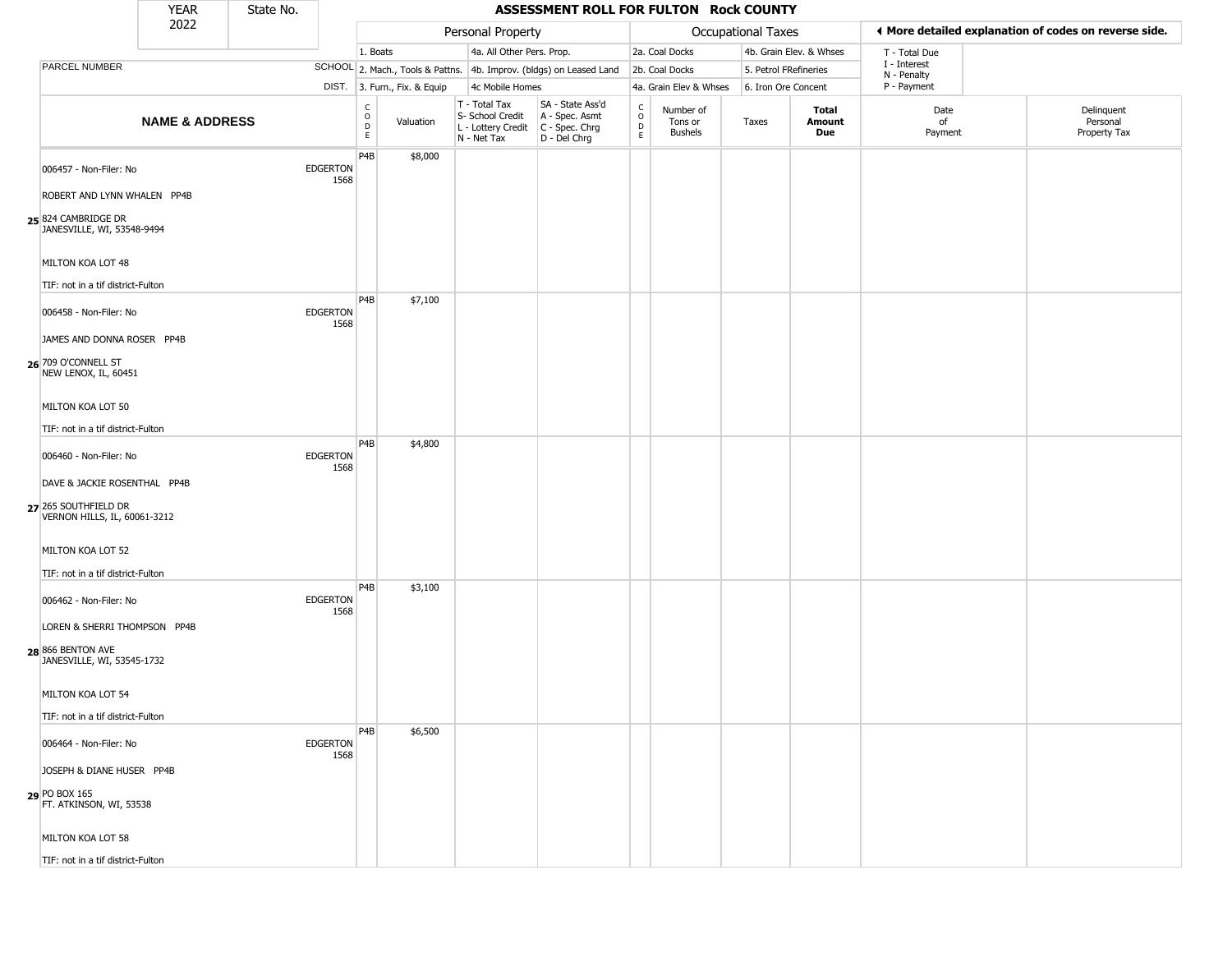|                                                                                                           | <b>YEAR</b>               | State No. |                         |                                        |                              |                                                                        | ASSESSMENT ROLL FOR FULTON Rock COUNTY                               |                  |                                 |                       |                         |                             |                                                       |
|-----------------------------------------------------------------------------------------------------------|---------------------------|-----------|-------------------------|----------------------------------------|------------------------------|------------------------------------------------------------------------|----------------------------------------------------------------------|------------------|---------------------------------|-----------------------|-------------------------|-----------------------------|-------------------------------------------------------|
|                                                                                                           | 2022                      |           |                         |                                        |                              | Personal Property                                                      |                                                                      |                  |                                 | Occupational Taxes    |                         |                             | ◀ More detailed explanation of codes on reverse side. |
|                                                                                                           |                           |           |                         | 1. Boats                               |                              | 4a. All Other Pers. Prop.                                              |                                                                      |                  | 2a. Coal Docks                  |                       | 4b. Grain Elev. & Whses | T - Total Due               |                                                       |
| PARCEL NUMBER                                                                                             |                           |           |                         |                                        |                              |                                                                        | SCHOOL 2. Mach., Tools & Pattns. 4b. Improv. (bldgs) on Leased Land  |                  | 2b. Coal Docks                  | 5. Petrol FRefineries |                         | I - Interest<br>N - Penalty |                                                       |
|                                                                                                           |                           |           |                         |                                        | DIST. 3. Furn., Fix. & Equip | 4c Mobile Homes                                                        |                                                                      |                  | 4a. Grain Elev & Whses          | 6. Iron Ore Concent   |                         | P - Payment                 |                                                       |
|                                                                                                           | <b>NAME &amp; ADDRESS</b> |           |                         | C<br>$_{\rm D}^{\rm O}$<br>$\mathsf E$ | Valuation                    | T - Total Tax<br>S- School Credit<br>L - Lottery Credit<br>N - Net Tax | SA - State Ass'd<br>A - Spec. Asmt<br>C - Spec. Chrg<br>D - Del Chrg | C<br>D<br>D<br>E | Number of<br>Tons or<br>Bushels | Taxes                 | Total<br>Amount<br>Due  | Date<br>of<br>Payment       | Delinquent<br>Personal<br>Property Tax                |
| 006471 - Non-Filer: No<br>JOHN AND KAREN PARSONS PP4B<br>30 647 W MAIN ST<br>EVANSVILLE, WI, 53536        |                           |           | <b>EDGERTON</b><br>1568 | P4B                                    | \$4,000                      |                                                                        |                                                                      |                  |                                 |                       |                         |                             |                                                       |
| MILTON KOA LOT 41<br>TIF: not in a tif district-Fulton                                                    |                           |           |                         |                                        |                              |                                                                        |                                                                      |                  |                                 |                       |                         |                             |                                                       |
| 006472 - Non-Filer: No<br>DENISE GIPE PP4B<br>31 3308 ALEDA ST<br>ROCKFORD, IL, 61101                     |                           |           | <b>EDGERTON</b><br>1568 | P4B                                    | \$4,800                      |                                                                        |                                                                      |                  |                                 |                       |                         |                             |                                                       |
| MILTON KOA LOT 39<br>TIF: not in a tif district-Fulton                                                    |                           |           |                         | P4B                                    | \$4,000                      |                                                                        |                                                                      |                  |                                 |                       |                         |                             |                                                       |
| 006485 - Non-Filer: No<br>MARK & LINDA KOENIG PP4B<br>32 2432 GREENLAND CT<br>PUNTA GORDA, FL, 33983-8615 |                           |           | <b>EDGERTON</b><br>1568 |                                        |                              |                                                                        |                                                                      |                  |                                 |                       |                         |                             |                                                       |
| MILTON KOA LOT 46<br>TIF: not in a tif district-Fulton                                                    |                           |           |                         |                                        |                              |                                                                        |                                                                      |                  |                                 |                       |                         |                             |                                                       |
| 006504 - Non-Filer: No<br>NANCY ABBERGER PP4B                                                             |                           |           | <b>EDGERTON</b><br>1568 | P4B                                    | \$3,500                      |                                                                        |                                                                      |                  |                                 |                       |                         |                             |                                                       |
| 33 9445 W ANN RD<br>LAS VEGAS, NV, 89149<br>MILTON KOA LOT 43                                             |                           |           |                         |                                        |                              |                                                                        |                                                                      |                  |                                 |                       |                         |                             |                                                       |
|                                                                                                           |                           |           |                         |                                        |                              |                                                                        |                                                                      |                  |                                 |                       |                         |                             |                                                       |
| TIF: not in a tif district-Fulton<br>006507 - Non-Filer: No                                               |                           |           | <b>EDGERTON</b><br>1568 | P4B                                    | \$1,700                      |                                                                        |                                                                      |                  |                                 |                       |                         |                             |                                                       |
| GETCHELL'S CAMPGROUND DAVID GETCHELL PP4B<br>34 10968 N HILLSIDE RD<br>EDGERTON, WI, 53534-9017           |                           |           |                         |                                        |                              |                                                                        |                                                                      |                  |                                 |                       |                         |                             |                                                       |
| <b>GETCHELL'S LOT 2 - VACANT</b>                                                                          |                           |           |                         |                                        |                              |                                                                        |                                                                      |                  |                                 |                       |                         |                             |                                                       |
| TIF: not in a tif district-Fulton                                                                         |                           |           |                         |                                        |                              |                                                                        |                                                                      |                  |                                 |                       |                         |                             |                                                       |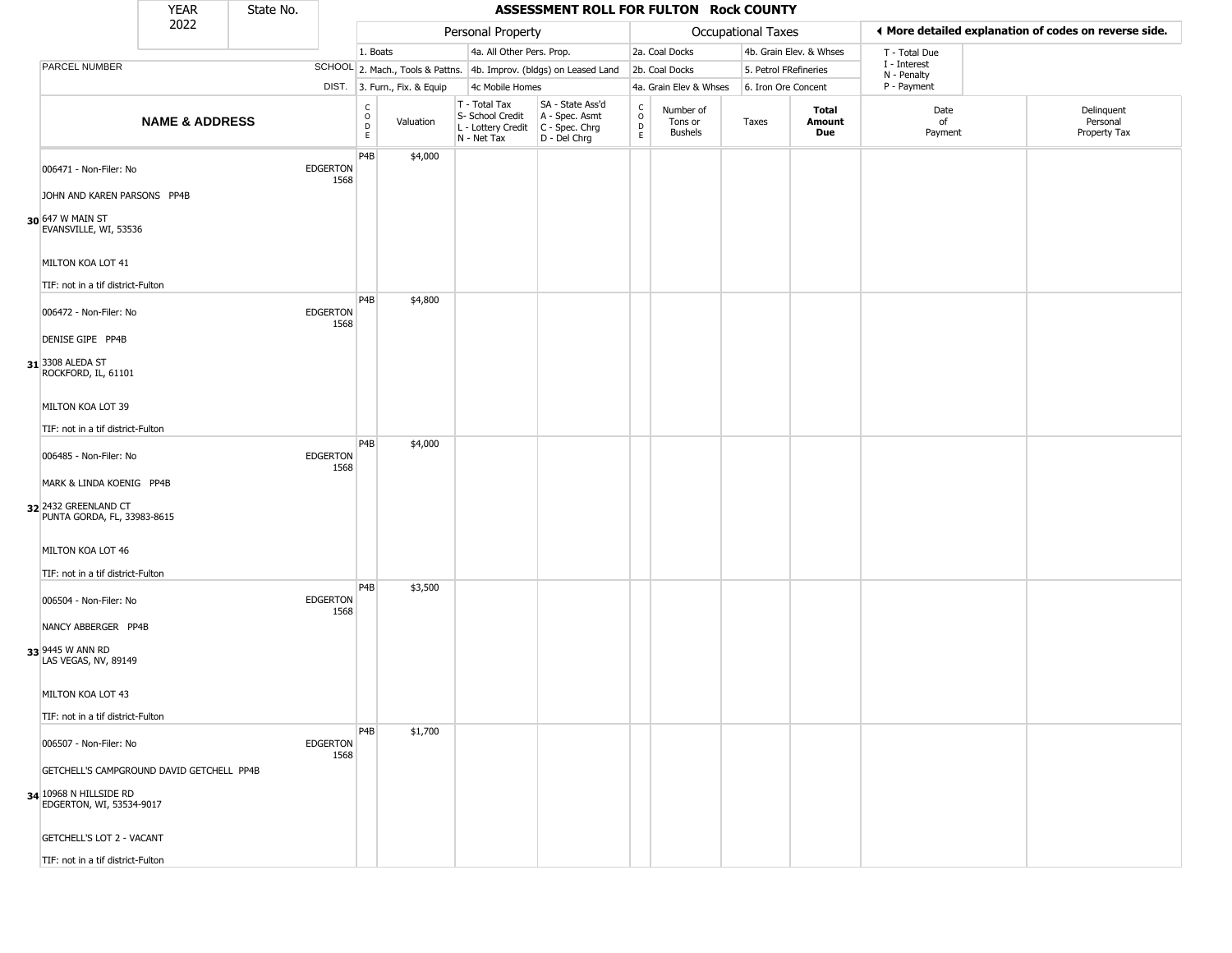|                                                                                                                      | <b>YEAR</b>               | State No. |                         |                                              |                              |                                                                        | ASSESSMENT ROLL FOR FULTON Rock COUNTY                               |                         |                                        |                       |                         |                             |                                                       |
|----------------------------------------------------------------------------------------------------------------------|---------------------------|-----------|-------------------------|----------------------------------------------|------------------------------|------------------------------------------------------------------------|----------------------------------------------------------------------|-------------------------|----------------------------------------|-----------------------|-------------------------|-----------------------------|-------------------------------------------------------|
|                                                                                                                      | 2022                      |           |                         |                                              |                              | Personal Property                                                      |                                                                      |                         |                                        | Occupational Taxes    |                         |                             | ♦ More detailed explanation of codes on reverse side. |
|                                                                                                                      |                           |           |                         | 1. Boats                                     |                              | 4a. All Other Pers. Prop.                                              |                                                                      |                         | 2a. Coal Docks                         |                       | 4b. Grain Elev. & Whses | T - Total Due               |                                                       |
| PARCEL NUMBER                                                                                                        |                           |           |                         |                                              |                              |                                                                        | SCHOOL 2. Mach., Tools & Pattns. 4b. Improv. (bldgs) on Leased Land  |                         | 2b. Coal Docks                         | 5. Petrol FRefineries |                         | I - Interest<br>N - Penalty |                                                       |
|                                                                                                                      |                           |           |                         |                                              | DIST. 3. Furn., Fix. & Equip | 4c Mobile Homes                                                        |                                                                      |                         | 4a. Grain Elev & Whses                 | 6. Iron Ore Concent   |                         | P - Payment                 |                                                       |
|                                                                                                                      | <b>NAME &amp; ADDRESS</b> |           |                         | $\begin{array}{c}\nC \\ O \\ D\n\end{array}$ | Valuation                    | T - Total Tax<br>S- School Credit<br>L - Lottery Credit<br>N - Net Tax | SA - State Ass'd<br>A - Spec. Asmt<br>C - Spec. Chrg<br>D - Del Chrg | $\rm_{o}^{c}$<br>D<br>E | Number of<br>Tons or<br><b>Bushels</b> | Taxes                 | Total<br>Amount<br>Due  | Date<br>of<br>Payment       | Delinquent<br>Personal<br>Property Tax                |
| 006509 - Non-Filer: No<br><b>CHARLES HERRMANN PP4B</b><br>35 1242 KNOLLS AVE S                                       |                           |           | <b>EDGERTON</b><br>1568 | P <sub>4</sub> B                             | \$1,800                      |                                                                        |                                                                      |                         |                                        |                       |                         |                             |                                                       |
| DEKALB, IL, 60115-5920<br><b>GETCHELL'S LOT 4</b><br>TIF: not in a tif district-Fulton                               |                           |           |                         | P4B                                          | \$2,100                      |                                                                        |                                                                      |                         |                                        |                       |                         |                             |                                                       |
| 006510 - Non-Filer: No<br>MIKE SORAVIA PP4B<br>36 1429 FREDERICK ST<br>BELOIT, WI, 53511-4023                        |                           |           | <b>EDGERTON</b><br>1568 |                                              |                              |                                                                        |                                                                      |                         |                                        |                       |                         |                             |                                                       |
| <b>GETCHELLS LOT 5</b><br>TIF: not in a tif district-Fulton                                                          |                           |           |                         | P4B                                          | \$1,900                      |                                                                        |                                                                      |                         |                                        |                       |                         |                             |                                                       |
| 006511 - Non-Filer: No<br>TOM & HEIDI ACKERMAN PP4B<br>37 2433 BRIDGE PORT DR<br>LITTLE ELM, TX, 75068               |                           |           | <b>EDGERTON</b><br>1568 |                                              |                              |                                                                        |                                                                      |                         |                                        |                       |                         |                             |                                                       |
| <b>GETCHELL'S LOT 6</b><br>TIF: not in a tif district-Fulton                                                         |                           |           |                         |                                              |                              |                                                                        |                                                                      |                         |                                        |                       |                         |                             |                                                       |
| 006512 - Non-Filer: No<br>CARMEN AND JUDY DEBARTOLO PP4B<br>38 190 S WOODDALE RD APT 804<br>WOODDALE, IL, 60191-2247 |                           |           | <b>EDGERTON</b><br>1568 | P4B                                          | \$1,100                      |                                                                        |                                                                      |                         |                                        |                       |                         |                             |                                                       |
| GETCHELL'S LOT 7<br>TIF: not in a tif district-Fulton                                                                |                           |           |                         |                                              |                              |                                                                        |                                                                      |                         |                                        |                       |                         |                             |                                                       |
| 006513 - Non-Filer: No                                                                                               |                           |           | <b>EDGERTON</b><br>1568 | P03                                          | \$2,400                      |                                                                        |                                                                      |                         |                                        |                       |                         |                             |                                                       |
| <b>DENNIS &amp; SHAWNCLIA SEELEY</b><br>39 4434 HONONEGAH RD<br>ROSCOE, IL, 61073                                    |                           |           |                         |                                              |                              |                                                                        |                                                                      |                         |                                        |                       |                         |                             |                                                       |
| <b>GETCHELL'S LOT 8</b>                                                                                              |                           |           |                         |                                              |                              |                                                                        |                                                                      |                         |                                        |                       |                         |                             |                                                       |
| TIF: not in a tif district-Fulton                                                                                    |                           |           |                         |                                              |                              |                                                                        |                                                                      |                         |                                        |                       |                         |                             |                                                       |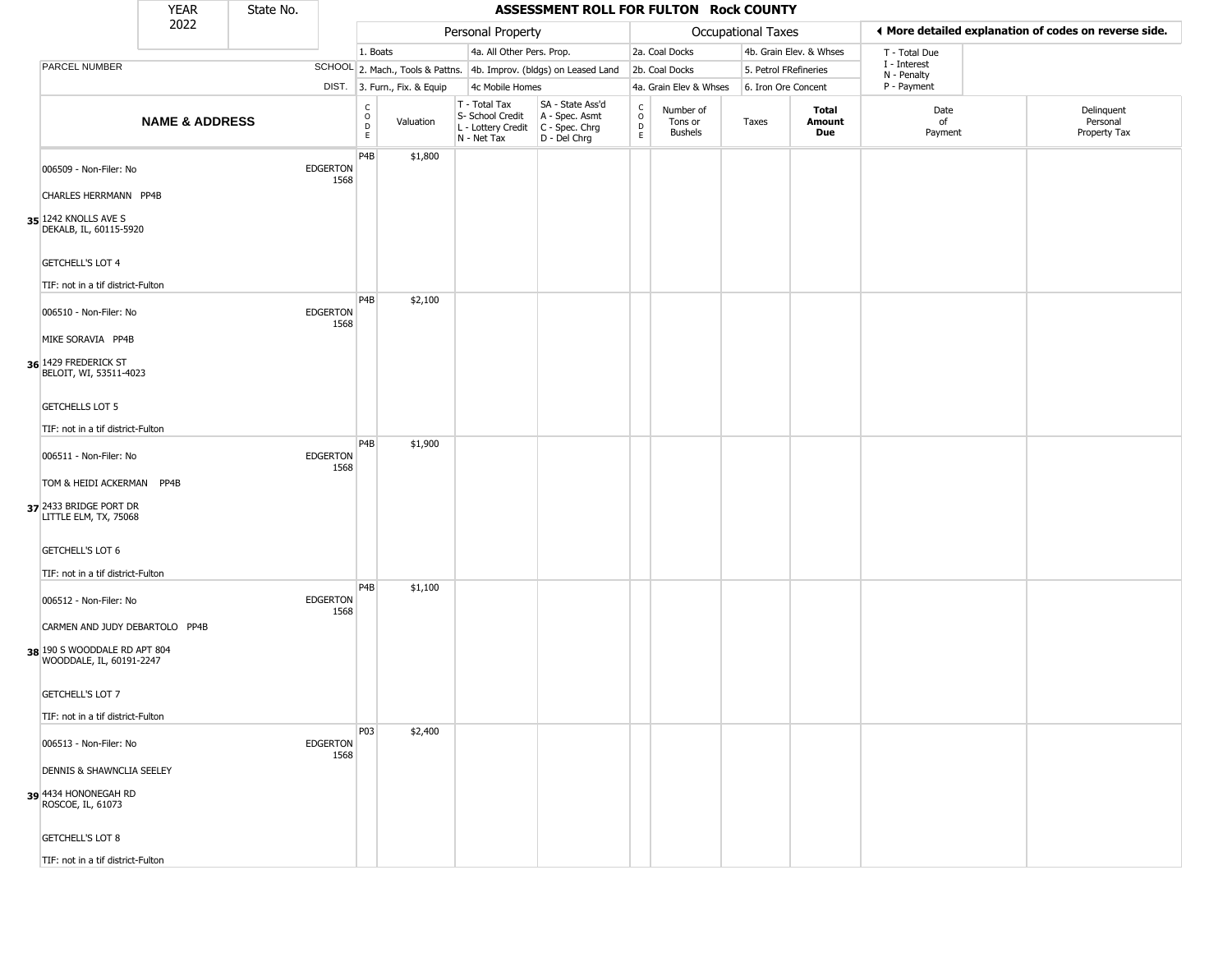|                                               |                                   | <b>YEAR</b>                       | State No. |                         |                                       |                              |                                                                                         | ASSESSMENT ROLL FOR FULTON Rock COUNTY                              |                                                |                                        |                       |                         |                             |                                                       |
|-----------------------------------------------|-----------------------------------|-----------------------------------|-----------|-------------------------|---------------------------------------|------------------------------|-----------------------------------------------------------------------------------------|---------------------------------------------------------------------|------------------------------------------------|----------------------------------------|-----------------------|-------------------------|-----------------------------|-------------------------------------------------------|
|                                               |                                   | 2022                              |           |                         |                                       |                              | Personal Property                                                                       |                                                                     |                                                |                                        | Occupational Taxes    |                         |                             | ◀ More detailed explanation of codes on reverse side. |
|                                               |                                   |                                   |           |                         | 1. Boats                              |                              | 4a. All Other Pers. Prop.                                                               |                                                                     |                                                | 2a. Coal Docks                         |                       | 4b. Grain Elev. & Whses | T - Total Due               |                                                       |
| PARCEL NUMBER                                 |                                   |                                   |           |                         |                                       |                              |                                                                                         | SCHOOL 2. Mach., Tools & Pattns. 4b. Improv. (bldgs) on Leased Land |                                                | 2b. Coal Docks                         | 5. Petrol FRefineries |                         | I - Interest<br>N - Penalty |                                                       |
|                                               |                                   |                                   |           |                         |                                       | DIST. 3. Furn., Fix. & Equip | 4c Mobile Homes                                                                         |                                                                     |                                                | 4a. Grain Elev & Whses                 | 6. Iron Ore Concent   |                         | P - Payment                 |                                                       |
|                                               |                                   | <b>NAME &amp; ADDRESS</b>         |           |                         | C<br>$\mathsf O$<br>$\mathsf{D}$<br>E | Valuation                    | T - Total Tax<br>S- School Credit<br>L - Lottery Credit   C - Spec. Chrg<br>N - Net Tax | SA - State Ass'd<br>A - Spec. Asmt<br>D - Del Chrg                  | $\begin{matrix} 0 \\ 0 \\ D \end{matrix}$<br>E | Number of<br>Tons or<br><b>Bushels</b> | Taxes                 | Total<br>Amount<br>Due  | Date<br>of<br>Payment       | Delinquent<br>Personal<br>Property Tax                |
|                                               | 006514 - Non-Filer: No            | EMANUEL AND SHIRLEY GAGLIANO PP4B |           | <b>EDGERTON</b><br>1568 | P4B                                   | \$1,500                      |                                                                                         |                                                                     |                                                |                                        |                       |                         |                             |                                                       |
| 40 4969 MINNS DR                              | MACHESNEY PARK, IL, 61115-7146    |                                   |           |                         |                                       |                              |                                                                                         |                                                                     |                                                |                                        |                       |                         |                             |                                                       |
| <b>GETCHELL'S LOT 9</b>                       | TIF: not in a tif district-Fulton |                                   |           |                         |                                       |                              |                                                                                         |                                                                     |                                                |                                        |                       |                         |                             |                                                       |
|                                               | 006515 - Non-Filer: No            |                                   |           | <b>EDGERTON</b>         | P4B                                   | \$1,600                      |                                                                                         |                                                                     |                                                |                                        |                       |                         |                             |                                                       |
|                                               | DAVID & SALLY SORAVIA PP4B        |                                   |           | 1568                    |                                       |                              |                                                                                         |                                                                     |                                                |                                        |                       |                         |                             |                                                       |
| 41826 UNIVERSITY PKWY                         | ROCKTON, IL, 61072-9430           |                                   |           |                         |                                       |                              |                                                                                         |                                                                     |                                                |                                        |                       |                         |                             |                                                       |
| GETCHELL'S LOT 10                             |                                   |                                   |           |                         |                                       |                              |                                                                                         |                                                                     |                                                |                                        |                       |                         |                             |                                                       |
|                                               | TIF: not in a tif district-Fulton |                                   |           |                         |                                       |                              |                                                                                         |                                                                     |                                                |                                        |                       |                         |                             |                                                       |
|                                               | 006516 - Non-Filer: No            |                                   |           | <b>EDGERTON</b><br>1568 | P <sub>4</sub> B                      | \$400                        |                                                                                         |                                                                     |                                                |                                        |                       |                         |                             |                                                       |
|                                               | ROBERT DEITER PP4B                |                                   |           |                         |                                       |                              |                                                                                         |                                                                     |                                                |                                        |                       |                         |                             |                                                       |
| 42 1138 ERIE DR                               | JANESVILLE, WI, 53545             |                                   |           |                         |                                       |                              |                                                                                         |                                                                     |                                                |                                        |                       |                         |                             |                                                       |
| GETCHELL'S LOT 11                             |                                   |                                   |           |                         |                                       |                              |                                                                                         |                                                                     |                                                |                                        |                       |                         |                             |                                                       |
|                                               | TIF: not in a tif district-Fulton |                                   |           |                         |                                       |                              |                                                                                         |                                                                     |                                                |                                        |                       |                         |                             |                                                       |
|                                               | 006517 - Non-Filer: No            |                                   |           | <b>EDGERTON</b><br>1568 |                                       |                              |                                                                                         |                                                                     |                                                |                                        |                       |                         |                             |                                                       |
|                                               |                                   | DENNIS & SHAWNDA SEELEY PP4B      |           |                         |                                       |                              |                                                                                         |                                                                     |                                                |                                        |                       |                         |                             |                                                       |
| 43 4434 HONONEGAH RD<br>ROSCOE, IL, 61073     |                                   |                                   |           |                         |                                       |                              |                                                                                         |                                                                     |                                                |                                        |                       |                         |                             |                                                       |
| <b>GETCHELL'S LOT 8</b>                       |                                   |                                   |           |                         |                                       |                              |                                                                                         |                                                                     |                                                |                                        |                       |                         |                             |                                                       |
|                                               | TIF: not in a tif district-Fulton |                                   |           |                         |                                       |                              |                                                                                         |                                                                     |                                                |                                        |                       |                         |                             |                                                       |
|                                               | 006518 - Non-Filer: No            |                                   |           | <b>EDGERTON</b><br>1568 |                                       |                              |                                                                                         |                                                                     |                                                |                                        |                       |                         |                             |                                                       |
|                                               | GETCHELL'S CAMPGROUND PP4B        |                                   |           |                         |                                       |                              |                                                                                         |                                                                     |                                                |                                        |                       |                         |                             |                                                       |
| 44 10968 N HILLSIDE RD<br>EDGERTON, WI, 53534 |                                   |                                   |           |                         |                                       |                              |                                                                                         |                                                                     |                                                |                                        |                       |                         |                             |                                                       |
|                                               | GETCHELL'S LOT 13 - VACANT        |                                   |           |                         |                                       |                              |                                                                                         |                                                                     |                                                |                                        |                       |                         |                             |                                                       |
|                                               | TIF: not in a tif district-Fulton |                                   |           |                         |                                       |                              |                                                                                         |                                                                     |                                                |                                        |                       |                         |                             |                                                       |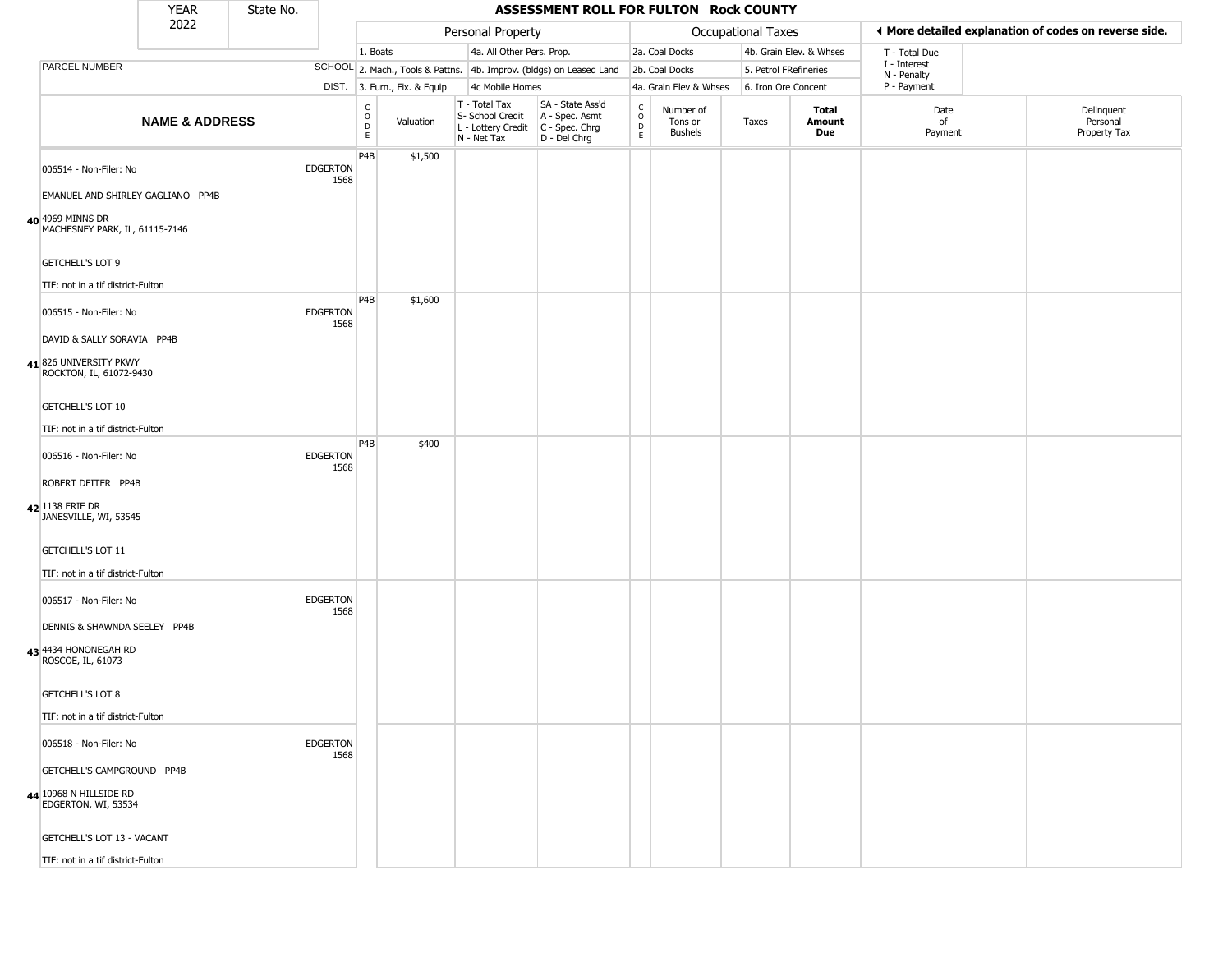|                                                                                       | <b>YEAR</b>                               | State No. |                         |                                                  |                              |                                                  | ASSESSMENT ROLL FOR FULTON Rock COUNTY                                                      |                                   |                                        |                       |                         |                             |                                                       |
|---------------------------------------------------------------------------------------|-------------------------------------------|-----------|-------------------------|--------------------------------------------------|------------------------------|--------------------------------------------------|---------------------------------------------------------------------------------------------|-----------------------------------|----------------------------------------|-----------------------|-------------------------|-----------------------------|-------------------------------------------------------|
|                                                                                       | 2022                                      |           |                         |                                                  |                              | Personal Property                                |                                                                                             |                                   |                                        | Occupational Taxes    |                         |                             | I More detailed explanation of codes on reverse side. |
|                                                                                       |                                           |           |                         | 1. Boats                                         |                              | 4a. All Other Pers. Prop.                        |                                                                                             |                                   | 2a. Coal Docks                         |                       | 4b. Grain Elev. & Whses | T - Total Due               |                                                       |
| PARCEL NUMBER                                                                         |                                           |           |                         |                                                  |                              |                                                  | SCHOOL 2. Mach., Tools & Pattns. 4b. Improv. (bldgs) on Leased Land                         |                                   | 2b. Coal Docks                         | 5. Petrol FRefineries |                         | I - Interest<br>N - Penalty |                                                       |
|                                                                                       |                                           |           |                         |                                                  | DIST. 3. Furn., Fix. & Equip | 4c Mobile Homes                                  |                                                                                             |                                   | 4a. Grain Elev & Whses                 | 6. Iron Ore Concent   |                         | P - Payment                 |                                                       |
|                                                                                       | <b>NAME &amp; ADDRESS</b>                 |           |                         | $_{\rm o}^{\rm c}$<br>$\mathsf D$<br>$\mathsf E$ | Valuation                    | T - Total Tax<br>S- School Credit<br>N - Net Tax | SA - State Ass'd<br>A - Spec. Asmt<br>L - Lottery Credit   C - Spec. Chrg<br>$D - Del Chrg$ | C<br>$\circ$<br>$\mathsf D$<br>E. | Number of<br>Tons or<br><b>Bushels</b> | Taxes                 | Total<br>Amount<br>Due  | Date<br>of<br>Payment       | Delinquent<br>Personal<br>Property Tax                |
| 006519 - Non-Filer: No<br>TOM AND MARGIE LINEBACK PP4B                                |                                           |           | EDGERTON<br>1568        | P <sub>4</sub> B                                 | \$1,200                      |                                                  |                                                                                             |                                   |                                        |                       |                         |                             |                                                       |
| 45 11671 CHATT DR<br>ROSCOE, IL, 61073                                                |                                           |           |                         |                                                  |                              |                                                  |                                                                                             |                                   |                                        |                       |                         |                             |                                                       |
| <b>GETCHELL'S LOT 14</b><br>TIF: not in a tif district-Fulton                         |                                           |           |                         |                                                  |                              |                                                  |                                                                                             |                                   |                                        |                       |                         |                             |                                                       |
| 006520 - Non-Filer: No                                                                |                                           |           | <b>EDGERTON</b><br>1568 |                                                  |                              |                                                  |                                                                                             |                                   |                                        |                       |                         |                             |                                                       |
| 46 10968 N HILLSIDE RD                                                                | GETCHELL'S CAMPGROUND DAVID GETCHELL PP4B |           |                         |                                                  |                              |                                                  |                                                                                             |                                   |                                        |                       |                         |                             |                                                       |
| EDGERTON, WI, 54534<br>GETCHELL'S LOT 23 - VACANT                                     |                                           |           |                         |                                                  |                              |                                                  |                                                                                             |                                   |                                        |                       |                         |                             |                                                       |
| TIF: not in a tif district-Fulton                                                     |                                           |           |                         |                                                  |                              |                                                  |                                                                                             |                                   |                                        |                       |                         |                             |                                                       |
| 006521 - Non-Filer: No                                                                |                                           |           | <b>EDGERTON</b><br>1568 | P <sub>4</sub> B                                 | \$1,000                      |                                                  |                                                                                             |                                   |                                        |                       |                         |                             |                                                       |
| STACEY AND PAUL HAIN PP4B                                                             |                                           |           |                         |                                                  |                              |                                                  |                                                                                             |                                   |                                        |                       |                         |                             |                                                       |
| 47 7061 SKYVIEW TRL<br>ROSCOE, IL, 61073-9102                                         |                                           |           |                         |                                                  |                              |                                                  |                                                                                             |                                   |                                        |                       |                         |                             |                                                       |
| <b>GETCHELL'S LOT 16</b>                                                              |                                           |           |                         |                                                  |                              |                                                  |                                                                                             |                                   |                                        |                       |                         |                             |                                                       |
| TIF: not in a tif district-Fulton                                                     |                                           |           |                         |                                                  |                              |                                                  |                                                                                             |                                   |                                        |                       |                         |                             |                                                       |
| 006522 - Non-Filer: No                                                                |                                           |           | <b>EDGERTON</b><br>1568 | P <sub>4</sub> B                                 | \$1,300                      |                                                  |                                                                                             |                                   |                                        |                       |                         |                             |                                                       |
| GLEN & JEANNE TERRELL PP4B<br>48 10522 VENTURA BLVD<br>MACHENSEY PARK, IL, 61115-1263 |                                           |           |                         |                                                  |                              |                                                  |                                                                                             |                                   |                                        |                       |                         |                             |                                                       |
| GETCHELL'S LOT 17                                                                     |                                           |           |                         |                                                  |                              |                                                  |                                                                                             |                                   |                                        |                       |                         |                             |                                                       |
| TIF: not in a tif district-Fulton                                                     |                                           |           |                         |                                                  |                              |                                                  |                                                                                             |                                   |                                        |                       |                         |                             |                                                       |
| 006523 - Non-Filer: No                                                                |                                           |           | <b>EDGERTON</b><br>1568 | P4B                                              | \$1,800                      |                                                  |                                                                                             |                                   |                                        |                       |                         |                             |                                                       |
| RUSTY AND PAULA MEYER PP4B                                                            |                                           |           |                         |                                                  |                              |                                                  |                                                                                             |                                   |                                        |                       |                         |                             |                                                       |
| 49 2807 S HAZELWOOD DR<br>BELOIT, WI, 53511-1854                                      |                                           |           |                         |                                                  |                              |                                                  |                                                                                             |                                   |                                        |                       |                         |                             |                                                       |
| <b>GETCHELL LOT 18</b>                                                                |                                           |           |                         |                                                  |                              |                                                  |                                                                                             |                                   |                                        |                       |                         |                             |                                                       |
| TIF: not in a tif district-Fulton                                                     |                                           |           |                         |                                                  |                              |                                                  |                                                                                             |                                   |                                        |                       |                         |                             |                                                       |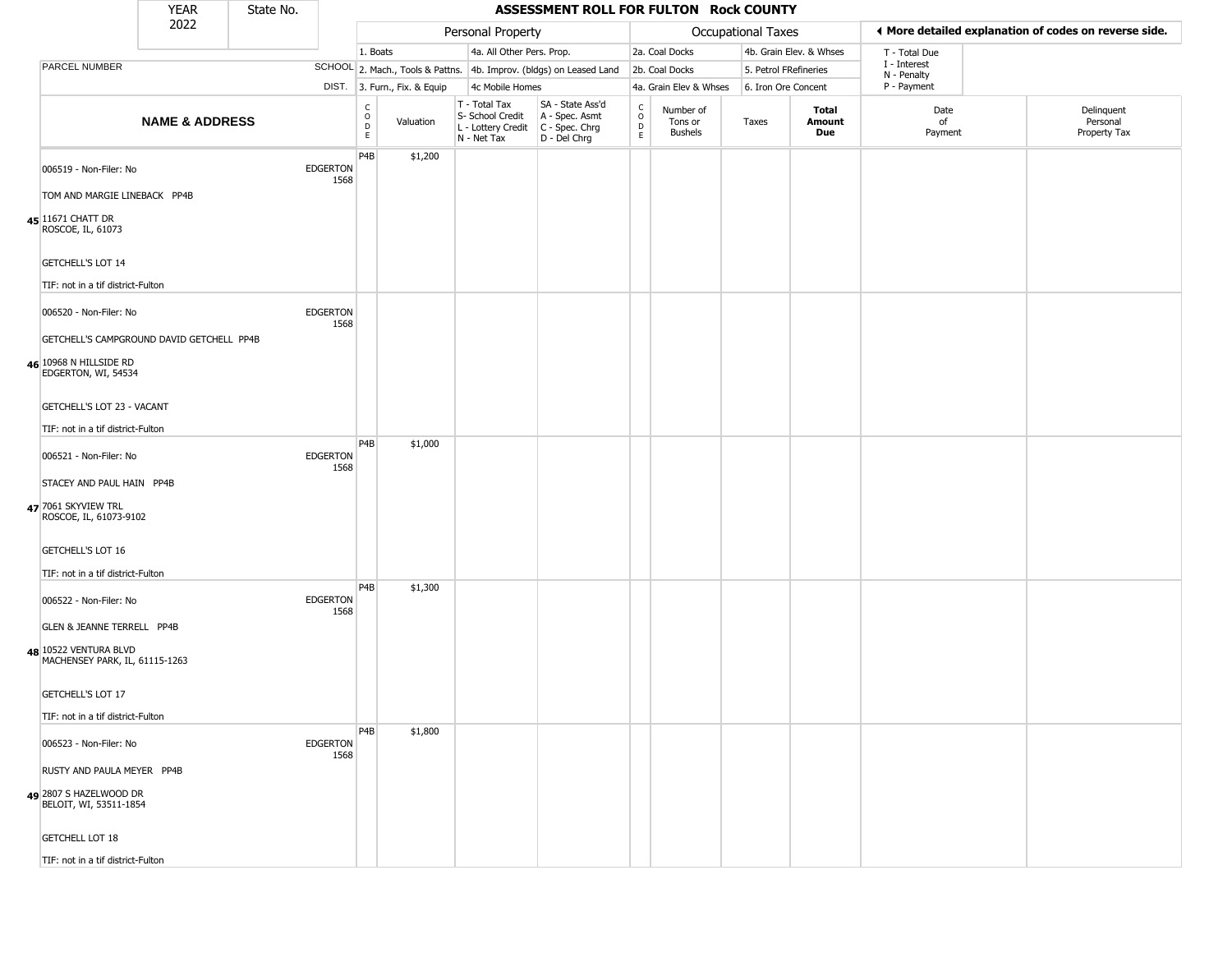|                                                                                                                                 | <b>YEAR</b>               | State No. |                         |                                            |                              |                                                                        | ASSESSMENT ROLL FOR FULTON Rock COUNTY                                 |                                   |                                 |                       |                         |                             |                                                       |
|---------------------------------------------------------------------------------------------------------------------------------|---------------------------|-----------|-------------------------|--------------------------------------------|------------------------------|------------------------------------------------------------------------|------------------------------------------------------------------------|-----------------------------------|---------------------------------|-----------------------|-------------------------|-----------------------------|-------------------------------------------------------|
|                                                                                                                                 | 2022                      |           |                         |                                            |                              | Personal Property                                                      |                                                                        |                                   |                                 | Occupational Taxes    |                         |                             | ◀ More detailed explanation of codes on reverse side. |
|                                                                                                                                 |                           |           |                         | 1. Boats                                   |                              | 4a. All Other Pers. Prop.                                              |                                                                        |                                   | 2a. Coal Docks                  |                       | 4b. Grain Elev. & Whses | T - Total Due               |                                                       |
| PARCEL NUMBER                                                                                                                   |                           |           |                         |                                            |                              |                                                                        | SCHOOL 2. Mach., Tools & Pattns. 4b. Improv. (bldgs) on Leased Land    |                                   | 2b. Coal Docks                  | 5. Petrol FRefineries |                         | I - Interest<br>N - Penalty |                                                       |
|                                                                                                                                 |                           |           |                         |                                            | DIST. 3. Furn., Fix. & Equip | 4c Mobile Homes                                                        |                                                                        |                                   | 4a. Grain Elev & Whses          | 6. Iron Ore Concent   |                         | P - Payment                 |                                                       |
|                                                                                                                                 | <b>NAME &amp; ADDRESS</b> |           |                         | $\begin{array}{c} C \\ 0 \\ E \end{array}$ | Valuation                    | T - Total Tax<br>S- School Credit<br>L - Lottery Credit<br>N - Net Tax | SA - State Ass'd<br>A - Spec. Asmt<br>$C - Spec. Chrg$<br>D - Del Chrg | $\frac{c}{0}$<br>D<br>$\mathsf E$ | Number of<br>Tons or<br>Bushels | Taxes                 | Total<br>Amount<br>Due  | Date<br>of<br>Payment       | Delinquent<br>Personal<br>Property Tax                |
| 006524 - Non-Filer: No<br>RANDY AND JILL DEITER PP4B<br>50 14157 LAUBE RD<br>DURAND, IL, 61024-9651<br><b>GETCHELL'S LOT 19</b> |                           |           | <b>EDGERTON</b><br>1568 | P <sub>4</sub> B                           | \$1,800                      |                                                                        |                                                                        |                                   |                                 |                       |                         |                             |                                                       |
| TIF: not in a tif district-Fulton                                                                                               |                           |           |                         |                                            |                              |                                                                        |                                                                        |                                   |                                 |                       |                         |                             |                                                       |
| 006525 - Non-Filer: No<br>MARTY AND KIM LISTON PP4B                                                                             |                           |           | <b>EDGERTON</b><br>1568 | P4B                                        | \$600                        |                                                                        |                                                                        |                                   |                                 |                       |                         |                             |                                                       |
| 51 2334 SQUAW PRAIRIE RD<br>BELVIDERE, IL, 61008-9546<br><b>GETCHELL'S LOT 20</b>                                               |                           |           |                         |                                            |                              |                                                                        |                                                                        |                                   |                                 |                       |                         |                             |                                                       |
| TIF: not in a tif district-Fulton                                                                                               |                           |           |                         |                                            |                              |                                                                        |                                                                        |                                   |                                 |                       |                         |                             |                                                       |
| 006526 - Non-Filer: No                                                                                                          |                           |           | <b>EDGERTON</b><br>1568 |                                            |                              |                                                                        |                                                                        |                                   |                                 |                       |                         |                             |                                                       |
| GETCHELL'S CAMPGROUND DAVID GETCHELL PP4B<br>52 10968 N HILLSIDE RD<br>EDGERTON, WI, 53534-9017                                 |                           |           |                         |                                            |                              |                                                                        |                                                                        |                                   |                                 |                       |                         |                             |                                                       |
| <b>GETCHELL'S LOT 21- VACANT</b><br>TIF: not in a tif district-Fulton                                                           |                           |           |                         |                                            |                              |                                                                        |                                                                        |                                   |                                 |                       |                         |                             |                                                       |
| 006527 - Non-Filer: No                                                                                                          |                           |           | <b>EDGERTON</b><br>1568 | P4B                                        | \$1,800                      |                                                                        |                                                                        |                                   |                                 |                       |                         |                             |                                                       |
| JOE AND KATHY BARTZ PP4B<br>53 1257 BARBERRY LN<br>BELVIDERE, IL, 61008-8131                                                    |                           |           |                         |                                            |                              |                                                                        |                                                                        |                                   |                                 |                       |                         |                             |                                                       |
| GETCHELL'S LOT 26                                                                                                               |                           |           |                         |                                            |                              |                                                                        |                                                                        |                                   |                                 |                       |                         |                             |                                                       |
| TIF: not in a tif district-Fulton                                                                                               |                           |           |                         |                                            |                              |                                                                        |                                                                        |                                   |                                 |                       |                         |                             |                                                       |
| 006528 - Non-Filer: No                                                                                                          |                           |           | <b>EDGERTON</b><br>1568 |                                            |                              |                                                                        |                                                                        |                                   |                                 |                       |                         |                             |                                                       |
| GETCHELL'S CAMPGROUND DAVID GETCHELL PP4B<br>54 10968 N HILLSIDE RD<br>EDGERTON, WI, 54534                                      |                           |           |                         |                                            |                              |                                                                        |                                                                        |                                   |                                 |                       |                         |                             |                                                       |
| GETCHELL'S LOT 22 - VACANT                                                                                                      |                           |           |                         |                                            |                              |                                                                        |                                                                        |                                   |                                 |                       |                         |                             |                                                       |
| TIF: not in a tif district-Fulton                                                                                               |                           |           |                         |                                            |                              |                                                                        |                                                                        |                                   |                                 |                       |                         |                             |                                                       |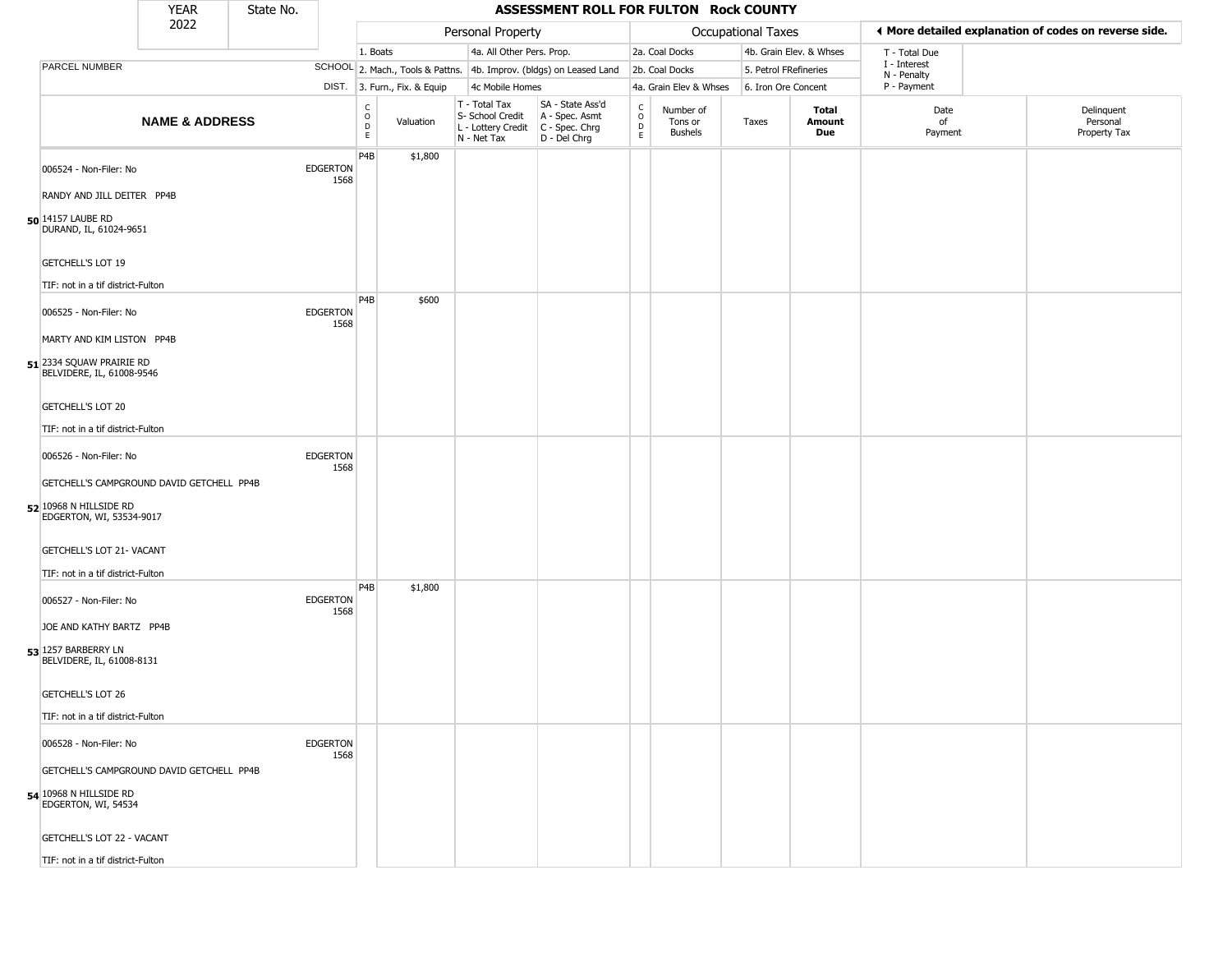|                                                                                                   | <b>YEAR</b>               | State No. |                         |                                                |                              |                                                                        | ASSESSMENT ROLL FOR FULTON Rock COUNTY                                 |                             |                                        |                       |                         |                             |                                                       |
|---------------------------------------------------------------------------------------------------|---------------------------|-----------|-------------------------|------------------------------------------------|------------------------------|------------------------------------------------------------------------|------------------------------------------------------------------------|-----------------------------|----------------------------------------|-----------------------|-------------------------|-----------------------------|-------------------------------------------------------|
|                                                                                                   | 2022                      |           |                         |                                                |                              | Personal Property                                                      |                                                                        |                             |                                        | Occupational Taxes    |                         |                             | ◀ More detailed explanation of codes on reverse side. |
|                                                                                                   |                           |           |                         | 1. Boats                                       |                              | 4a. All Other Pers. Prop.                                              |                                                                        |                             | 2a. Coal Docks                         |                       | 4b. Grain Elev. & Whses | T - Total Due               |                                                       |
| <b>PARCEL NUMBER</b>                                                                              |                           |           |                         |                                                |                              |                                                                        | SCHOOL 2. Mach., Tools & Pattns. 4b. Improv. (bldgs) on Leased Land    |                             | 2b. Coal Docks                         | 5. Petrol FRefineries |                         | I - Interest<br>N - Penalty |                                                       |
|                                                                                                   |                           |           |                         |                                                | DIST. 3. Furn., Fix. & Equip | 4c Mobile Homes                                                        |                                                                        |                             | 4a. Grain Elev & Whses                 | 6. Iron Ore Concent   |                         | P - Payment                 |                                                       |
|                                                                                                   | <b>NAME &amp; ADDRESS</b> |           |                         | $\begin{matrix} 0 \\ 0 \\ D \end{matrix}$<br>E | Valuation                    | T - Total Tax<br>S- School Credit<br>L - Lottery Credit<br>N - Net Tax | SA - State Ass'd<br>A - Spec. Asmt<br>$C - Spec. Chrg$<br>D - Del Chrg | $\rm_{o}^{\rm c}$<br>D<br>E | Number of<br>Tons or<br><b>Bushels</b> | Taxes                 | Total<br>Amount<br>Due  | Date<br>of<br>Payment       | Delinquent<br>Personal<br>Property Tax                |
| 006529 - Non-Filer: No<br>DARIN & AMY LUHMAN PP4B                                                 |                           |           | <b>EDGERTON</b><br>1568 | P <sub>4</sub> B                               | \$1,800                      |                                                                        |                                                                        |                             |                                        |                       |                         |                             |                                                       |
| 55 3525 PATRIDGE LN<br>BELVIDERE, IL, 61008<br><b>GETCHELL'S LOT 28</b>                           |                           |           |                         |                                                |                              |                                                                        |                                                                        |                             |                                        |                       |                         |                             |                                                       |
| TIF: not in a tif district-Fulton                                                                 |                           |           |                         |                                                |                              |                                                                        |                                                                        |                             |                                        |                       |                         |                             |                                                       |
| 006530 - Non-Filer: No<br>JANICE LUHMAN PP4B                                                      |                           |           | <b>EDGERTON</b><br>1568 | P4B                                            | \$1,900                      |                                                                        |                                                                        |                             |                                        |                       |                         |                             |                                                       |
| 56 801 E LINCOLN AVE<br>BELVIDERE, IL, 61008-2833                                                 |                           |           |                         |                                                |                              |                                                                        |                                                                        |                             |                                        |                       |                         |                             |                                                       |
| <b>GETCHELL'S LOT 29</b>                                                                          |                           |           |                         |                                                |                              |                                                                        |                                                                        |                             |                                        |                       |                         |                             |                                                       |
| TIF: not in a tif district-Fulton                                                                 |                           |           |                         |                                                |                              |                                                                        |                                                                        |                             |                                        |                       |                         |                             |                                                       |
| 006531 - Non-Filer: No                                                                            |                           |           | <b>EDGERTON</b><br>1568 |                                                |                              |                                                                        |                                                                        |                             |                                        |                       |                         |                             |                                                       |
| GETCHELL'S CAMPGROUND DAVID GETCHELL PP4B<br>57 10968 N HILLSIDE RD<br>EDGERTON, WI, 54534        |                           |           |                         |                                                |                              |                                                                        |                                                                        |                             |                                        |                       |                         |                             |                                                       |
| GETCHELL'S LOT 24 - VACANT<br>TIF: not in a tif district-Fulton                                   |                           |           |                         |                                                |                              |                                                                        |                                                                        |                             |                                        |                       |                         |                             |                                                       |
| 006532 - Non-Filer: No                                                                            |                           |           | <b>EDGERTON</b><br>1568 | P <sub>4</sub> B                               | \$800                        |                                                                        |                                                                        |                             |                                        |                       |                         |                             |                                                       |
| MATT AND ANGIE HOWE PP4B<br>58 4310 35TH ST<br>ROCKFORD, IL, 61109                                |                           |           |                         |                                                |                              |                                                                        |                                                                        |                             |                                        |                       |                         |                             |                                                       |
| GETCHELL'S LOT 31                                                                                 |                           |           |                         |                                                |                              |                                                                        |                                                                        |                             |                                        |                       |                         |                             |                                                       |
| TIF: not in a tif district-Fulton                                                                 |                           |           |                         |                                                |                              |                                                                        |                                                                        |                             |                                        |                       |                         |                             |                                                       |
| 006533 - Non-Filer: No                                                                            |                           |           | <b>EDGERTON</b><br>1568 |                                                |                              |                                                                        |                                                                        |                             |                                        |                       |                         |                             |                                                       |
| GETCHELL'S CAMPGROUND DAVID GETCHELL PP4B<br>$59$ 10968 N HILLSIDE RD<br>EDGERTON, WI, 53534-9017 |                           |           |                         |                                                |                              |                                                                        |                                                                        |                             |                                        |                       |                         |                             |                                                       |
| GETCHELL'S LOT 32-VACANT                                                                          |                           |           |                         |                                                |                              |                                                                        |                                                                        |                             |                                        |                       |                         |                             |                                                       |
| TIF: not in a tif district-Fulton                                                                 |                           |           |                         |                                                |                              |                                                                        |                                                                        |                             |                                        |                       |                         |                             |                                                       |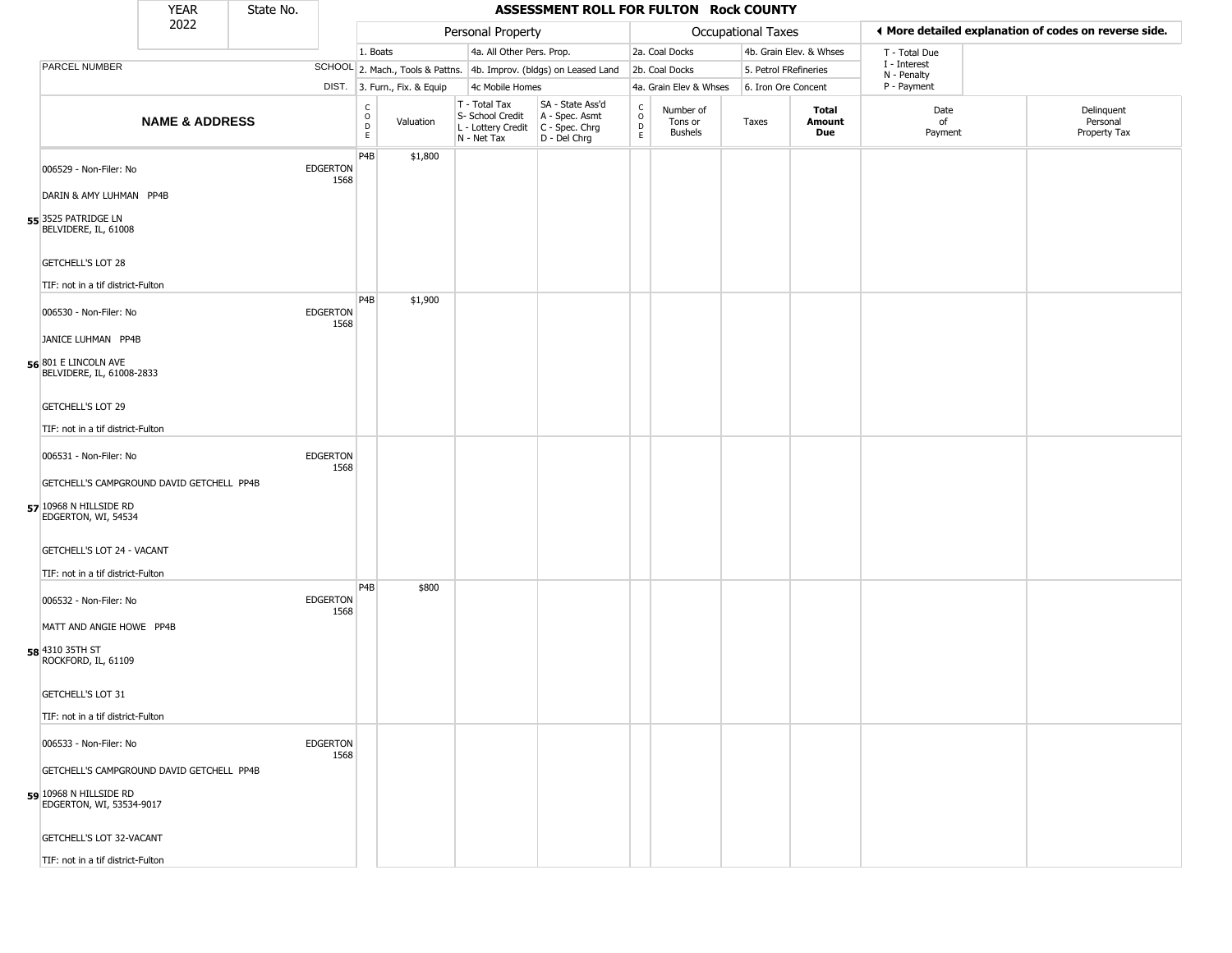|                                                               | <b>YEAR</b>                               | State No. |                         |                                          |                              |                                                                                         | ASSESSMENT ROLL FOR FULTON Rock COUNTY                              |                            |                                        |                           |                         |                             |                                                       |
|---------------------------------------------------------------|-------------------------------------------|-----------|-------------------------|------------------------------------------|------------------------------|-----------------------------------------------------------------------------------------|---------------------------------------------------------------------|----------------------------|----------------------------------------|---------------------------|-------------------------|-----------------------------|-------------------------------------------------------|
|                                                               | 2022                                      |           |                         |                                          |                              | Personal Property                                                                       |                                                                     |                            |                                        | <b>Occupational Taxes</b> |                         |                             | ◀ More detailed explanation of codes on reverse side. |
|                                                               |                                           |           |                         | 1. Boats                                 |                              | 4a. All Other Pers. Prop.                                                               |                                                                     |                            | 2a. Coal Docks                         |                           | 4b. Grain Elev. & Whses | T - Total Due               |                                                       |
| PARCEL NUMBER                                                 |                                           |           |                         |                                          |                              |                                                                                         | SCHOOL 2. Mach., Tools & Pattns. 4b. Improv. (bldgs) on Leased Land |                            | 2b. Coal Docks                         | 5. Petrol FRefineries     |                         | I - Interest<br>N - Penalty |                                                       |
|                                                               |                                           |           |                         |                                          | DIST. 3. Furn., Fix. & Equip | 4c Mobile Homes                                                                         |                                                                     |                            | 4a. Grain Elev & Whses                 | 6. Iron Ore Concent       |                         | P - Payment                 |                                                       |
|                                                               | <b>NAME &amp; ADDRESS</b>                 |           |                         | $\rm _o^C$<br>$\mathsf D$<br>$\mathsf E$ | Valuation                    | T - Total Tax<br>S- School Credit<br>L - Lottery Credit   C - Spec. Chrg<br>N - Net Tax | SA - State Ass'd<br>A - Spec. Asmt<br>D - Del Chrg                  | C<br>$\mathsf O$<br>D<br>E | Number of<br>Tons or<br><b>Bushels</b> | Taxes                     | Total<br>Amount<br>Due  | Date<br>of<br>Payment       | Delinquent<br>Personal<br>Property Tax                |
| 006535 - Non-Filer: No<br>AMBER REID PP4B                     |                                           |           | <b>EDGERTON</b><br>1568 | P4B                                      | \$3,900                      |                                                                                         |                                                                     |                            |                                        |                           |                         |                             |                                                       |
| 60 560 RIVERHILL CT<br>MACHESHEY PARK, IL, 61115              |                                           |           |                         |                                          |                              |                                                                                         |                                                                     |                            |                                        |                           |                         |                             |                                                       |
| <b>GETCHELL'S LOT 34</b><br>TIF: not in a tif district-Fulton |                                           |           |                         |                                          |                              |                                                                                         |                                                                     |                            |                                        |                           |                         |                             |                                                       |
| 006539 - Non-Filer: No                                        |                                           |           | <b>EDGERTON</b><br>1568 |                                          |                              |                                                                                         |                                                                     |                            |                                        |                           |                         |                             |                                                       |
|                                                               | GETCHELL'S CAMPGROUND DAVID GETCHELL PP4B |           |                         |                                          |                              |                                                                                         |                                                                     |                            |                                        |                           |                         |                             |                                                       |
| 61 10968 N HILLSIDE RD<br>EDGERTON, WI, 53534-9017            |                                           |           |                         |                                          |                              |                                                                                         |                                                                     |                            |                                        |                           |                         |                             |                                                       |
| GETCHELL'S LOT 38-VACANT                                      |                                           |           |                         |                                          |                              |                                                                                         |                                                                     |                            |                                        |                           |                         |                             |                                                       |
| TIF: not in a tif district-Fulton                             |                                           |           |                         |                                          |                              |                                                                                         |                                                                     |                            |                                        |                           |                         |                             |                                                       |
| 006540 - Non-Filer: No                                        |                                           |           | <b>EDGERTON</b><br>1568 | P <sub>4</sub> B                         | \$2,500                      |                                                                                         |                                                                     |                            |                                        |                           |                         |                             |                                                       |
| DAVID STOPPLE PP4B                                            |                                           |           |                         |                                          |                              |                                                                                         |                                                                     |                            |                                        |                           |                         |                             |                                                       |
| 62 17100 TAMIAMI TRAIL<br>PUNTA GORDA, FL, 33955              |                                           |           |                         |                                          |                              |                                                                                         |                                                                     |                            |                                        |                           |                         |                             |                                                       |
| <b>GETCHELL'S LOT 39</b>                                      |                                           |           |                         |                                          |                              |                                                                                         |                                                                     |                            |                                        |                           |                         |                             |                                                       |
| TIF: not in a tif district-Fulton                             |                                           |           |                         |                                          |                              |                                                                                         |                                                                     |                            |                                        |                           |                         |                             |                                                       |
| 006542 - Non-Filer: No                                        |                                           |           | <b>EDGERTON</b><br>1568 |                                          |                              |                                                                                         |                                                                     |                            |                                        |                           |                         |                             |                                                       |
| <b>BOB &amp; NANETTE NEU PP4B</b>                             |                                           |           |                         |                                          |                              |                                                                                         |                                                                     |                            |                                        |                           |                         |                             |                                                       |
| 63 3021 S 90TH ST<br>WEST ALLIS, WI, 53227                    |                                           |           |                         |                                          |                              |                                                                                         |                                                                     |                            |                                        |                           |                         |                             |                                                       |
| <b>GETCHELLS LOT 41</b>                                       |                                           |           |                         |                                          |                              |                                                                                         |                                                                     |                            |                                        |                           |                         |                             |                                                       |
| TIF: not in a tif district-Fulton                             |                                           |           |                         |                                          |                              |                                                                                         |                                                                     |                            |                                        |                           |                         |                             |                                                       |
| 006544 - Non-Filer: No                                        |                                           |           | <b>EDGERTON</b><br>1568 | P <sub>4</sub> B                         | \$1,200                      |                                                                                         |                                                                     |                            |                                        |                           |                         |                             |                                                       |
|                                                               | GETCHELL'S CAMPGROUND DAVID GETCHELL PP4B |           |                         |                                          |                              |                                                                                         |                                                                     |                            |                                        |                           |                         |                             |                                                       |
| 64 10968 N HILLSIDE RD<br>EDGERTON, WI, 53534                 |                                           |           |                         |                                          |                              |                                                                                         |                                                                     |                            |                                        |                           |                         |                             |                                                       |
| GETCHELL'S LOT 43-VACANT                                      |                                           |           |                         |                                          |                              |                                                                                         |                                                                     |                            |                                        |                           |                         |                             |                                                       |
| TIF: not in a tif district-Fulton                             |                                           |           |                         |                                          |                              |                                                                                         |                                                                     |                            |                                        |                           |                         |                             |                                                       |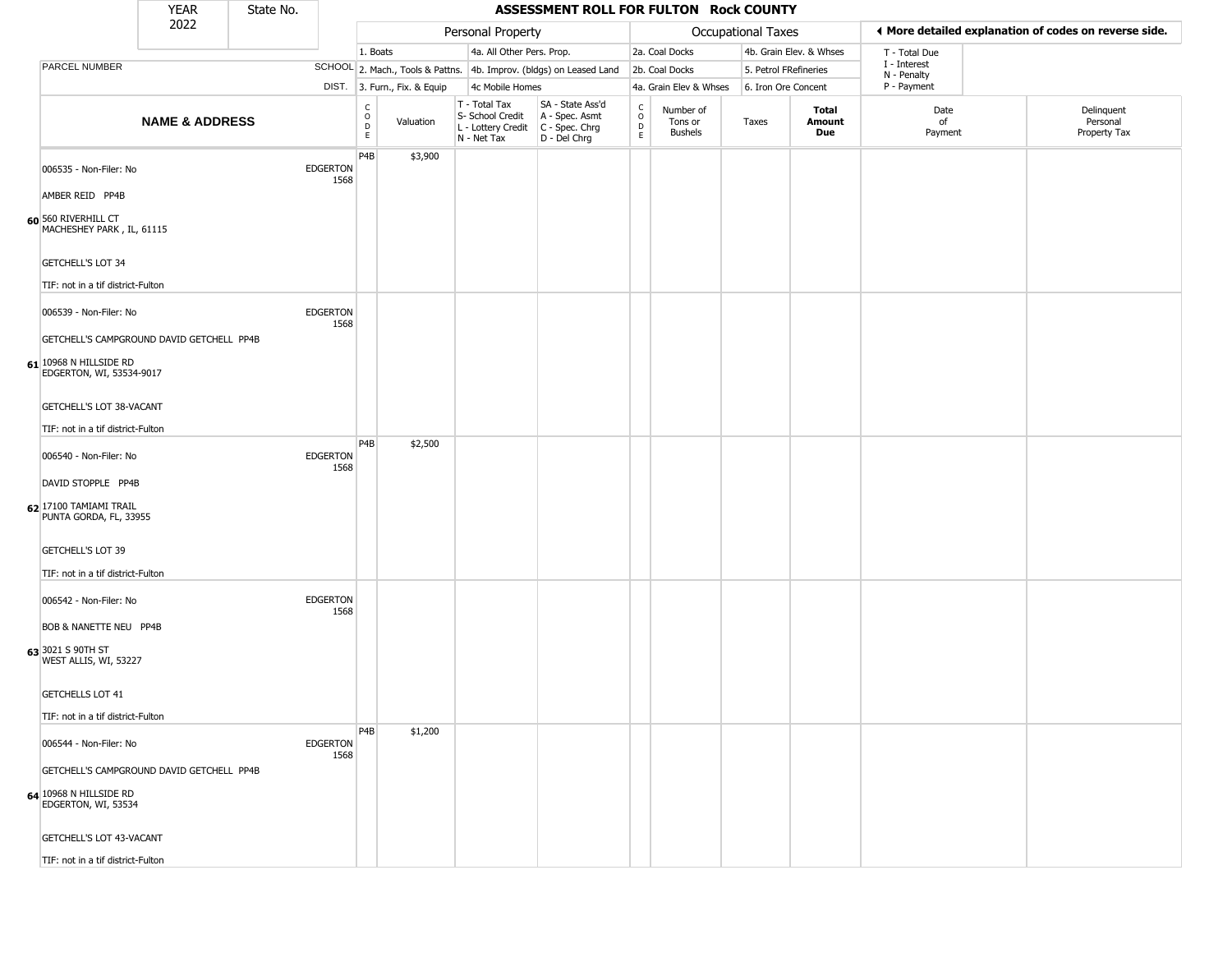|                                                                                                                | <b>YEAR</b>               | State No. |                         |                                            |                              |                                                                                         | ASSESSMENT ROLL FOR FULTON Rock COUNTY                              |                          |                                        |                       |                         |                             |                                                       |
|----------------------------------------------------------------------------------------------------------------|---------------------------|-----------|-------------------------|--------------------------------------------|------------------------------|-----------------------------------------------------------------------------------------|---------------------------------------------------------------------|--------------------------|----------------------------------------|-----------------------|-------------------------|-----------------------------|-------------------------------------------------------|
|                                                                                                                | 2022                      |           |                         |                                            |                              | Personal Property                                                                       |                                                                     |                          |                                        | Occupational Taxes    |                         |                             | ♦ More detailed explanation of codes on reverse side. |
|                                                                                                                |                           |           |                         | 1. Boats                                   |                              | 4a. All Other Pers. Prop.                                                               |                                                                     |                          | 2a. Coal Docks                         |                       | 4b. Grain Elev. & Whses | T - Total Due               |                                                       |
| PARCEL NUMBER                                                                                                  |                           |           |                         |                                            |                              |                                                                                         | SCHOOL 2. Mach., Tools & Pattns. 4b. Improv. (bldgs) on Leased Land |                          | 2b. Coal Docks                         | 5. Petrol FRefineries |                         | I - Interest<br>N - Penalty |                                                       |
|                                                                                                                |                           |           |                         |                                            | DIST. 3. Furn., Fix. & Equip | 4c Mobile Homes                                                                         |                                                                     |                          | 4a. Grain Elev & Whses                 | 6. Iron Ore Concent   |                         | P - Payment                 |                                                       |
|                                                                                                                | <b>NAME &amp; ADDRESS</b> |           |                         | $\begin{array}{c} C \\ 0 \\ E \end{array}$ | Valuation                    | T - Total Tax<br>S- School Credit<br>L - Lottery Credit   C - Spec. Chrg<br>N - Net Tax | SA - State Ass'd<br>A - Spec. Asmt<br>D - Del Chrg                  | $\int_{0}^{c}$<br>D<br>E | Number of<br>Tons or<br><b>Bushels</b> | Taxes                 | Total<br>Amount<br>Due  | Date<br>of<br>Payment       | Delinquent<br>Personal<br>Property Tax                |
| 006546 - Non-Filer: No<br>MILTON COOK PP4B                                                                     |                           |           | <b>EDGERTON</b><br>1568 | P4B                                        | \$1,500                      |                                                                                         |                                                                     |                          |                                        |                       |                         |                             |                                                       |
| 65 7285 ROLLING HILLS LN<br>MACHESNEY PARK, IL, 61115<br><b>GETCHELL'S LOT 45</b>                              |                           |           |                         |                                            |                              |                                                                                         |                                                                     |                          |                                        |                       |                         |                             |                                                       |
| TIF: not in a tif district-Fulton                                                                              |                           |           |                         |                                            |                              |                                                                                         |                                                                     |                          |                                        |                       |                         |                             |                                                       |
| 006548 - Non-Filer: No<br>TONY AND RAQUEL SMITH PP4B                                                           |                           |           | <b>EDGERTON</b><br>1568 | P <sub>4</sub> B                           | \$1,500                      |                                                                                         |                                                                     |                          |                                        |                       |                         |                             |                                                       |
| 66 3837 CHRISTOPHER DR<br>ROCKFORD, IL, 61101<br><b>GETCHELL'S LOT 47</b><br>TIF: not in a tif district-Fulton |                           |           |                         |                                            |                              |                                                                                         |                                                                     |                          |                                        |                       |                         |                             |                                                       |
|                                                                                                                |                           |           |                         | P <sub>4</sub> B                           | \$6,500                      |                                                                                         |                                                                     |                          |                                        |                       |                         |                             |                                                       |
| 006549 - Non-Filer: No                                                                                         |                           |           | <b>EDGERTON</b><br>1568 |                                            |                              |                                                                                         |                                                                     |                          |                                        |                       |                         |                             |                                                       |
| JODI & STEVE NABORS PP4B<br>67 1449 KINGSTON CT<br>DESPLAINES, IL, 60018-1479                                  |                           |           |                         |                                            |                              |                                                                                         |                                                                     |                          |                                        |                       |                         |                             |                                                       |
| MILTON KOA LOT 38                                                                                              |                           |           |                         |                                            |                              |                                                                                         |                                                                     |                          |                                        |                       |                         |                             |                                                       |
| TIF: not in a tif district-Fulton<br>006554 - Non-Filer: No                                                    |                           |           | <b>EDGERTON</b><br>1568 | P4B                                        | \$3,300                      |                                                                                         |                                                                     |                          |                                        |                       |                         |                             |                                                       |
| PATRICIA SMYKAL PP4B<br>68 518 CHESTNUT DR<br>OSWEGO, IL, 60543                                                |                           |           |                         |                                            |                              |                                                                                         |                                                                     |                          |                                        |                       |                         |                             |                                                       |
| MILTON KOA LOT 56                                                                                              |                           |           |                         |                                            |                              |                                                                                         |                                                                     |                          |                                        |                       |                         |                             |                                                       |
| TIF: not in a tif district-Fulton                                                                              |                           |           |                         |                                            |                              |                                                                                         |                                                                     |                          |                                        |                       |                         |                             |                                                       |
| 006555 - Non-Filer: No                                                                                         |                           |           | <b>EDGERTON</b><br>1568 | P <sub>4</sub> B                           | \$4,200                      |                                                                                         |                                                                     |                          |                                        |                       |                         |                             |                                                       |
| LEONARD AND KELLY FORSTER PP4B                                                                                 |                           |           |                         |                                            |                              |                                                                                         |                                                                     |                          |                                        |                       |                         |                             |                                                       |
| 69 303 55TH ST, UNIT A<br>KENOSHA, WI, 53140-3793                                                              |                           |           |                         |                                            |                              |                                                                                         |                                                                     |                          |                                        |                       |                         |                             |                                                       |
| MILTON KOA LOT 97                                                                                              |                           |           |                         |                                            |                              |                                                                                         |                                                                     |                          |                                        |                       |                         |                             |                                                       |
| TIF: not in a tif district-Fulton                                                                              |                           |           |                         |                                            |                              |                                                                                         |                                                                     |                          |                                        |                       |                         |                             |                                                       |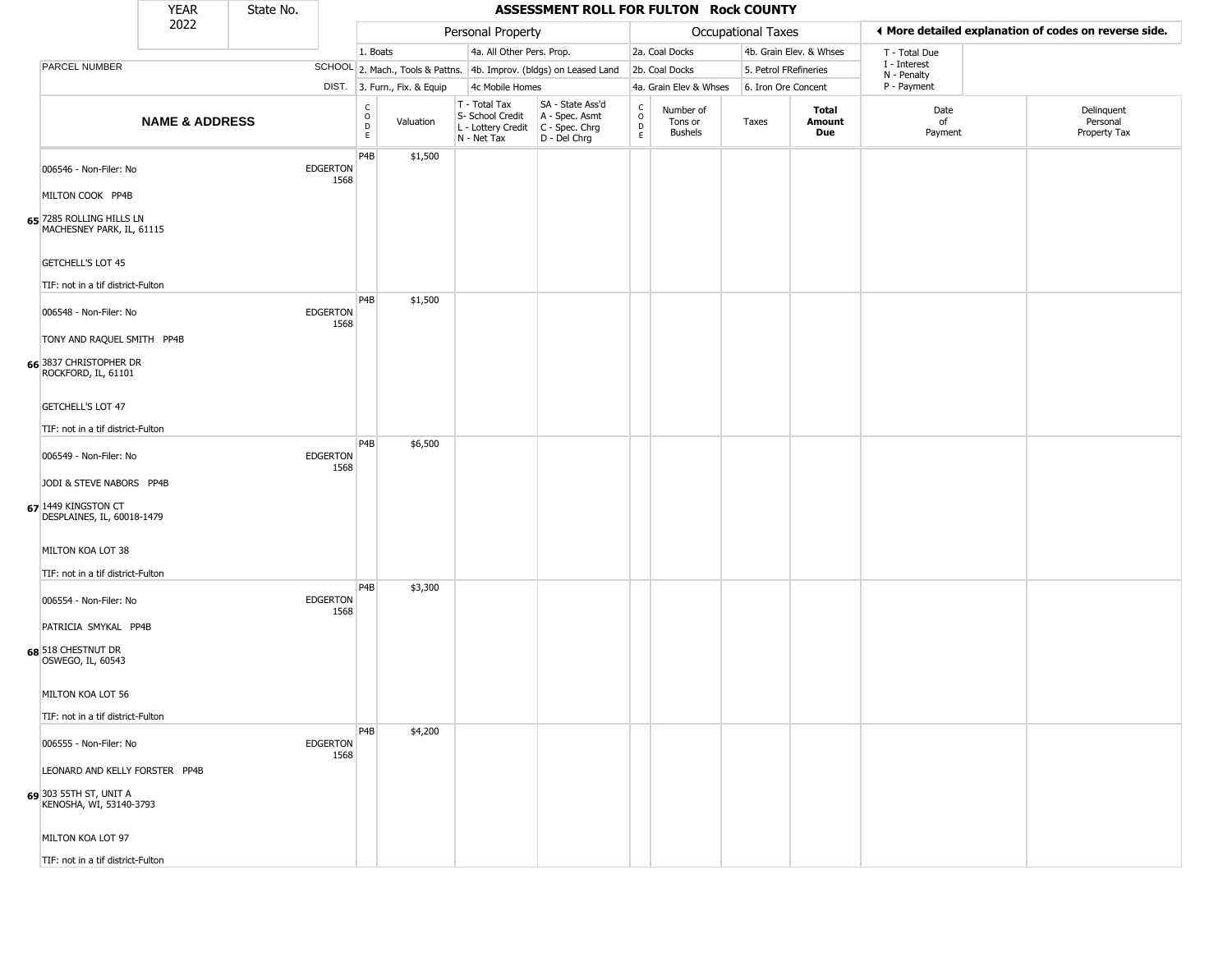|                                                                                              | <b>YEAR</b>               | State No. |                         |                                            |                              |                                                                        | ASSESSMENT ROLL FOR FULTON Rock COUNTY                                 |                                              |                                 |                       |                         |                                                       |                                        |
|----------------------------------------------------------------------------------------------|---------------------------|-----------|-------------------------|--------------------------------------------|------------------------------|------------------------------------------------------------------------|------------------------------------------------------------------------|----------------------------------------------|---------------------------------|-----------------------|-------------------------|-------------------------------------------------------|----------------------------------------|
|                                                                                              | 2022                      |           |                         |                                            |                              | Personal Property                                                      |                                                                        |                                              |                                 | Occupational Taxes    |                         | ◀ More detailed explanation of codes on reverse side. |                                        |
|                                                                                              |                           |           |                         | 1. Boats                                   |                              | 4a. All Other Pers. Prop.                                              |                                                                        |                                              | 2a. Coal Docks                  |                       | 4b. Grain Elev. & Whses | T - Total Due                                         |                                        |
| PARCEL NUMBER                                                                                |                           |           |                         |                                            |                              |                                                                        | SCHOOL 2. Mach., Tools & Pattns. 4b. Improv. (bldgs) on Leased Land    |                                              | 2b. Coal Docks                  | 5. Petrol FRefineries |                         | I - Interest<br>N - Penalty                           |                                        |
|                                                                                              |                           |           |                         |                                            | DIST. 3. Furn., Fix. & Equip | 4c Mobile Homes                                                        |                                                                        |                                              | 4a. Grain Elev & Whses          | 6. Iron Ore Concent   |                         | P - Payment                                           |                                        |
|                                                                                              | <b>NAME &amp; ADDRESS</b> |           |                         | $\begin{array}{c} C \\ 0 \\ E \end{array}$ | Valuation                    | T - Total Tax<br>S- School Credit<br>L - Lottery Credit<br>N - Net Tax | SA - State Ass'd<br>A - Spec. Asmt<br>$C - Spec. Chrg$<br>D - Del Chrg | $\frac{c}{0}$<br>$\mathsf{D}$<br>$\mathsf E$ | Number of<br>Tons or<br>Bushels | Taxes                 | Total<br>Amount<br>Due  | Date<br>of<br>Payment                                 | Delinquent<br>Personal<br>Property Tax |
| 006557 - Non-Filer: No<br>DANIEL DERLER NICOLE PP4B                                          |                           |           | <b>EDGERTON</b><br>1568 | P <sub>4</sub> B                           | \$4,200                      |                                                                        |                                                                        |                                              |                                 |                       |                         |                                                       |                                        |
| 70 4005 56TH ST<br>KENOSHA, WI, 83144                                                        |                           |           |                         |                                            |                              |                                                                        |                                                                        |                                              |                                 |                       |                         |                                                       |                                        |
| MILTON KOA LOT 67<br>TIF: not in a tif district-Fulton                                       |                           |           |                         |                                            |                              |                                                                        |                                                                        |                                              |                                 |                       |                         |                                                       |                                        |
| 006558 - Non-Filer: No                                                                       |                           |           | <b>EDGERTON</b><br>1568 | P4B                                        | \$5,500                      |                                                                        |                                                                        |                                              |                                 |                       |                         |                                                       |                                        |
| JON & SANDRA ERICKSON PP4B<br>71 7562 N PARK CREST LN<br>PRESCOTT VALLEY, AZ, 86315          |                           |           |                         |                                            |                              |                                                                        |                                                                        |                                              |                                 |                       |                         |                                                       |                                        |
| MILTON KOA LOT 68<br>TIF: not in a tif district-Fulton                                       |                           |           |                         |                                            |                              |                                                                        |                                                                        |                                              |                                 |                       |                         |                                                       |                                        |
| 006559 - Non-Filer: No                                                                       |                           |           | <b>EDGERTON</b><br>1568 | P4B                                        | \$5,000                      |                                                                        |                                                                        |                                              |                                 |                       |                         |                                                       |                                        |
| DAVE MILLER KATHLEEN SANBORN-MILLER PP4B<br>72 11198 ALGONQUIN RD<br>HUNTLEY, IL, 60142-9756 |                           |           |                         |                                            |                              |                                                                        |                                                                        |                                              |                                 |                       |                         |                                                       |                                        |
| MILTON KOA LOT 69<br>TIF: not in a tif district-Fulton                                       |                           |           |                         |                                            |                              |                                                                        |                                                                        |                                              |                                 |                       |                         |                                                       |                                        |
| 006560 - Non-Filer: No                                                                       |                           |           | <b>EDGERTON</b><br>1568 | P4B                                        | \$7,200                      |                                                                        |                                                                        |                                              |                                 |                       |                         |                                                       |                                        |
| RON & TERRI MALEK PP4B<br>73 1711 ELM ST<br>SPRING GROVE, IL, 60081-8002                     |                           |           |                         |                                            |                              |                                                                        |                                                                        |                                              |                                 |                       |                         |                                                       |                                        |
| MILTON KOA LOT 70                                                                            |                           |           |                         |                                            |                              |                                                                        |                                                                        |                                              |                                 |                       |                         |                                                       |                                        |
| TIF: not in a tif district-Fulton                                                            |                           |           |                         |                                            |                              |                                                                        |                                                                        |                                              |                                 |                       |                         |                                                       |                                        |
| 006561 - Non-Filer: No                                                                       |                           |           | <b>EDGERTON</b><br>1568 | P4B                                        | \$2,200                      |                                                                        |                                                                        |                                              |                                 |                       |                         |                                                       |                                        |
| RAY & NANCY KRUEGER PP4B                                                                     |                           |           |                         |                                            |                              |                                                                        |                                                                        |                                              |                                 |                       |                         |                                                       |                                        |
| <b>74</b> 419 N HUGHES RD<br>WOODSTOCK, IL, 60098-9617                                       |                           |           |                         |                                            |                              |                                                                        |                                                                        |                                              |                                 |                       |                         |                                                       |                                        |
| MILTON KOA LOT 71                                                                            |                           |           |                         |                                            |                              |                                                                        |                                                                        |                                              |                                 |                       |                         |                                                       |                                        |
| TIF: not in a tif district-Fulton                                                            |                           |           |                         |                                            |                              |                                                                        |                                                                        |                                              |                                 |                       |                         |                                                       |                                        |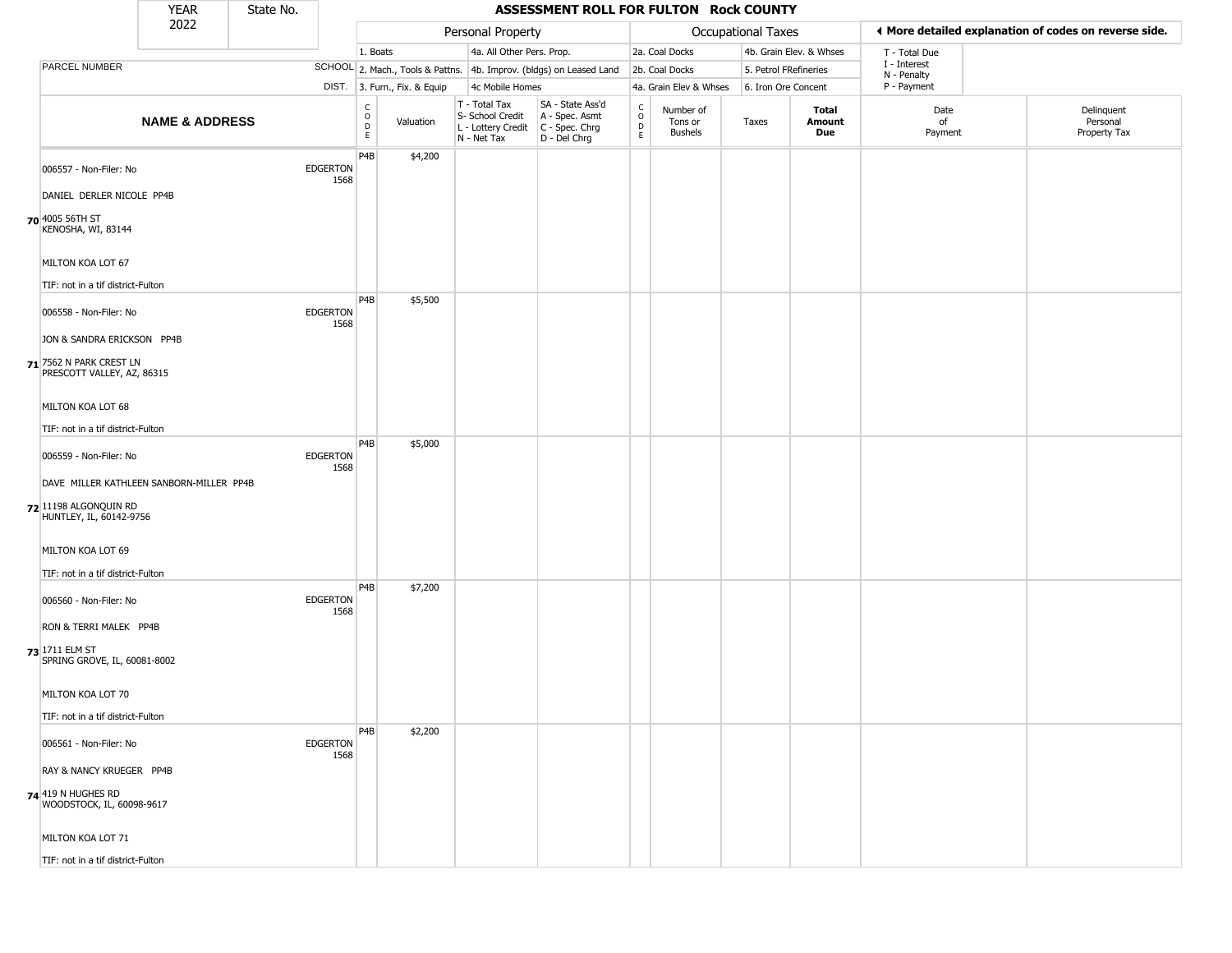|                                                                                                                          | <b>YEAR</b>               | State No. |                         |                                                   |                              |                                                                        | ASSESSMENT ROLL FOR FULTON Rock COUNTY                               |                                                 |                                        |                       |                         |                             |                                                       |
|--------------------------------------------------------------------------------------------------------------------------|---------------------------|-----------|-------------------------|---------------------------------------------------|------------------------------|------------------------------------------------------------------------|----------------------------------------------------------------------|-------------------------------------------------|----------------------------------------|-----------------------|-------------------------|-----------------------------|-------------------------------------------------------|
|                                                                                                                          | 2022                      |           |                         |                                                   |                              | Personal Property                                                      |                                                                      |                                                 |                                        | Occupational Taxes    |                         |                             | ◀ More detailed explanation of codes on reverse side. |
|                                                                                                                          |                           |           |                         | 1. Boats                                          |                              | 4a. All Other Pers. Prop.                                              |                                                                      |                                                 | 2a. Coal Docks                         |                       | 4b. Grain Elev. & Whses | T - Total Due               |                                                       |
| PARCEL NUMBER                                                                                                            |                           |           |                         |                                                   |                              |                                                                        | SCHOOL 2. Mach., Tools & Pattns. 4b. Improv. (bldgs) on Leased Land  |                                                 | 2b. Coal Docks                         | 5. Petrol FRefineries |                         | I - Interest<br>N - Penalty |                                                       |
|                                                                                                                          |                           |           |                         |                                                   | DIST. 3. Furn., Fix. & Equip | 4c Mobile Homes                                                        |                                                                      |                                                 | 4a. Grain Elev & Whses                 | 6. Iron Ore Concent   |                         | P - Payment                 |                                                       |
|                                                                                                                          | <b>NAME &amp; ADDRESS</b> |           |                         | C<br>$\begin{array}{c}\n0 \\ D \\ E\n\end{array}$ | Valuation                    | T - Total Tax<br>S- School Credit<br>L - Lottery Credit<br>N - Net Tax | SA - State Ass'd<br>A - Spec. Asmt<br>C - Spec. Chrg<br>D - Del Chrg | $\begin{array}{c} C \\ O \\ D \\ E \end{array}$ | Number of<br>Tons or<br><b>Bushels</b> | Taxes                 | Total<br>Amount<br>Due  | Date<br>of<br>Payment       | Delinquent<br>Personal<br>Property Tax                |
| 006562 - Non-Filer: No<br>MARK & KIM POBURSKY PP4B<br>75 135 FREMONT ST<br>WALWORTH, WI, 53184-9523<br>MILTON KOA LOT 72 |                           |           | <b>EDGERTON</b><br>1568 | P4B                                               | \$5,300                      |                                                                        |                                                                      |                                                 |                                        |                       |                         |                             |                                                       |
| TIF: not in a tif district-Fulton                                                                                        |                           |           |                         |                                                   |                              |                                                                        |                                                                      |                                                 |                                        |                       |                         |                             |                                                       |
| 006563 - Non-Filer: No<br>EDMUND & CATHLEEN WARCHAL PP4B<br>76 643 S CURRAN RD<br>ROUNDLAKE, IL, 60073                   |                           |           | <b>EDGERTON</b><br>1568 | P <sub>4</sub> B                                  | \$3,700                      |                                                                        |                                                                      |                                                 |                                        |                       |                         |                             |                                                       |
| MILTON KOA LOT 73                                                                                                        |                           |           |                         |                                                   |                              |                                                                        |                                                                      |                                                 |                                        |                       |                         |                             |                                                       |
|                                                                                                                          |                           |           |                         |                                                   |                              |                                                                        |                                                                      |                                                 |                                        |                       |                         |                             |                                                       |
| TIF: not in a tif district-Fulton                                                                                        |                           |           |                         |                                                   |                              |                                                                        |                                                                      |                                                 |                                        |                       |                         |                             |                                                       |
| 006565 - Non-Filer: No<br>DOUG & IONA COULTER PP4B<br>77 2515 S OAKHILL AVE<br>JANESVILLE, WI, 53546                     |                           |           | <b>EDGERTON</b><br>1568 | P4B                                               | \$4,500                      |                                                                        |                                                                      |                                                 |                                        |                       |                         |                             |                                                       |
| MILTON KOA LOT 80<br>TIF: not in a tif district-Fulton                                                                   |                           |           |                         |                                                   |                              |                                                                        |                                                                      |                                                 |                                        |                       |                         |                             |                                                       |
| 006567 - Non-Filer: No                                                                                                   |                           |           | <b>EDGERTON</b><br>1568 | P <sub>4</sub> B                                  | \$6,200                      |                                                                        |                                                                      |                                                 |                                        |                       |                         |                             |                                                       |
| GRANT AND JUDY WISWELL PP4B<br>78 N5920 CONNAUGHTON LN<br>ELKHORN, WI, 53121-3824                                        |                           |           |                         |                                                   |                              |                                                                        |                                                                      |                                                 |                                        |                       |                         |                             |                                                       |
| MILTON KOA LOT 77                                                                                                        |                           |           |                         |                                                   |                              |                                                                        |                                                                      |                                                 |                                        |                       |                         |                             |                                                       |
|                                                                                                                          |                           |           |                         |                                                   |                              |                                                                        |                                                                      |                                                 |                                        |                       |                         |                             |                                                       |
| TIF: not in a tif district-Fulton                                                                                        |                           |           |                         | P4B                                               | \$600                        |                                                                        |                                                                      |                                                 |                                        |                       |                         |                             |                                                       |
| 006568 - Non-Filer: No                                                                                                   |                           |           | <b>EDGERTON</b><br>1568 |                                                   |                              |                                                                        |                                                                      |                                                 |                                        |                       |                         |                             |                                                       |
| EDWARD & KAREN ATKINS PP4B<br>79 3202 SPRUCE CT<br>JANESVILLE, WI, 53546                                                 |                           |           |                         |                                                   |                              |                                                                        |                                                                      |                                                 |                                        |                       |                         |                             |                                                       |
| MILTON KOA LOT 78                                                                                                        |                           |           |                         |                                                   |                              |                                                                        |                                                                      |                                                 |                                        |                       |                         |                             |                                                       |
| TIF: not in a tif district-Fulton                                                                                        |                           |           |                         |                                                   |                              |                                                                        |                                                                      |                                                 |                                        |                       |                         |                             |                                                       |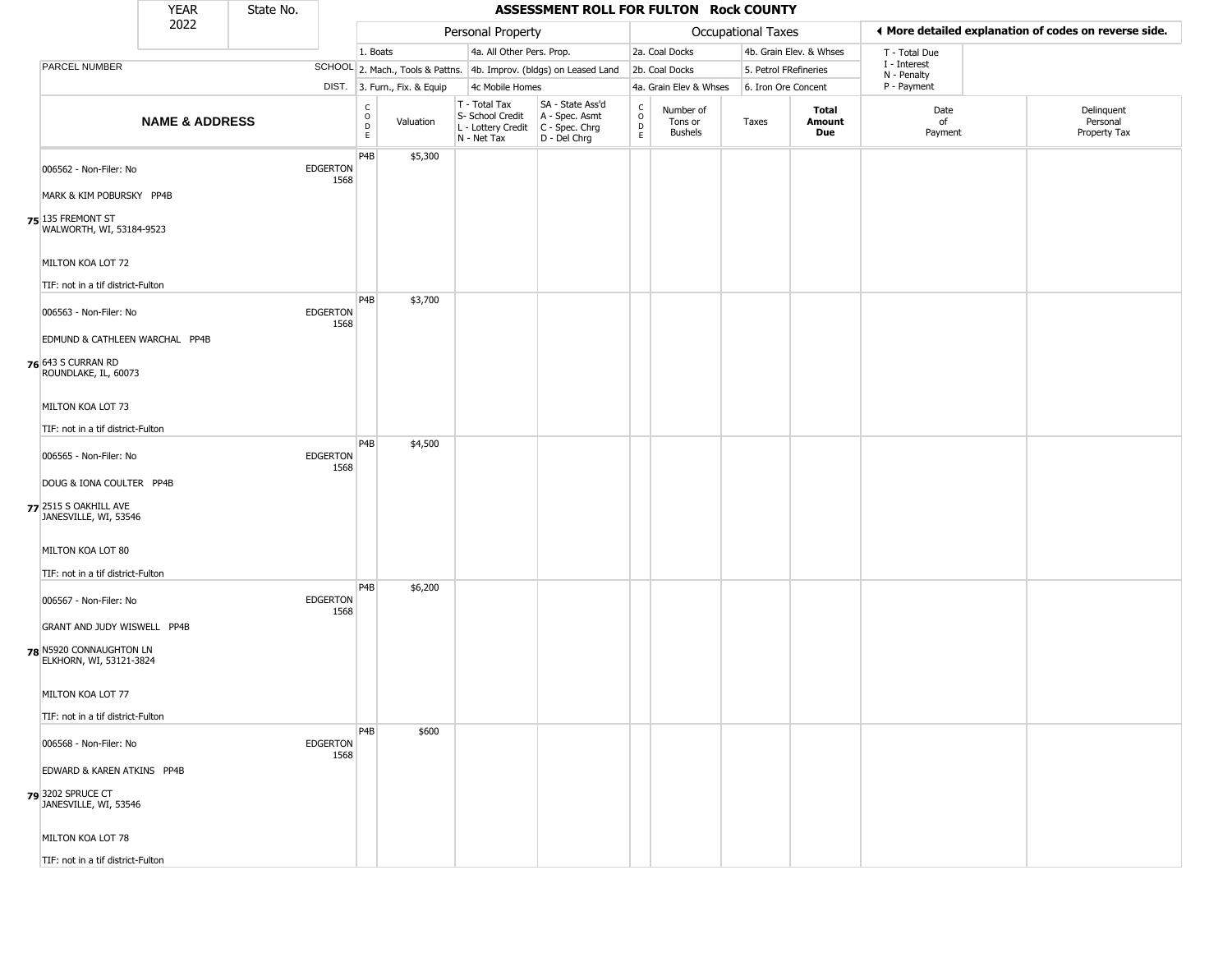|                                                                             | <b>YEAR</b>               | State No. |                         |                        |                              |                                                                        | ASSESSMENT ROLL FOR FULTON Rock COUNTY                               |                                                 |                                 |                       |                         |                             |                                                       |
|-----------------------------------------------------------------------------|---------------------------|-----------|-------------------------|------------------------|------------------------------|------------------------------------------------------------------------|----------------------------------------------------------------------|-------------------------------------------------|---------------------------------|-----------------------|-------------------------|-----------------------------|-------------------------------------------------------|
|                                                                             | 2022                      |           |                         |                        |                              | Personal Property                                                      |                                                                      |                                                 |                                 | Occupational Taxes    |                         |                             | ♦ More detailed explanation of codes on reverse side. |
|                                                                             |                           |           |                         | 1. Boats               |                              | 4a. All Other Pers. Prop.                                              |                                                                      |                                                 | 2a. Coal Docks                  |                       | 4b. Grain Elev. & Whses | T - Total Due               |                                                       |
| PARCEL NUMBER                                                               |                           |           |                         |                        |                              |                                                                        | SCHOOL 2. Mach., Tools & Pattns. 4b. Improv. (bldgs) on Leased Land  |                                                 | 2b. Coal Docks                  | 5. Petrol FRefineries |                         | I - Interest<br>N - Penalty |                                                       |
|                                                                             |                           |           |                         |                        | DIST. 3. Furn., Fix. & Equip | 4c Mobile Homes                                                        |                                                                      |                                                 | 4a. Grain Elev & Whses          | 6. Iron Ore Concent   |                         | P - Payment                 |                                                       |
|                                                                             | <b>NAME &amp; ADDRESS</b> |           |                         | C<br>$\circ$<br>D<br>E | Valuation                    | T - Total Tax<br>S- School Credit<br>L - Lottery Credit<br>N - Net Tax | SA - State Ass'd<br>A - Spec. Asmt<br>C - Spec. Chrg<br>D - Del Chrg | $\begin{array}{c} C \\ C \\ D \\ E \end{array}$ | Number of<br>Tons or<br>Bushels | Taxes                 | Total<br>Amount<br>Due  | Date<br>of<br>Payment       | Delinquent<br>Personal<br>Property Tax                |
| 006569 - Non-Filer: No<br>SEAN AND LYNN WAITE PP4B                          |                           |           | <b>EDGERTON</b><br>1568 | P4B                    | \$6,500                      |                                                                        |                                                                      |                                                 |                                 |                       |                         |                             |                                                       |
| 80 497 DANBURY DR<br>OSWEGO, IL, 60543-8142                                 |                           |           |                         |                        |                              |                                                                        |                                                                      |                                                 |                                 |                       |                         |                             |                                                       |
| MILTON KOA LOT 79<br>TIF: not in a tif district-Fulton                      |                           |           |                         |                        |                              |                                                                        |                                                                      |                                                 |                                 |                       |                         |                             |                                                       |
| 006570 - Non-Filer: No                                                      |                           |           | <b>EDGERTON</b><br>1568 | P4B                    | \$5,800                      |                                                                        |                                                                      |                                                 |                                 |                       |                         |                             |                                                       |
| DAVE & EILEEN DUNNING PP4B<br>81 6225 W HARRISON AVE                        |                           |           |                         |                        |                              |                                                                        |                                                                      |                                                 |                                 |                       |                         |                             |                                                       |
| MILWAUKEE, WI, 53219-2667<br>MILTON KOA LOT 81                              |                           |           |                         |                        |                              |                                                                        |                                                                      |                                                 |                                 |                       |                         |                             |                                                       |
| TIF: not in a tif district-Fulton                                           |                           |           |                         |                        |                              |                                                                        |                                                                      |                                                 |                                 |                       |                         |                             |                                                       |
| 006571 - Non-Filer: No                                                      |                           |           | <b>EDGERTON</b><br>1568 | P <sub>4</sub> B       | \$6,300                      |                                                                        |                                                                      |                                                 |                                 |                       |                         |                             |                                                       |
| TOM & KAREN BRANDENBURG PP4B<br>82 770 JONQUIL CT<br>BELOIT, WI, 53511-1624 |                           |           |                         |                        |                              |                                                                        |                                                                      |                                                 |                                 |                       |                         |                             |                                                       |
| MILTON KOA LOT 82                                                           |                           |           |                         |                        |                              |                                                                        |                                                                      |                                                 |                                 |                       |                         |                             |                                                       |
| TIF: not in a tif district-Fulton                                           |                           |           |                         |                        |                              |                                                                        |                                                                      |                                                 |                                 |                       |                         |                             |                                                       |
| 006572 - Non-Filer: No                                                      |                           |           | <b>EDGERTON</b><br>1568 | P <sub>4</sub> B       | \$6,900                      |                                                                        |                                                                      |                                                 |                                 |                       |                         |                             |                                                       |
| JAY & CARYN LUNDBERG PP4B<br>83 7467 CUNNINGHAM RD<br>ROCKFORD, IL, 61102   |                           |           |                         |                        |                              |                                                                        |                                                                      |                                                 |                                 |                       |                         |                             |                                                       |
| MILTON KOA LOT 83                                                           |                           |           |                         |                        |                              |                                                                        |                                                                      |                                                 |                                 |                       |                         |                             |                                                       |
| TIF: not in a tif district-Fulton                                           |                           |           |                         |                        |                              |                                                                        |                                                                      |                                                 |                                 |                       |                         |                             |                                                       |
| 006573 - Non-Filer: No                                                      |                           |           | <b>EDGERTON</b><br>1568 | P4B                    | \$6,900                      |                                                                        |                                                                      |                                                 |                                 |                       |                         |                             |                                                       |
| MARY ANN ANDERSON PP4B                                                      |                           |           |                         |                        |                              |                                                                        |                                                                      |                                                 |                                 |                       |                         |                             |                                                       |
| 84 303 BASILICA PKWY<br>VERONA, WI, 53593-2304                              |                           |           |                         |                        |                              |                                                                        |                                                                      |                                                 |                                 |                       |                         |                             |                                                       |
| MILTON KOA LOT 84                                                           |                           |           |                         |                        |                              |                                                                        |                                                                      |                                                 |                                 |                       |                         |                             |                                                       |
| TIF: not in a tif district-Fulton                                           |                           |           |                         |                        |                              |                                                                        |                                                                      |                                                 |                                 |                       |                         |                             |                                                       |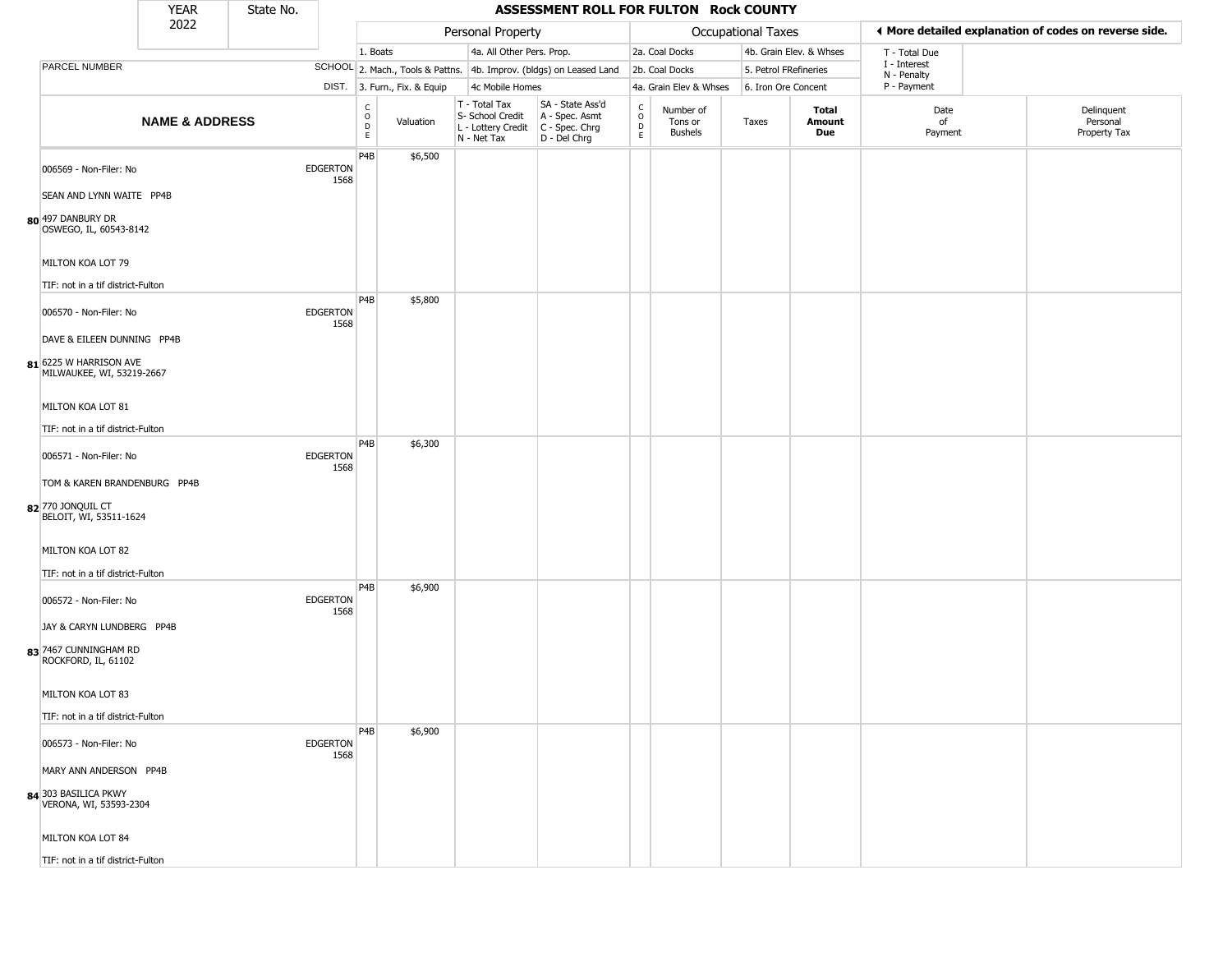|                                                                                                                       | <b>YEAR</b>               | State No. |                         |                                      |                              |                                                                        | ASSESSMENT ROLL FOR FULTON Rock COUNTY                               |                                                |                                        |                       |                               |                             |                                                       |
|-----------------------------------------------------------------------------------------------------------------------|---------------------------|-----------|-------------------------|--------------------------------------|------------------------------|------------------------------------------------------------------------|----------------------------------------------------------------------|------------------------------------------------|----------------------------------------|-----------------------|-------------------------------|-----------------------------|-------------------------------------------------------|
|                                                                                                                       | 2022                      |           |                         |                                      |                              | Personal Property                                                      |                                                                      |                                                |                                        | Occupational Taxes    |                               |                             | ◀ More detailed explanation of codes on reverse side. |
|                                                                                                                       |                           |           |                         | 1. Boats                             |                              | 4a. All Other Pers. Prop.                                              |                                                                      |                                                | 2a. Coal Docks                         |                       | 4b. Grain Elev. & Whses       | T - Total Due               |                                                       |
| PARCEL NUMBER                                                                                                         |                           |           |                         |                                      |                              |                                                                        | SCHOOL 2. Mach., Tools & Pattns. 4b. Improv. (bldgs) on Leased Land  |                                                | 2b. Coal Docks                         | 5. Petrol FRefineries |                               | I - Interest<br>N - Penalty |                                                       |
|                                                                                                                       |                           |           |                         |                                      | DIST. 3. Furn., Fix. & Equip | 4c Mobile Homes                                                        |                                                                      |                                                | 4a. Grain Elev & Whses                 | 6. Iron Ore Concent   |                               | P - Payment                 |                                                       |
|                                                                                                                       | <b>NAME &amp; ADDRESS</b> |           |                         | C<br>$\mathsf O$<br>D<br>$\mathsf E$ | Valuation                    | T - Total Tax<br>S- School Credit<br>L - Lottery Credit<br>N - Net Tax | SA - State Ass'd<br>A - Spec. Asmt<br>C - Spec. Chrg<br>D - Del Chrg | $\begin{matrix} 0 \\ 0 \\ D \end{matrix}$<br>E | Number of<br>Tons or<br><b>Bushels</b> | Taxes                 | <b>Total</b><br>Amount<br>Due | Date<br>of<br>Payment       | Delinquent<br>Personal<br>Property Tax                |
| 006574 - Non-Filer: No<br>MICHAEL AND JUDY TREMEEAR PP4B<br>85 4550 SPRINGBROOK RD<br>PLEASNT PRAIRIE, WI, 53158-3503 |                           |           | <b>EDGERTON</b><br>1568 | P4B                                  | \$4,400                      |                                                                        |                                                                      |                                                |                                        |                       |                               |                             |                                                       |
| MILTON KOA LOT 85<br>TIF: not in a tif district-Fulton                                                                |                           |           |                         |                                      |                              |                                                                        |                                                                      |                                                |                                        |                       |                               |                             |                                                       |
| 006576 - Non-Filer: No<br>PAUL & MARIA CUMPATA PP4B<br>86 170 ELM ST                                                  |                           |           | <b>EDGERTON</b><br>1568 | P4B                                  | \$2,400                      |                                                                        |                                                                      |                                                |                                        |                       |                               |                             |                                                       |
| ELGIN, IL, 60123-6303<br>MILTON KOA LOT 87<br>TIF: not in a tif district-Fulton                                       |                           |           |                         |                                      |                              |                                                                        |                                                                      |                                                |                                        |                       |                               |                             |                                                       |
| 006577 - Non-Filer: No<br>EDWARD & VIRGINIA UNDERWOOD PP4B                                                            |                           |           | <b>EDGERTON</b><br>1568 | P <sub>4</sub> B                     | \$4,500                      |                                                                        |                                                                      |                                                |                                        |                       |                               |                             |                                                       |
| 87 26W363 HARRISON AVE<br>WINFIELD, IL, 60190-1339<br>MILTON KOA LOT 88                                               |                           |           |                         |                                      |                              |                                                                        |                                                                      |                                                |                                        |                       |                               |                             |                                                       |
|                                                                                                                       |                           |           |                         |                                      |                              |                                                                        |                                                                      |                                                |                                        |                       |                               |                             |                                                       |
| TIF: not in a tif district-Fulton<br>006579 - Non-Filer: No                                                           |                           |           | <b>EDGERTON</b><br>1568 | P4B                                  | \$1,100                      |                                                                        |                                                                      |                                                |                                        |                       |                               |                             |                                                       |
| TONY ELLIS PP4B<br>88 405 MORGAN ST<br>ELGIN, IL, 60123                                                               |                           |           |                         |                                      |                              |                                                                        |                                                                      |                                                |                                        |                       |                               |                             |                                                       |
| MILTON KOA LOT 90                                                                                                     |                           |           |                         |                                      |                              |                                                                        |                                                                      |                                                |                                        |                       |                               |                             |                                                       |
| TIF: not in a tif district-Fulton                                                                                     |                           |           |                         |                                      |                              |                                                                        |                                                                      |                                                |                                        |                       |                               |                             |                                                       |
| 006580 - Non-Filer: No                                                                                                |                           |           | <b>EDGERTON</b><br>1568 | P4B                                  | \$4,500                      |                                                                        |                                                                      |                                                |                                        |                       |                               |                             |                                                       |
| GREG & LARILYN CARPENTER PP4B                                                                                         |                           |           |                         |                                      |                              |                                                                        |                                                                      |                                                |                                        |                       |                               |                             |                                                       |
| 89 2226 WOODFIELD CIR<br>WAUKESHA, WI, 53188-4716                                                                     |                           |           |                         |                                      |                              |                                                                        |                                                                      |                                                |                                        |                       |                               |                             |                                                       |
| MILTON KOA LOT 91                                                                                                     |                           |           |                         |                                      |                              |                                                                        |                                                                      |                                                |                                        |                       |                               |                             |                                                       |
| TIF: not in a tif district-Fulton                                                                                     |                           |           |                         |                                      |                              |                                                                        |                                                                      |                                                |                                        |                       |                               |                             |                                                       |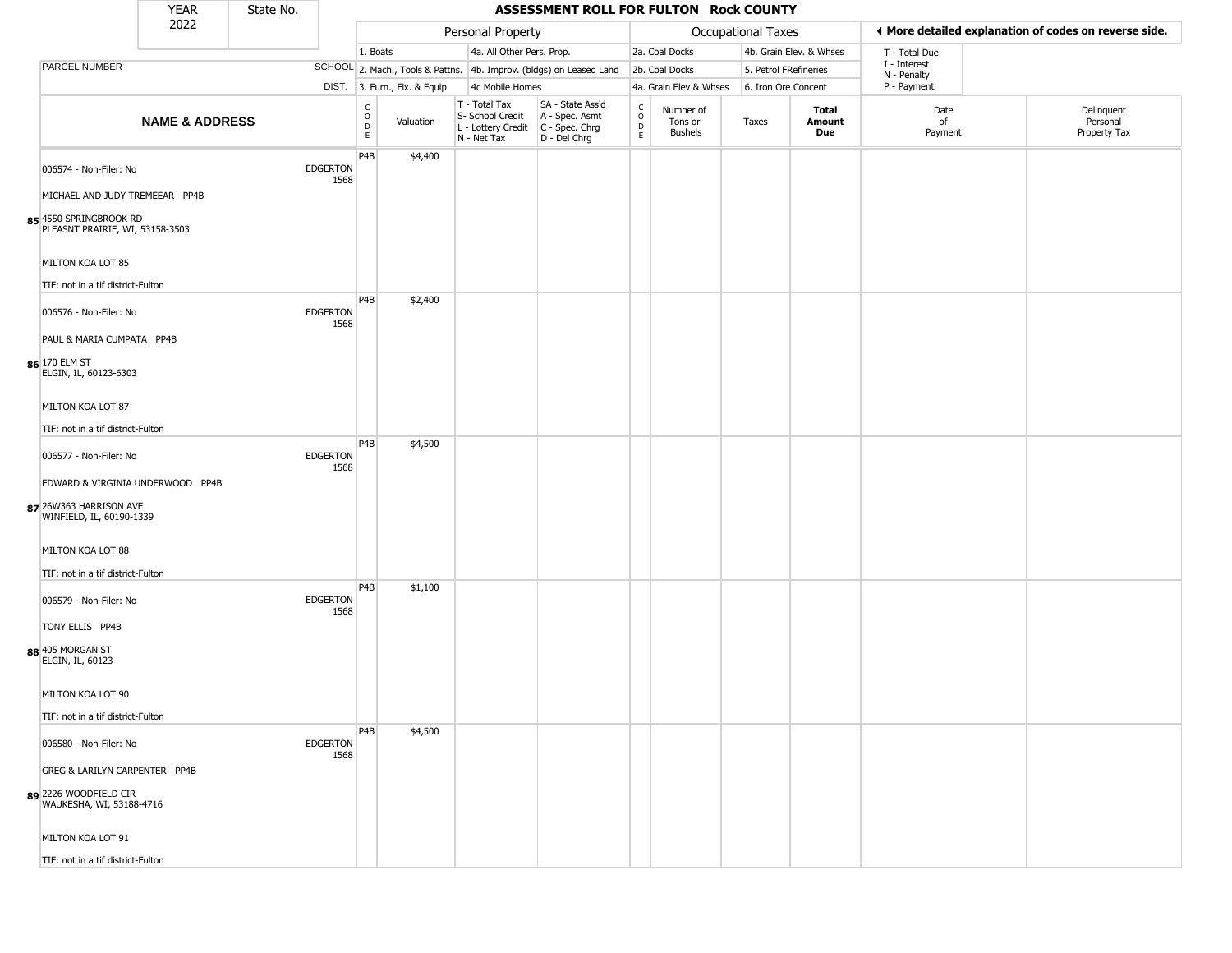|                                                                                 | <b>YEAR</b>                    | State No. |                         |                                                          |                              |                                                                                       | ASSESSMENT ROLL FOR FULTON Rock COUNTY                              |                        |                                        |                           |                         |                             |                                                       |
|---------------------------------------------------------------------------------|--------------------------------|-----------|-------------------------|----------------------------------------------------------|------------------------------|---------------------------------------------------------------------------------------|---------------------------------------------------------------------|------------------------|----------------------------------------|---------------------------|-------------------------|-----------------------------|-------------------------------------------------------|
|                                                                                 | 2022                           |           |                         |                                                          |                              | Personal Property                                                                     |                                                                     |                        |                                        | <b>Occupational Taxes</b> |                         |                             | ◀ More detailed explanation of codes on reverse side. |
|                                                                                 |                                |           |                         | 1. Boats                                                 |                              | 4a. All Other Pers. Prop.                                                             |                                                                     |                        | 2a. Coal Docks                         |                           | 4b. Grain Elev. & Whses | T - Total Due               |                                                       |
| PARCEL NUMBER                                                                   |                                |           |                         |                                                          |                              |                                                                                       | SCHOOL 2. Mach., Tools & Pattns. 4b. Improv. (bldgs) on Leased Land |                        | 2b. Coal Docks                         | 5. Petrol FRefineries     |                         | I - Interest<br>N - Penalty |                                                       |
|                                                                                 |                                |           |                         |                                                          | DIST. 3. Furn., Fix. & Equip | 4c Mobile Homes                                                                       |                                                                     |                        | 4a. Grain Elev & Whses                 | 6. Iron Ore Concent       |                         | P - Payment                 |                                                       |
|                                                                                 | <b>NAME &amp; ADDRESS</b>      |           |                         | $\begin{matrix} 0 \\ 0 \\ D \end{matrix}$<br>$\mathsf E$ | Valuation                    | T - Total Tax<br>S- School Credit<br>L - Lottery Credit C - Spec. Chrg<br>N - Net Tax | SA - State Ass'd<br>A - Spec. Asmt<br>D - Del Chrg                  | C<br>$\circ$<br>D<br>E | Number of<br>Tons or<br><b>Bushels</b> | Taxes                     | Total<br>Amount<br>Due  | Date<br>of<br>Payment       | Delinquent<br>Personal<br>Property Tax                |
| 006581 - Non-Filer: No<br>JOE & JILL DUPONT PP4B                                |                                |           | <b>EDGERTON</b><br>1568 | P4B                                                      | \$3,900                      |                                                                                       |                                                                     |                        |                                        |                           |                         |                             |                                                       |
| 90 27410 DOVER VIEW LANE<br>WATERFORD, WI, 53185                                |                                |           |                         |                                                          |                              |                                                                                       |                                                                     |                        |                                        |                           |                         |                             |                                                       |
| MILTON KOA LOT 92<br>TIF: not in a tif district-Fulton                          |                                |           |                         |                                                          |                              |                                                                                       |                                                                     |                        |                                        |                           |                         |                             |                                                       |
| 006582 - Non-Filer: No                                                          |                                |           | <b>EDGERTON</b><br>1568 | P4B                                                      | \$2,600                      |                                                                                       |                                                                     |                        |                                        |                           |                         |                             |                                                       |
| RICHARD & NANCY MORESCO PP4B<br>91 1510 PRAIRIE DR<br>MOUNT PLEASANT, WI, 53406 |                                |           |                         |                                                          |                              |                                                                                       |                                                                     |                        |                                        |                           |                         |                             |                                                       |
| MILTON KOA LOT 93                                                               |                                |           |                         |                                                          |                              |                                                                                       |                                                                     |                        |                                        |                           |                         |                             |                                                       |
| TIF: not in a tif district-Fulton                                               |                                |           |                         | P <sub>4</sub> B                                         | \$4,300                      |                                                                                       |                                                                     |                        |                                        |                           |                         |                             |                                                       |
| 006584 - Non-Filer: No                                                          |                                |           | <b>EDGERTON</b><br>1568 |                                                          |                              |                                                                                       |                                                                     |                        |                                        |                           |                         |                             |                                                       |
| JOHN & JANE BITTORF PP4B<br>92 1955 HOUSE ST<br>BELOIT, WI, 53511-3266          |                                |           |                         |                                                          |                              |                                                                                       |                                                                     |                        |                                        |                           |                         |                             |                                                       |
| MILTON KOA LOT 95                                                               |                                |           |                         |                                                          |                              |                                                                                       |                                                                     |                        |                                        |                           |                         |                             |                                                       |
| TIF: not in a tif district-Fulton<br>006587 - Non-Filer: No                     |                                |           | <b>EDGERTON</b><br>1568 | P4B                                                      | \$5,600                      |                                                                                       |                                                                     |                        |                                        |                           |                         |                             |                                                       |
| 93 378 S HAWTHORNE ST<br>ELGIN, IL, 60123-6959                                  | RICHARD & YOLANDA NOWORUL PP4B |           |                         |                                                          |                              |                                                                                       |                                                                     |                        |                                        |                           |                         |                             |                                                       |
| MILTON KOA LOT 98                                                               |                                |           |                         |                                                          |                              |                                                                                       |                                                                     |                        |                                        |                           |                         |                             |                                                       |
| TIF: not in a tif district-Fulton                                               |                                |           |                         |                                                          |                              |                                                                                       |                                                                     |                        |                                        |                           |                         |                             |                                                       |
| 006588 - Non-Filer: No                                                          |                                |           | <b>EDGERTON</b><br>1568 | P4B                                                      | \$3,100                      |                                                                                       |                                                                     |                        |                                        |                           |                         |                             |                                                       |
| DAVID & REBECCA STEMM PP4B                                                      |                                |           |                         |                                                          |                              |                                                                                       |                                                                     |                        |                                        |                           |                         |                             |                                                       |
| 94 2878 CENTERVILLE RD<br>ROCKFORD, IL, 61102-3708                              |                                |           |                         |                                                          |                              |                                                                                       |                                                                     |                        |                                        |                           |                         |                             |                                                       |
| MILTON KOA LOT 99                                                               |                                |           |                         |                                                          |                              |                                                                                       |                                                                     |                        |                                        |                           |                         |                             |                                                       |
| TIF: not in a tif district-Fulton                                               |                                |           |                         |                                                          |                              |                                                                                       |                                                                     |                        |                                        |                           |                         |                             |                                                       |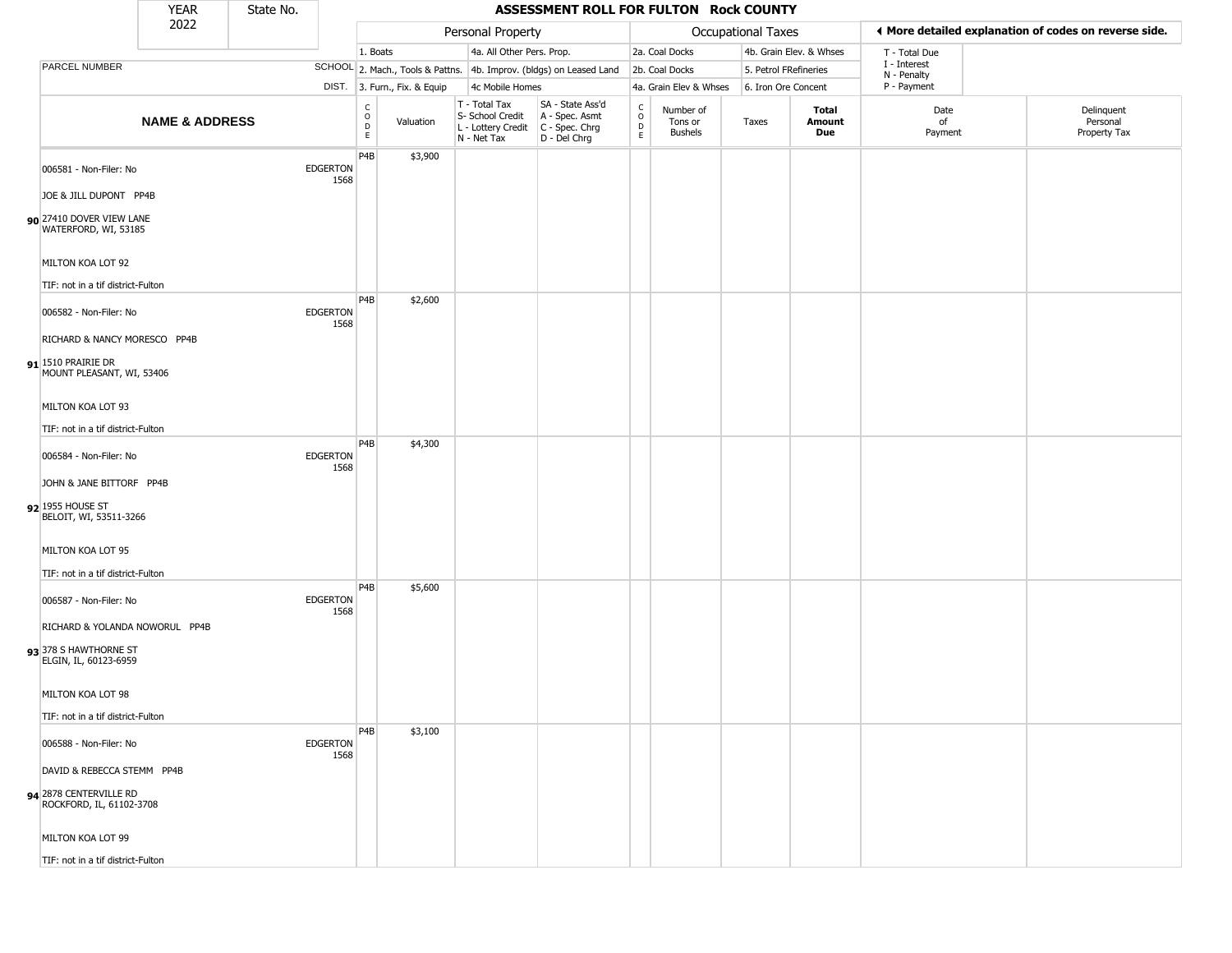|                                                    | <b>YEAR</b>               | State No. |                         |                                                              |                              |                                                                                         | ASSESSMENT ROLL FOR FULTON Rock COUNTY                              |                                   |                                 |                           |                         |                             |                                                       |
|----------------------------------------------------|---------------------------|-----------|-------------------------|--------------------------------------------------------------|------------------------------|-----------------------------------------------------------------------------------------|---------------------------------------------------------------------|-----------------------------------|---------------------------------|---------------------------|-------------------------|-----------------------------|-------------------------------------------------------|
|                                                    | 2022                      |           |                         |                                                              |                              | Personal Property                                                                       |                                                                     |                                   |                                 | <b>Occupational Taxes</b> |                         |                             | ◀ More detailed explanation of codes on reverse side. |
|                                                    |                           |           |                         | 1. Boats                                                     |                              | 4a. All Other Pers. Prop.                                                               |                                                                     |                                   | 2a. Coal Docks                  |                           | 4b. Grain Elev. & Whses | T - Total Due               |                                                       |
| PARCEL NUMBER                                      |                           |           |                         |                                                              |                              |                                                                                         | SCHOOL 2. Mach., Tools & Pattns. 4b. Improv. (bldgs) on Leased Land |                                   | 2b. Coal Docks                  | 5. Petrol FRefineries     |                         | I - Interest<br>N - Penalty |                                                       |
|                                                    |                           |           |                         |                                                              | DIST. 3. Furn., Fix. & Equip | 4c Mobile Homes                                                                         |                                                                     |                                   | 4a. Grain Elev & Whses          | 6. Iron Ore Concent       |                         | P - Payment                 |                                                       |
|                                                    | <b>NAME &amp; ADDRESS</b> |           |                         | $\mathsf{C}$<br>$\begin{array}{c}\n0 \\ D \\ E\n\end{array}$ | Valuation                    | T - Total Tax<br>S- School Credit<br>L - Lottery Credit   C - Spec. Chrg<br>N - Net Tax | SA - State Ass'd<br>A - Spec. Asmt<br>D - Del Chrg                  | $\frac{c}{0}$<br>$\mathsf D$<br>E | Number of<br>Tons or<br>Bushels | Taxes                     | Total<br>Amount<br>Due  | Date<br>of<br>Payment       | Delinquent<br>Personal<br>Property Tax                |
| 006590 - Non-Filer: No                             |                           |           | <b>EDGERTON</b><br>1568 | P4B                                                          | \$5,200                      |                                                                                         |                                                                     |                                   |                                 |                           |                         |                             |                                                       |
| BERNADETTE PARISI PP4B                             |                           |           |                         |                                                              |                              |                                                                                         |                                                                     |                                   |                                 |                           |                         |                             |                                                       |
| 95 616 CALLERO ST<br>ROSELLE, IL, 60172-3077       |                           |           |                         |                                                              |                              |                                                                                         |                                                                     |                                   |                                 |                           |                         |                             |                                                       |
| MILTON KOA LOT 101                                 |                           |           |                         |                                                              |                              |                                                                                         |                                                                     |                                   |                                 |                           |                         |                             |                                                       |
| TIF: not in a tif district-Fulton                  |                           |           |                         | P <sub>4</sub> B                                             | \$10,500                     |                                                                                         |                                                                     |                                   |                                 |                           |                         |                             |                                                       |
| 006591 - Non-Filer: No                             |                           |           | <b>EDGERTON</b><br>1568 |                                                              |                              |                                                                                         |                                                                     |                                   |                                 |                           |                         |                             |                                                       |
| JIM & MARCIA KERSTEN PP4B                          |                           |           |                         |                                                              |                              |                                                                                         |                                                                     |                                   |                                 |                           |                         |                             |                                                       |
| 96 2506 SKYLINE DR<br>JANESVILLE, WI, 53548-0120   |                           |           |                         |                                                              |                              |                                                                                         |                                                                     |                                   |                                 |                           |                         |                             |                                                       |
| MILTON KOA LOT 102                                 |                           |           |                         |                                                              |                              |                                                                                         |                                                                     |                                   |                                 |                           |                         |                             |                                                       |
| TIF: not in a tif district-Fulton                  |                           |           |                         |                                                              |                              |                                                                                         |                                                                     |                                   |                                 |                           |                         |                             |                                                       |
| 006592 - Non-Filer: No                             |                           |           | <b>EDGERTON</b><br>1568 | P4B                                                          | \$5,900                      |                                                                                         |                                                                     |                                   |                                 |                           |                         |                             |                                                       |
| MATTHEW AND NANCY DISPARTE PP4B                    |                           |           |                         |                                                              |                              |                                                                                         |                                                                     |                                   |                                 |                           |                         |                             |                                                       |
| 97 603 FAIRWAY DR<br>BARTLETT, IL, 60103-6629      |                           |           |                         |                                                              |                              |                                                                                         |                                                                     |                                   |                                 |                           |                         |                             |                                                       |
| MILTON KOA LOT 103                                 |                           |           |                         |                                                              |                              |                                                                                         |                                                                     |                                   |                                 |                           |                         |                             |                                                       |
| TIF: not in a tif district-Fulton                  |                           |           |                         |                                                              |                              |                                                                                         |                                                                     |                                   |                                 |                           |                         |                             |                                                       |
| 006593 - Non-Filer: No                             |                           |           | <b>EDGERTON</b><br>1568 | P <sub>4</sub> B                                             | \$5,900                      |                                                                                         |                                                                     |                                   |                                 |                           |                         |                             |                                                       |
| WILLIAM PENKAVA PP4B                               |                           |           |                         |                                                              |                              |                                                                                         |                                                                     |                                   |                                 |                           |                         |                             |                                                       |
| 98 2011 MARITIME LN<br>WOODSTOCK, IL, 60098        |                           |           |                         |                                                              |                              |                                                                                         |                                                                     |                                   |                                 |                           |                         |                             |                                                       |
| MILTON KOA LOT 116                                 |                           |           |                         |                                                              |                              |                                                                                         |                                                                     |                                   |                                 |                           |                         |                             |                                                       |
| TIF: not in a tif district-Fulton                  |                           |           |                         |                                                              |                              |                                                                                         |                                                                     |                                   |                                 |                           |                         |                             |                                                       |
| 006594 - Non-Filer: No                             |                           |           | <b>EDGERTON</b><br>1568 | P <sub>4</sub> B                                             | \$5,300                      |                                                                                         |                                                                     |                                   |                                 |                           |                         |                             |                                                       |
| RONALD & KATHLEEN ALDIS PP4B                       |                           |           |                         |                                                              |                              |                                                                                         |                                                                     |                                   |                                 |                           |                         |                             |                                                       |
| 99 510 WINDHAM TRAIL<br>CARPENTERSVILLE, IL, 60110 |                           |           |                         |                                                              |                              |                                                                                         |                                                                     |                                   |                                 |                           |                         |                             |                                                       |
| MILTON KOA LOT 115                                 |                           |           |                         |                                                              |                              |                                                                                         |                                                                     |                                   |                                 |                           |                         |                             |                                                       |
| TIF: not in a tif district-Fulton                  |                           |           |                         |                                                              |                              |                                                                                         |                                                                     |                                   |                                 |                           |                         |                             |                                                       |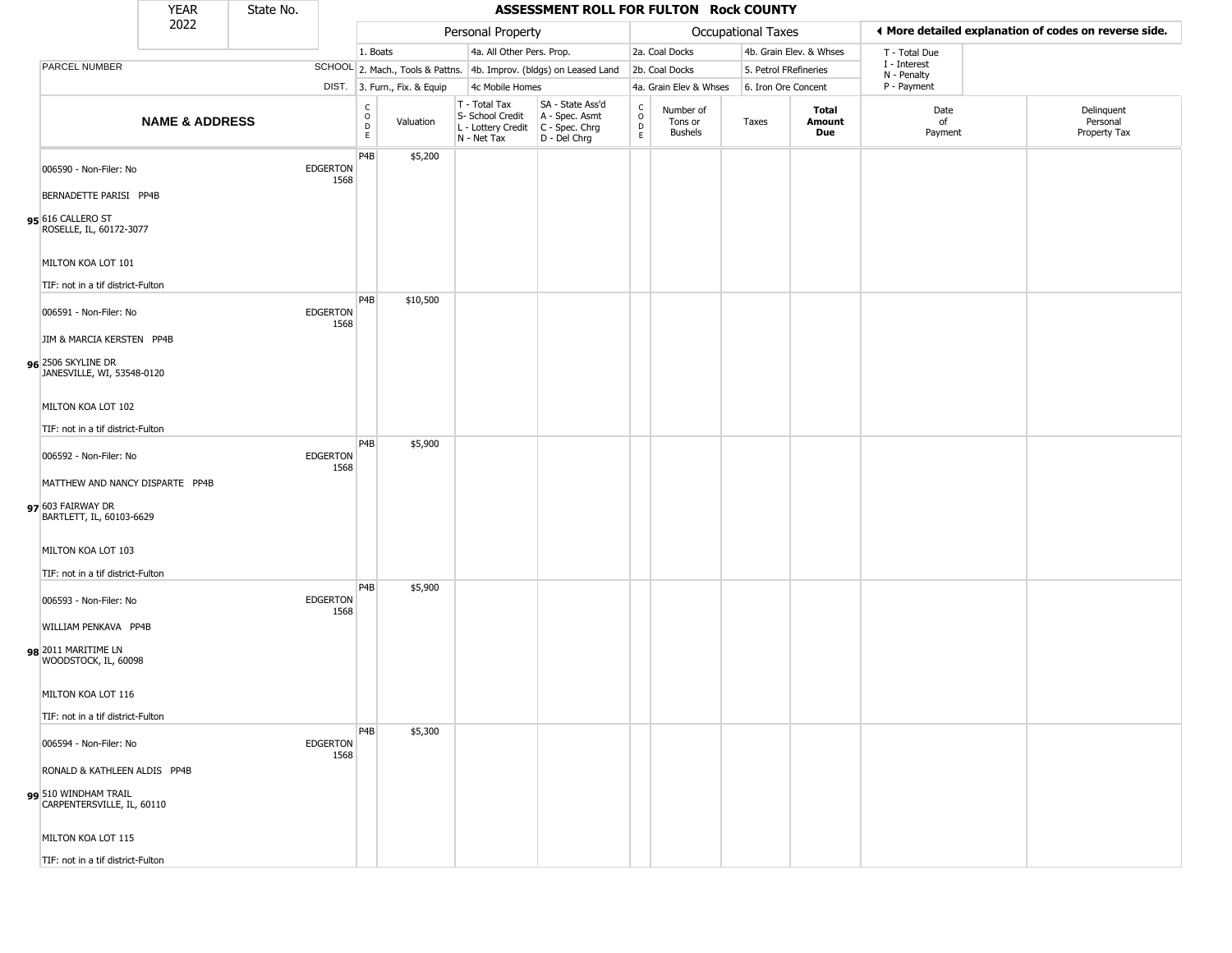|                                                                                                           | <b>YEAR</b>               | State No. |                         |                                                          |                              |                                                                        | ASSESSMENT ROLL FOR FULTON Rock COUNTY                               |                                                |                                 |                           |                         |                             |                                                       |
|-----------------------------------------------------------------------------------------------------------|---------------------------|-----------|-------------------------|----------------------------------------------------------|------------------------------|------------------------------------------------------------------------|----------------------------------------------------------------------|------------------------------------------------|---------------------------------|---------------------------|-------------------------|-----------------------------|-------------------------------------------------------|
|                                                                                                           | 2022                      |           |                         |                                                          |                              | Personal Property                                                      |                                                                      |                                                |                                 | <b>Occupational Taxes</b> |                         |                             | ◀ More detailed explanation of codes on reverse side. |
|                                                                                                           |                           |           |                         | 1. Boats                                                 |                              | 4a. All Other Pers. Prop.                                              |                                                                      |                                                | 2a. Coal Docks                  |                           | 4b. Grain Elev. & Whses | T - Total Due               |                                                       |
| PARCEL NUMBER                                                                                             |                           |           |                         |                                                          |                              |                                                                        | SCHOOL 2. Mach., Tools & Pattns. 4b. Improv. (bldgs) on Leased Land  |                                                | 2b. Coal Docks                  | 5. Petrol FRefineries     |                         | I - Interest<br>N - Penalty |                                                       |
|                                                                                                           |                           |           |                         |                                                          | DIST. 3. Furn., Fix. & Equip | 4c Mobile Homes                                                        |                                                                      |                                                | 4a. Grain Elev & Whses          | 6. Iron Ore Concent       |                         | P - Payment                 |                                                       |
|                                                                                                           | <b>NAME &amp; ADDRESS</b> |           |                         | $\begin{matrix} 0 \\ 0 \\ D \end{matrix}$<br>$\mathsf E$ | Valuation                    | T - Total Tax<br>S- School Credit<br>L - Lottery Credit<br>N - Net Tax | SA - State Ass'd<br>A - Spec. Asmt<br>C - Spec. Chrg<br>D - Del Chrg | $\frac{C}{O}$<br>$\overline{D}$<br>$\mathsf E$ | Number of<br>Tons or<br>Bushels | Taxes                     | Total<br>Amount<br>Due  | Date<br>of<br>Payment       | Delinquent<br>Personal<br>Property Tax                |
| 006595 - Non-Filer: No<br>DAVE BEREND PP4B<br>100 215 W 3RD ST<br>WOODSTOCK, IL, 60098                    |                           |           | <b>EDGERTON</b><br>1568 | P4B                                                      | \$2,700                      |                                                                        |                                                                      |                                                |                                 |                           |                         |                             |                                                       |
| MILTON KOA LOT 121<br>TIF: not in a tif district-Fulton                                                   |                           |           |                         |                                                          |                              |                                                                        |                                                                      |                                                |                                 |                           |                         |                             |                                                       |
| 006596 - Non-Filer: No<br>JACOB & MARY DEVRIES PP4B<br>101 2218 NW 39TH AVE<br>CAPE CORAL, FL, 33993-3542 |                           |           | <b>EDGERTON</b><br>1568 | P <sub>4</sub> B                                         | \$7,700                      |                                                                        |                                                                      |                                                |                                 |                           |                         |                             |                                                       |
| MILTON KOA LOT 122<br>TIF: not in a tif district-Fulton                                                   |                           |           |                         |                                                          |                              |                                                                        |                                                                      |                                                |                                 |                           |                         |                             |                                                       |
| 006597 - Non-Filer: No<br>STEVEN AND CATHERINE DAVIS PP4B                                                 |                           |           | <b>EDGERTON</b><br>1568 | P <sub>4</sub> B                                         | \$4,300                      |                                                                        |                                                                      |                                                |                                 |                           |                         |                             |                                                       |
| 102 901 SUMMERSET DR<br>JANESVILLE, WI, 53546-1834                                                        |                           |           |                         |                                                          |                              |                                                                        |                                                                      |                                                |                                 |                           |                         |                             |                                                       |
| MILTON KOA LOT 123<br>TIF: not in a tif district-Fulton                                                   |                           |           |                         |                                                          |                              |                                                                        |                                                                      |                                                |                                 |                           |                         |                             |                                                       |
| 006598 - Non-Filer: No                                                                                    |                           |           | <b>EDGERTON</b><br>1568 | P <sub>4</sub> B                                         | \$4,400                      |                                                                        |                                                                      |                                                |                                 |                           |                         |                             |                                                       |
| DENNIS & MARILYN MAYNARD PP4B<br>103 227 CHERRY ST<br>BELOIT, WI, 53511-2021                              |                           |           |                         |                                                          |                              |                                                                        |                                                                      |                                                |                                 |                           |                         |                             |                                                       |
| MILTON KOA LOT 124<br>TIF: not in a tif district-Fulton                                                   |                           |           |                         |                                                          |                              |                                                                        |                                                                      |                                                |                                 |                           |                         |                             |                                                       |
| 006599 - Non-Filer: No                                                                                    |                           |           | <b>EDGERTON</b><br>1568 | P4B                                                      | \$4,000                      |                                                                        |                                                                      |                                                |                                 |                           |                         |                             |                                                       |
| ROBERT & JULIE CHARTRAND PP4B<br>104 5 COVENTRY CT<br>SOUTH ELGIN, IL, 60177-2825                         |                           |           |                         |                                                          |                              |                                                                        |                                                                      |                                                |                                 |                           |                         |                             |                                                       |
| MILTON KOA LOT 125                                                                                        |                           |           |                         |                                                          |                              |                                                                        |                                                                      |                                                |                                 |                           |                         |                             |                                                       |
| TIF: not in a tif district-Fulton                                                                         |                           |           |                         |                                                          |                              |                                                                        |                                                                      |                                                |                                 |                           |                         |                             |                                                       |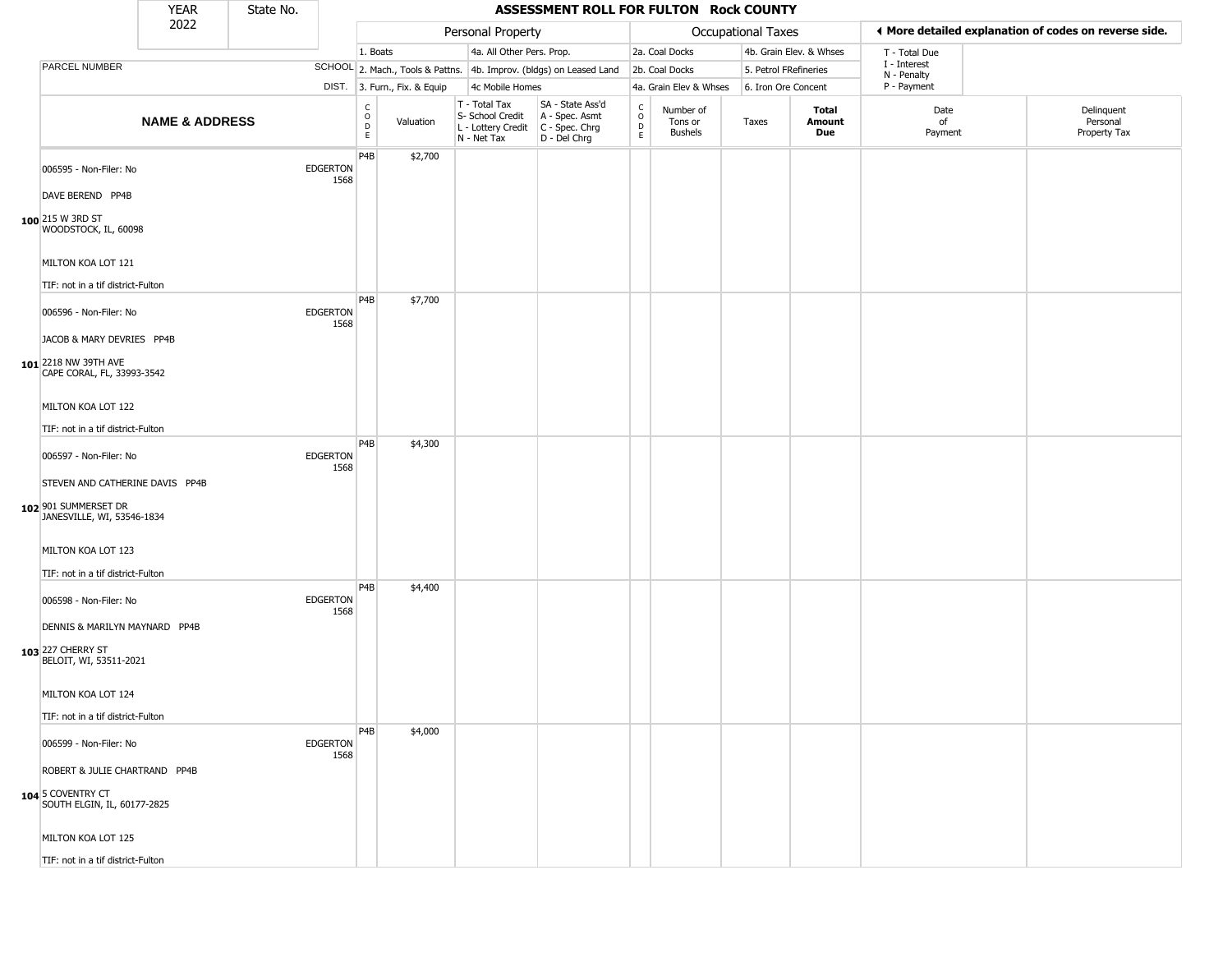|                                                                                           | <b>YEAR</b><br>ASSESSMENT ROLL FOR FULTON Rock COUNTY<br>State No. |  |                         |                                    |                              |                                                                        |                                                                      |                                |                                        |                       |                         |                             |                                                       |
|-------------------------------------------------------------------------------------------|--------------------------------------------------------------------|--|-------------------------|------------------------------------|------------------------------|------------------------------------------------------------------------|----------------------------------------------------------------------|--------------------------------|----------------------------------------|-----------------------|-------------------------|-----------------------------|-------------------------------------------------------|
|                                                                                           | 2022                                                               |  |                         |                                    |                              | Personal Property                                                      |                                                                      |                                |                                        | Occupational Taxes    |                         |                             | ◀ More detailed explanation of codes on reverse side. |
|                                                                                           |                                                                    |  |                         | 1. Boats                           |                              | 4a. All Other Pers. Prop.                                              |                                                                      |                                | 2a. Coal Docks                         |                       | 4b. Grain Elev. & Whses | T - Total Due               |                                                       |
| <b>PARCEL NUMBER</b>                                                                      |                                                                    |  |                         |                                    |                              |                                                                        | SCHOOL 2. Mach., Tools & Pattns. 4b. Improv. (bldgs) on Leased Land  |                                | 2b. Coal Docks                         | 5. Petrol FRefineries |                         | I - Interest<br>N - Penalty |                                                       |
|                                                                                           |                                                                    |  |                         |                                    | DIST. 3. Furn., Fix. & Equip | 4c Mobile Homes                                                        |                                                                      |                                | 4a. Grain Elev & Whses                 | 6. Iron Ore Concent   |                         | P - Payment                 |                                                       |
|                                                                                           | <b>NAME &amp; ADDRESS</b>                                          |  |                         | $\frac{c}{0}$<br>$\mathsf{D}$<br>E | Valuation                    | T - Total Tax<br>S- School Credit<br>L - Lottery Credit<br>N - Net Tax | SA - State Ass'd<br>A - Spec. Asmt<br>C - Spec. Chrg<br>D - Del Chrg | $\rm _o^c$<br>D<br>$\mathsf E$ | Number of<br>Tons or<br><b>Bushels</b> | Taxes                 | Total<br>Amount<br>Due  | Date<br>of<br>Payment       | Delinquent<br>Personal<br>Property Tax                |
| 006600 - Non-Filer: No<br>PETER AND MICHELLE KENNEDY PP4B                                 |                                                                    |  | <b>EDGERTON</b><br>1568 | P <sub>4</sub> B                   | \$4,700                      |                                                                        |                                                                      |                                |                                        |                       |                         |                             |                                                       |
| 105 1939 WWINDSOR DR<br>ROUND LAKE, IL, 60073-9717                                        |                                                                    |  |                         |                                    |                              |                                                                        |                                                                      |                                |                                        |                       |                         |                             |                                                       |
| MILTON KOA LOT 126<br>TIF: not in a tif district-Fulton                                   |                                                                    |  |                         |                                    |                              |                                                                        |                                                                      |                                |                                        |                       |                         |                             |                                                       |
| 006601 - Non-Filer: No                                                                    |                                                                    |  | <b>EDGERTON</b><br>1568 | P4B                                | \$1,300                      |                                                                        |                                                                      |                                |                                        |                       |                         |                             |                                                       |
| JOHN & CHARLENE STARK PP4B<br>106 4029 BORDEAUX DR<br>JANESVILLE, WI, 53546-1783          |                                                                    |  |                         |                                    |                              |                                                                        |                                                                      |                                |                                        |                       |                         |                             |                                                       |
| MILTON KOA LOT 127<br>TIF: not in a tif district-Fulton                                   |                                                                    |  |                         |                                    |                              |                                                                        |                                                                      |                                |                                        |                       |                         |                             |                                                       |
| 006602 - Non-Filer: No                                                                    |                                                                    |  | <b>EDGERTON</b><br>1568 | P <sub>4</sub> B                   | \$2,400                      |                                                                        |                                                                      |                                |                                        |                       |                         |                             |                                                       |
| WILLIAM & CONNIE NIEMUTH PP4B<br>107 3351 S FLACK RD<br>BELOIT, WI, 53511                 |                                                                    |  |                         |                                    |                              |                                                                        |                                                                      |                                |                                        |                       |                         |                             |                                                       |
| MILTON KOA LOT 128<br>TIF: not in a tif district-Fulton                                   |                                                                    |  |                         |                                    |                              |                                                                        |                                                                      |                                |                                        |                       |                         |                             |                                                       |
| 006603 - Non-Filer: No                                                                    |                                                                    |  | <b>EDGERTON</b><br>1568 | P <sub>4</sub> B                   | \$4,300                      |                                                                        |                                                                      |                                |                                        |                       |                         |                             |                                                       |
| BRIAN & GISELLE LEWITZKE PP4B<br>108 1305 SOUTHTOWN CT<br>SOUTH MILWAUKEE, WI, 53172-4101 |                                                                    |  |                         |                                    |                              |                                                                        |                                                                      |                                |                                        |                       |                         |                             |                                                       |
| MILTON KOA LOT 138                                                                        |                                                                    |  |                         |                                    |                              |                                                                        |                                                                      |                                |                                        |                       |                         |                             |                                                       |
| TIF: not in a tif district-Fulton                                                         |                                                                    |  |                         |                                    |                              |                                                                        |                                                                      |                                |                                        |                       |                         |                             |                                                       |
| 006604 - Non-Filer: No                                                                    |                                                                    |  | <b>EDGERTON</b><br>1568 | P4B                                | \$6,600                      |                                                                        |                                                                      |                                |                                        |                       |                         |                             |                                                       |
| JOHN & BARB KERSTEN PP4B<br>109 4509 N COUNTY RD H                                        |                                                                    |  |                         |                                    |                              |                                                                        |                                                                      |                                |                                        |                       |                         |                             |                                                       |
| JANESVILLE, WI, 53548-9479                                                                |                                                                    |  |                         |                                    |                              |                                                                        |                                                                      |                                |                                        |                       |                         |                             |                                                       |
| MILTON KOA LOT 140                                                                        |                                                                    |  |                         |                                    |                              |                                                                        |                                                                      |                                |                                        |                       |                         |                             |                                                       |
| TIF: not in a tif district-Fulton                                                         |                                                                    |  |                         |                                    |                              |                                                                        |                                                                      |                                |                                        |                       |                         |                             |                                                       |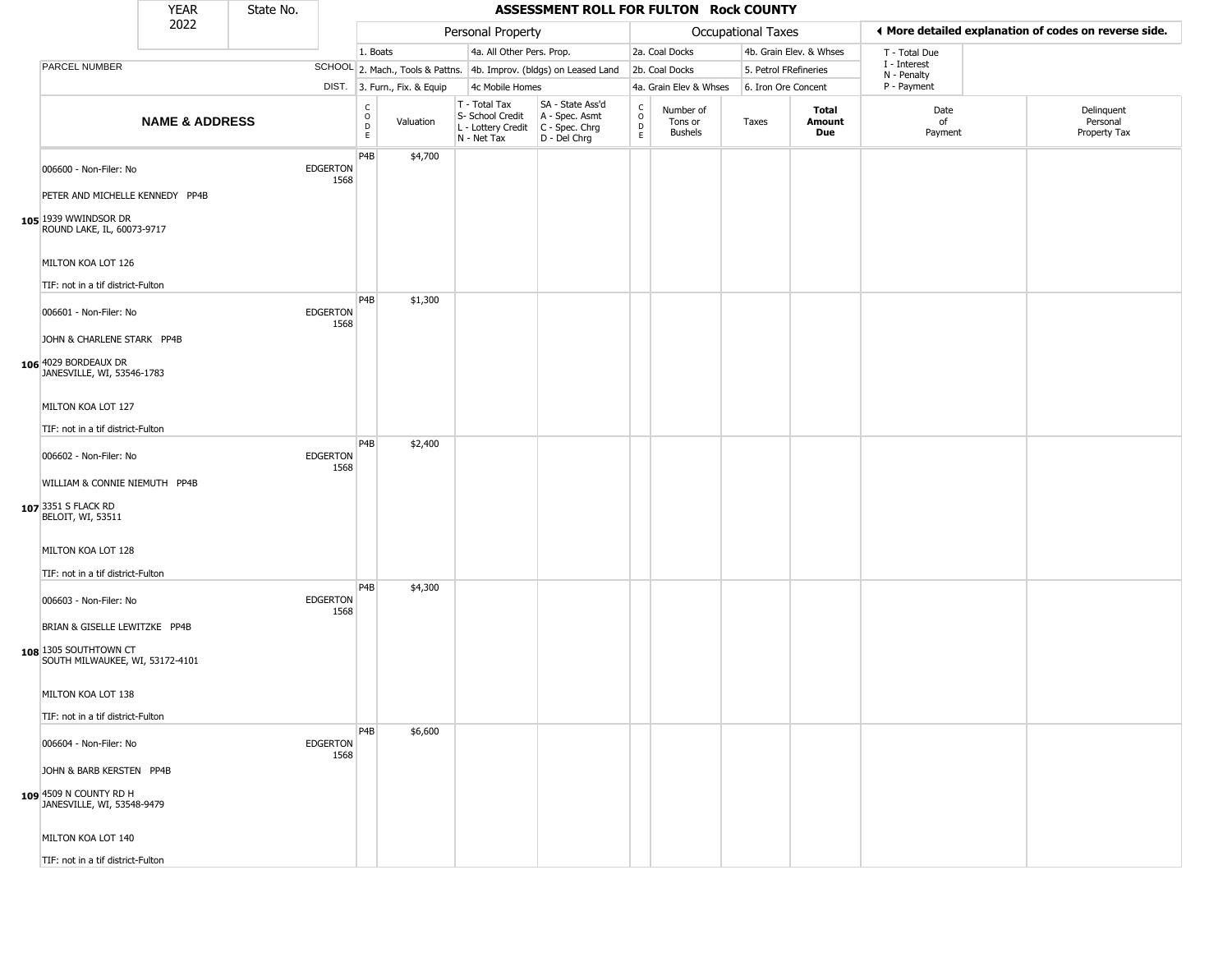|                                                                                                                                  | <b>YEAR</b>               | State No. |                         |                                            |                              |                                                                                         | ASSESSMENT ROLL FOR FULTON Rock COUNTY                              |                    |                                 |                       |                         |                             |                                                       |
|----------------------------------------------------------------------------------------------------------------------------------|---------------------------|-----------|-------------------------|--------------------------------------------|------------------------------|-----------------------------------------------------------------------------------------|---------------------------------------------------------------------|--------------------|---------------------------------|-----------------------|-------------------------|-----------------------------|-------------------------------------------------------|
|                                                                                                                                  | 2022                      |           |                         |                                            |                              | Personal Property                                                                       |                                                                     |                    |                                 | Occupational Taxes    |                         |                             | ◀ More detailed explanation of codes on reverse side. |
|                                                                                                                                  |                           |           |                         | 1. Boats                                   |                              | 4a. All Other Pers. Prop.                                                               |                                                                     |                    | 2a. Coal Docks                  |                       | 4b. Grain Elev. & Whses | T - Total Due               |                                                       |
| PARCEL NUMBER                                                                                                                    |                           |           |                         |                                            |                              |                                                                                         | SCHOOL 2. Mach., Tools & Pattns. 4b. Improv. (bldgs) on Leased Land |                    | 2b. Coal Docks                  | 5. Petrol FRefineries |                         | I - Interest<br>N - Penalty |                                                       |
|                                                                                                                                  |                           |           |                         |                                            | DIST. 3. Furn., Fix. & Equip | 4c Mobile Homes                                                                         |                                                                     |                    | 4a. Grain Elev & Whses          | 6. Iron Ore Concent   |                         | P - Payment                 |                                                       |
|                                                                                                                                  | <b>NAME &amp; ADDRESS</b> |           |                         | $\begin{array}{c} C \\ 0 \\ E \end{array}$ | Valuation                    | T - Total Tax<br>S- School Credit<br>L - Lottery Credit   C - Spec. Chrg<br>N - Net Tax | SA - State Ass'd<br>A - Spec. Asmt<br>D - Del Chrg                  | $\delta$<br>D<br>E | Number of<br>Tons or<br>Bushels | Taxes                 | Total<br>Amount<br>Due  | Date<br>of<br>Payment       | Delinquent<br>Personal<br>Property Tax                |
| 006605 - Non-Filer: No<br>LONNIE & NANCY RANDELL PP4B<br>110 5803 PERSHING BLVD<br>KENOSHA, WI, 53144-2427<br>MILTON KOA LOT 143 |                           |           | <b>EDGERTON</b><br>1568 | P4B                                        | \$5,000                      |                                                                                         |                                                                     |                    |                                 |                       |                         |                             |                                                       |
| TIF: not in a tif district-Fulton                                                                                                |                           |           |                         |                                            |                              |                                                                                         |                                                                     |                    |                                 |                       |                         |                             |                                                       |
| 006609 - Non-Filer: No<br>FRANK & LINDA BRUNO PP4B<br>111 405 CINNAMON CT<br>BARTLETT, IL, 60103                                 |                           |           | <b>EDGERTON</b><br>1568 | P4B                                        | \$2,300                      |                                                                                         |                                                                     |                    |                                 |                       |                         |                             |                                                       |
| MILTON KOA LOT 150                                                                                                               |                           |           |                         |                                            |                              |                                                                                         |                                                                     |                    |                                 |                       |                         |                             |                                                       |
| TIF: not in a tif district-Fulton                                                                                                |                           |           |                         |                                            |                              |                                                                                         |                                                                     |                    |                                 |                       |                         |                             |                                                       |
| 006610 - Non-Filer: No<br>LINDA AND GEORGE MCKNIGHT PP4B<br>112 1775 DEERHAVEN DR                                                |                           |           | <b>EDGERTON</b><br>1568 | P4B                                        | \$3,300                      |                                                                                         |                                                                     |                    |                                 |                       |                         |                             |                                                       |
| CRYSTAL LAKE, IL, 60014-1932<br>MILTON KOA LOT 164<br>TIF: not in a tif district-Fulton                                          |                           |           |                         |                                            |                              |                                                                                         |                                                                     |                    |                                 |                       |                         |                             |                                                       |
| 006611 - Non-Filer: No<br>KATHY BUTTCHEN PP4B<br>113 6553 N ABEY CT<br>EVANSVILLE, WI, 53536-9798                                |                           |           | <b>EDGERTON</b><br>1568 | P4B                                        | \$5,000                      |                                                                                         |                                                                     |                    |                                 |                       |                         |                             |                                                       |
| MILTON KOA LOT 166                                                                                                               |                           |           |                         |                                            |                              |                                                                                         |                                                                     |                    |                                 |                       |                         |                             |                                                       |
| TIF: not in a tif district-Fulton                                                                                                |                           |           |                         |                                            |                              |                                                                                         |                                                                     |                    |                                 |                       |                         |                             |                                                       |
| 006612 - Non-Filer: No<br>ZACH SMITH PP4B                                                                                        |                           |           | <b>EDGERTON</b><br>1568 | P4B                                        | \$4,800                      |                                                                                         |                                                                     |                    |                                 |                       |                         |                             |                                                       |
| 114 10191 BAXTER ST<br>WAUKESHA, WI, 53186                                                                                       |                           |           |                         |                                            |                              |                                                                                         |                                                                     |                    |                                 |                       |                         |                             |                                                       |
| MILTON KOA LOT 167                                                                                                               |                           |           |                         |                                            |                              |                                                                                         |                                                                     |                    |                                 |                       |                         |                             |                                                       |
| TIF: not in a tif district-Fulton                                                                                                |                           |           |                         |                                            |                              |                                                                                         |                                                                     |                    |                                 |                       |                         |                             |                                                       |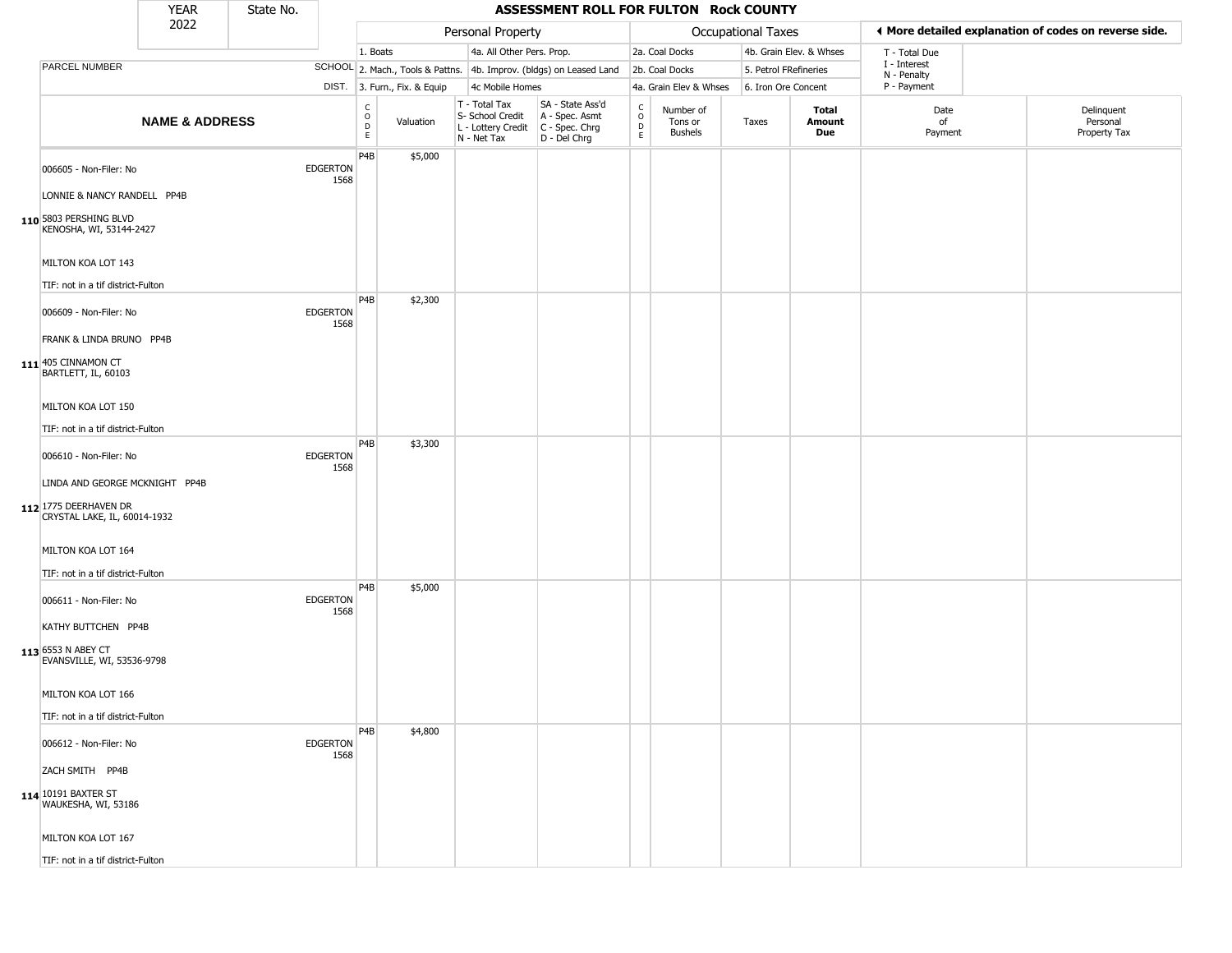|                                                                                                             | <b>YEAR</b>               | State No. |                         |                                |                              |                                                                        | ASSESSMENT ROLL FOR FULTON Rock COUNTY                               |                                   |                                 |                       |                         |                             |                                                       |
|-------------------------------------------------------------------------------------------------------------|---------------------------|-----------|-------------------------|--------------------------------|------------------------------|------------------------------------------------------------------------|----------------------------------------------------------------------|-----------------------------------|---------------------------------|-----------------------|-------------------------|-----------------------------|-------------------------------------------------------|
|                                                                                                             | 2022                      |           |                         |                                |                              | Personal Property                                                      |                                                                      |                                   |                                 | Occupational Taxes    |                         |                             | ♦ More detailed explanation of codes on reverse side. |
|                                                                                                             |                           |           |                         | 1. Boats                       |                              | 4a. All Other Pers. Prop.                                              |                                                                      |                                   | 2a. Coal Docks                  |                       | 4b. Grain Elev. & Whses | T - Total Due               |                                                       |
| PARCEL NUMBER                                                                                               |                           |           |                         |                                |                              |                                                                        | SCHOOL 2. Mach., Tools & Pattns. 4b. Improv. (bldgs) on Leased Land  |                                   | 2b. Coal Docks                  | 5. Petrol FRefineries |                         | I - Interest<br>N - Penalty |                                                       |
|                                                                                                             |                           |           |                         |                                | DIST. 3. Furn., Fix. & Equip | 4c Mobile Homes                                                        |                                                                      |                                   | 4a. Grain Elev & Whses          | 6. Iron Ore Concent   |                         | P - Payment                 |                                                       |
|                                                                                                             | <b>NAME &amp; ADDRESS</b> |           |                         | $\rm _o^C$<br>D<br>$\mathsf E$ | Valuation                    | T - Total Tax<br>S- School Credit<br>L - Lottery Credit<br>N - Net Tax | SA - State Ass'd<br>A - Spec. Asmt<br>C - Spec. Chrg<br>D - Del Chrg | $\frac{C}{O}$<br>D<br>$\mathsf E$ | Number of<br>Tons or<br>Bushels | Taxes                 | Total<br>Amount<br>Due  | Date<br>of<br>Payment       | Delinquent<br>Personal<br>Property Tax                |
| 006613 - Non-Filer: No<br>FRANK & TINA FURTAK PP4B<br>115 1011 S SUMMIT AVE<br>VILLA PARK, IL, 60181-3214   |                           |           | <b>EDGERTON</b><br>1568 | P4B                            | \$5,700                      |                                                                        |                                                                      |                                   |                                 |                       |                         |                             |                                                       |
| MILTON KOA LOT 168<br>TIF: not in a tif district-Fulton                                                     |                           |           |                         |                                |                              |                                                                        |                                                                      |                                   |                                 |                       |                         |                             |                                                       |
| 006614 - Non-Filer: No<br>BREANNA WITKOWSKI PP4B<br>116 1001 N CAMDEN LN<br>SOUTH ELGRIN, IL, 60177         |                           |           | <b>EDGERTON</b><br>1568 | P <sub>4</sub> B               | \$7,200                      |                                                                        |                                                                      |                                   |                                 |                       |                         |                             |                                                       |
| MILTON KOA LOT 170<br>TIF: not in a tif district-Fulton                                                     |                           |           |                         |                                |                              |                                                                        |                                                                      |                                   |                                 |                       |                         |                             |                                                       |
| 006615 - Non-Filer: No<br>AMY AND MARK MAJEWSKI PP4B<br>117 144 WALNUT DR<br>SAINT CHARLES, IL, 60174-1538  |                           |           | <b>EDGERTON</b><br>1568 | P <sub>4</sub> B               | \$4,500                      |                                                                        |                                                                      |                                   |                                 |                       |                         |                             |                                                       |
| MILTON KOA LOT 172<br>TIF: not in a tif district-Fulton                                                     |                           |           |                         |                                |                              |                                                                        |                                                                      |                                   |                                 |                       |                         |                             |                                                       |
| 006616 - Non-Filer: No<br>BETH & TOM HENNEBERRY PP4B<br>118 W257S5207 WOOD LILY LANE<br>WAUKESHA, WI, 53189 |                           |           | <b>EDGERTON</b><br>1568 | P <sub>4</sub> B               | \$4,500                      |                                                                        |                                                                      |                                   |                                 |                       |                         |                             |                                                       |
| MILTON KOA LOT 173<br>TIF: not in a tif district-Fulton                                                     |                           |           |                         |                                |                              |                                                                        |                                                                      |                                   |                                 |                       |                         |                             |                                                       |
| 006617 - Non-Filer: No                                                                                      |                           |           | <b>EDGERTON</b><br>1568 | P4B                            | \$1,200                      |                                                                        |                                                                      |                                   |                                 |                       |                         |                             |                                                       |
| PAT & SANDY CORDRAY PP4B<br>119 9555 LAWRENCEVILLE RD<br>GRAND PRAIRIE, IL, 61038-9585                      |                           |           |                         |                                |                              |                                                                        |                                                                      |                                   |                                 |                       |                         |                             |                                                       |
| MILTON KOA LOT 174                                                                                          |                           |           |                         |                                |                              |                                                                        |                                                                      |                                   |                                 |                       |                         |                             |                                                       |
| TIF: not in a tif district-Fulton                                                                           |                           |           |                         |                                |                              |                                                                        |                                                                      |                                   |                                 |                       |                         |                             |                                                       |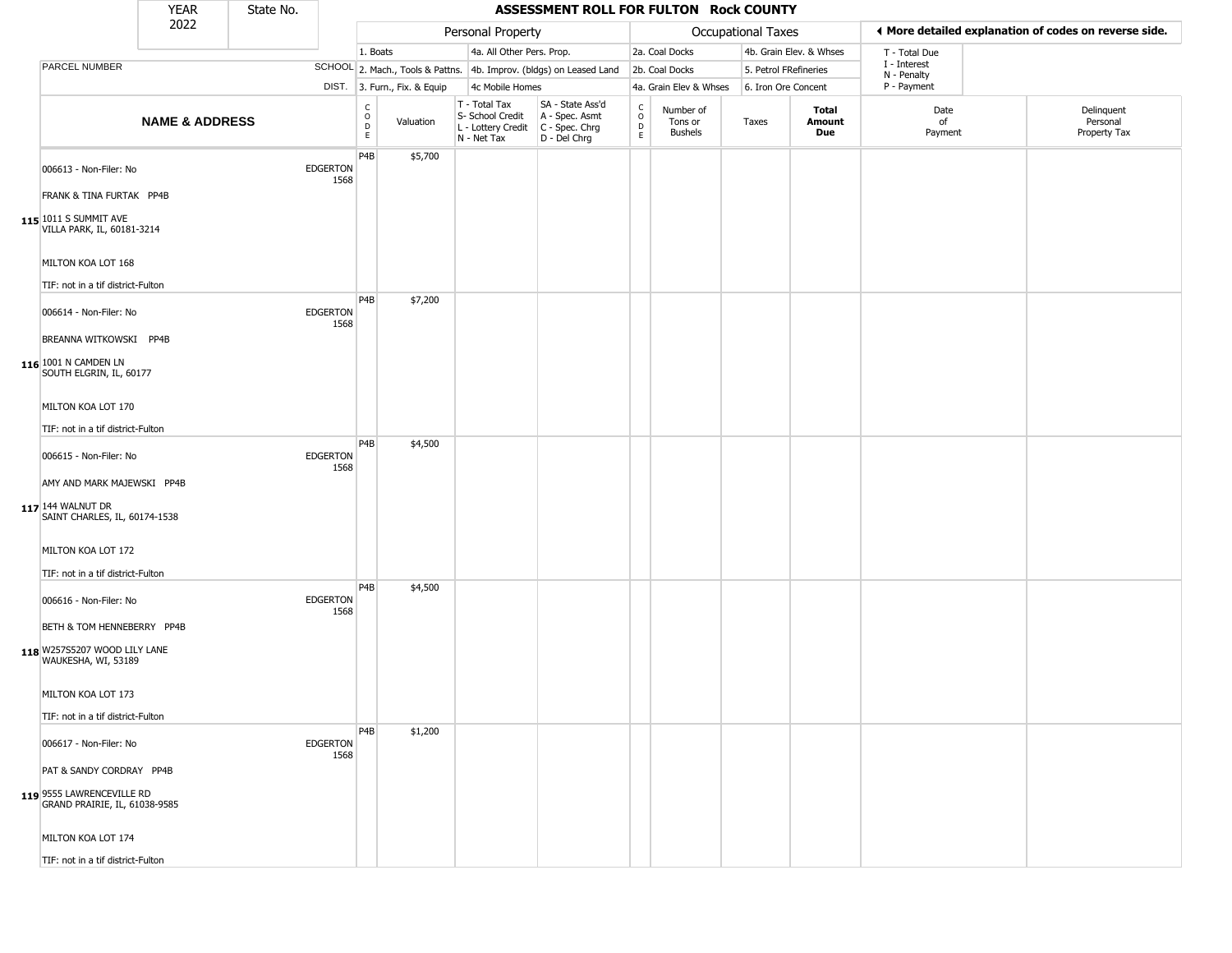|                                                                                                                                                                                                        | <b>YEAR</b>               | State No. |                         |                                                |                              |                                                                        | ASSESSMENT ROLL FOR FULTON Rock COUNTY                                 |                                   |                                 |                       |                         |                             |                                                       |
|--------------------------------------------------------------------------------------------------------------------------------------------------------------------------------------------------------|---------------------------|-----------|-------------------------|------------------------------------------------|------------------------------|------------------------------------------------------------------------|------------------------------------------------------------------------|-----------------------------------|---------------------------------|-----------------------|-------------------------|-----------------------------|-------------------------------------------------------|
|                                                                                                                                                                                                        | 2022                      |           |                         |                                                |                              | Personal Property                                                      |                                                                        |                                   |                                 | Occupational Taxes    |                         |                             | ◀ More detailed explanation of codes on reverse side. |
|                                                                                                                                                                                                        |                           |           |                         | 1. Boats                                       |                              | 4a. All Other Pers. Prop.                                              |                                                                        |                                   | 2a. Coal Docks                  |                       | 4b. Grain Elev. & Whses | T - Total Due               |                                                       |
| PARCEL NUMBER                                                                                                                                                                                          |                           |           |                         |                                                |                              |                                                                        | SCHOOL 2. Mach., Tools & Pattns. 4b. Improv. (bldgs) on Leased Land    |                                   | 2b. Coal Docks                  | 5. Petrol FRefineries |                         | I - Interest<br>N - Penalty |                                                       |
|                                                                                                                                                                                                        |                           |           |                         |                                                | DIST. 3. Furn., Fix. & Equip | 4c Mobile Homes                                                        |                                                                        |                                   | 4a. Grain Elev & Whses          | 6. Iron Ore Concent   |                         | P - Payment                 |                                                       |
|                                                                                                                                                                                                        | <b>NAME &amp; ADDRESS</b> |           |                         | $\begin{matrix} 0 \\ 0 \\ D \end{matrix}$<br>E | Valuation                    | T - Total Tax<br>S- School Credit<br>L - Lottery Credit<br>N - Net Tax | SA - State Ass'd<br>A - Spec. Asmt<br>$C - Spec. Chrg$<br>D - Del Chrg | $\frac{C}{O}$<br>D<br>$\mathsf E$ | Number of<br>Tons or<br>Bushels | Taxes                 | Total<br>Amount<br>Due  | Date<br>of<br>Payment       | Delinquent<br>Personal<br>Property Tax                |
| 006619 - Non-Filer: No<br>COLLEEN & STEPHEN HUGHES PP4B<br>120 515 WESTOVER LANE<br>SCHAUMBURG, IL, 60193                                                                                              |                           |           | <b>EDGERTON</b><br>1568 | P4B                                            | \$2,800                      |                                                                        |                                                                        |                                   |                                 |                       |                         |                             |                                                       |
| MILTON KOA LOT 120<br>TIF: not in a tif district-Fulton                                                                                                                                                |                           |           |                         |                                                |                              |                                                                        |                                                                        |                                   |                                 |                       |                         |                             |                                                       |
| 006621 - Non-Filer: No<br>DAVID & BETTY STEININGER PP4B<br>$121$ <sup>1301</sup> S STEWART AVE<br>LOMBARD, IL, 60148-4622<br>MILTON KOA LOT 55<br>TIF: not in a tif district-Fulton                    |                           |           | <b>EDGERTON</b><br>1568 | P <sub>4</sub> B                               | \$5,600                      |                                                                        |                                                                        |                                   |                                 |                       |                         |                             |                                                       |
| 006622 - Non-Filer: No<br>TAMMI SAWYER PP4B<br>122 1 BLACKBERRY CT<br>SUGAR GROVE, IL, 60554<br>MILTON KOA LOT 141                                                                                     |                           |           | <b>EDGERTON</b><br>1568 | P <sub>4</sub> B                               | \$3,300                      |                                                                        |                                                                        |                                   |                                 |                       |                         |                             |                                                       |
| TIF: not in a tif district-Fulton<br>006624 - Non-Filer: No<br>SALLY AND JEFF NELSON PP4B<br>123 2590 TOWER DR<br>STOUGHTON, WI, 53589-1931<br>MILTON KOA LOT 171<br>TIF: not in a tif district-Fulton |                           |           | <b>EDGERTON</b><br>1568 | P <sub>4</sub> B                               | \$5,100                      |                                                                        |                                                                        |                                   |                                 |                       |                         |                             |                                                       |
| 006626 - Non-Filer: No<br>SCOTT AND MICHELLE SMITH PP4B<br>124 5704 LONGEST DR<br>SOUTH BELOIT, IL, 61080<br>MILTON KOA LOT 142<br>TIF: not in a tif district-Fulton                                   |                           |           | <b>EDGERTON</b><br>1568 | P <sub>4</sub> B                               | \$2,700                      |                                                                        |                                                                        |                                   |                                 |                       |                         |                             |                                                       |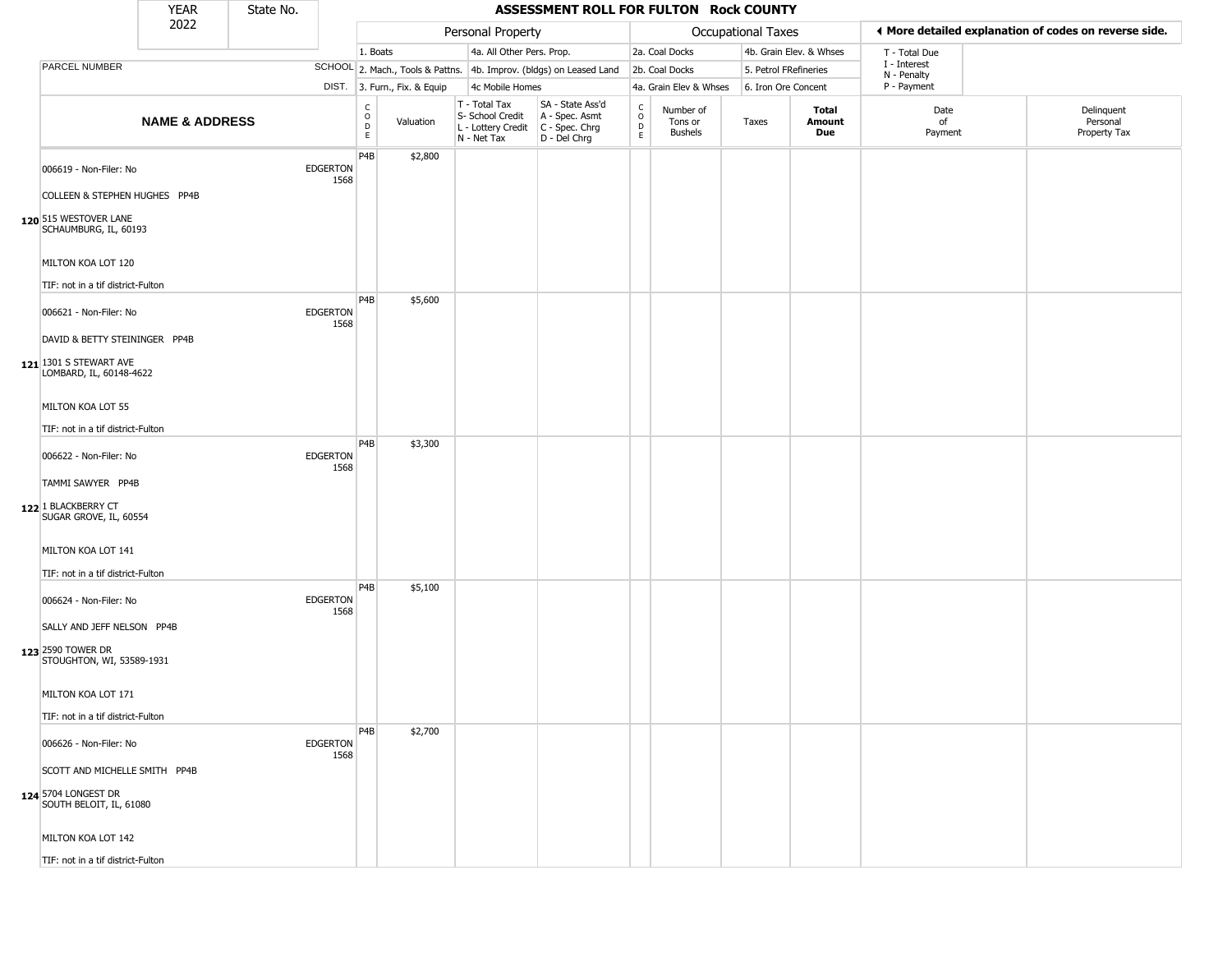|                                                                                        | <b>YEAR</b>               | State No. |                         |                                      |                              |                                                                        | ASSESSMENT ROLL FOR FULTON Rock COUNTY                               |                                          |                                        |                       |                               |                             |                                                       |
|----------------------------------------------------------------------------------------|---------------------------|-----------|-------------------------|--------------------------------------|------------------------------|------------------------------------------------------------------------|----------------------------------------------------------------------|------------------------------------------|----------------------------------------|-----------------------|-------------------------------|-----------------------------|-------------------------------------------------------|
|                                                                                        | 2022                      |           |                         |                                      |                              | Personal Property                                                      |                                                                      |                                          |                                        | Occupational Taxes    |                               |                             | ♦ More detailed explanation of codes on reverse side. |
|                                                                                        |                           |           |                         | 1. Boats                             |                              | 4a. All Other Pers. Prop.                                              |                                                                      |                                          | 2a. Coal Docks                         |                       | 4b. Grain Elev. & Whses       | T - Total Due               |                                                       |
| PARCEL NUMBER                                                                          |                           |           |                         |                                      |                              |                                                                        | SCHOOL 2. Mach., Tools & Pattns. 4b. Improv. (bldgs) on Leased Land  |                                          | 2b. Coal Docks                         | 5. Petrol FRefineries |                               | I - Interest<br>N - Penalty |                                                       |
|                                                                                        |                           |           |                         |                                      | DIST. 3. Furn., Fix. & Equip | 4c Mobile Homes                                                        |                                                                      |                                          | 4a. Grain Elev & Whses                 | 6. Iron Ore Concent   |                               | P - Payment                 |                                                       |
|                                                                                        | <b>NAME &amp; ADDRESS</b> |           |                         | C<br>$\mathsf O$<br>$\mathsf D$<br>E | Valuation                    | T - Total Tax<br>S- School Credit<br>L - Lottery Credit<br>N - Net Tax | SA - State Ass'd<br>A - Spec. Asmt<br>C - Spec. Chrg<br>D - Del Chrg | $\rm _o^C$<br>$\mathsf D$<br>$\mathsf E$ | Number of<br>Tons or<br><b>Bushels</b> | Taxes                 | <b>Total</b><br>Amount<br>Due | Date<br>of<br>Payment       | Delinquent<br>Personal<br>Property Tax                |
| 006627 - Non-Filer: No<br>ANDY & LUANN PEARCE PP4B                                     |                           |           | <b>EDGERTON</b><br>1568 | P <sub>4</sub> B                     | \$4,000                      |                                                                        |                                                                      |                                          |                                        |                       |                               |                             |                                                       |
| 125 W7037 BRICK CHURCH RD<br>WALWORTH, WI, 53184-5753                                  |                           |           |                         |                                      |                              |                                                                        |                                                                      |                                          |                                        |                       |                               |                             |                                                       |
| MILTON KOA LOT 117<br>TIF: not in a tif district-Fulton                                |                           |           |                         |                                      |                              |                                                                        |                                                                      |                                          |                                        |                       |                               |                             |                                                       |
| 006628 - Non-Filer: No                                                                 |                           |           | <b>EDGERTON</b><br>1568 | P4B                                  | \$3,100                      |                                                                        |                                                                      |                                          |                                        |                       |                               |                             |                                                       |
| BRENT AND CARISA BLAZER PP4B<br>126 304 SCARLET OAK DR<br>POPLAR GROVE, IL, 61065-8558 |                           |           |                         |                                      |                              |                                                                        |                                                                      |                                          |                                        |                       |                               |                             |                                                       |
| MILTON KOA LOT 119<br>TIF: not in a tif district-Fulton                                |                           |           |                         |                                      |                              |                                                                        |                                                                      |                                          |                                        |                       |                               |                             |                                                       |
| 006630 - Non-Filer: No                                                                 |                           |           | <b>EDGERTON</b><br>1568 | P4B                                  | \$2,200                      |                                                                        |                                                                      |                                          |                                        |                       |                               |                             |                                                       |
| JOHN LUDWIG PP4B<br>127 148 W HIGHLAND AVE<br>BURLINGTON, WI, 53105                    |                           |           |                         |                                      |                              |                                                                        |                                                                      |                                          |                                        |                       |                               |                             |                                                       |
| MILTON KOA LOT 49                                                                      |                           |           |                         |                                      |                              |                                                                        |                                                                      |                                          |                                        |                       |                               |                             |                                                       |
| TIF: not in a tif district-Fulton<br>006662 - Non-Filer: Yes                           |                           |           | <b>EDGERTON</b><br>1568 | P03                                  | \$2,500                      |                                                                        |                                                                      |                                          |                                        |                       |                               |                             |                                                       |
| ARNIE LUND'S PAINTING<br>128 379 E INDIAN LN<br>EDGERTON, WI, 53534-9087               |                           |           |                         |                                      |                              |                                                                        |                                                                      |                                          |                                        |                       |                               |                             |                                                       |
| 379 E INDIAN LANE                                                                      |                           |           |                         |                                      |                              |                                                                        |                                                                      |                                          |                                        |                       |                               |                             |                                                       |
| TIF: not in a tif district-Fulton                                                      |                           |           |                         |                                      |                              |                                                                        |                                                                      |                                          |                                        |                       |                               |                             |                                                       |
| 006663 - Non-Filer: No                                                                 |                           |           | <b>EDGERTON</b><br>1568 | P4B                                  | \$2,800                      |                                                                        |                                                                      |                                          |                                        |                       |                               |                             |                                                       |
| LEANNE ROSER PP4B                                                                      |                           |           |                         |                                      |                              |                                                                        |                                                                      |                                          |                                        |                       |                               |                             |                                                       |
| 129 709 O;CONNELL ST<br>NEW LENOX, IL, 60451                                           |                           |           |                         |                                      |                              |                                                                        |                                                                      |                                          |                                        |                       |                               |                             |                                                       |
| MILTON KOA LOT 74                                                                      |                           |           |                         |                                      |                              |                                                                        |                                                                      |                                          |                                        |                       |                               |                             |                                                       |
| TIF: not in a tif district-Fulton                                                      |                           |           |                         |                                      |                              |                                                                        |                                                                      |                                          |                                        |                       |                               |                             |                                                       |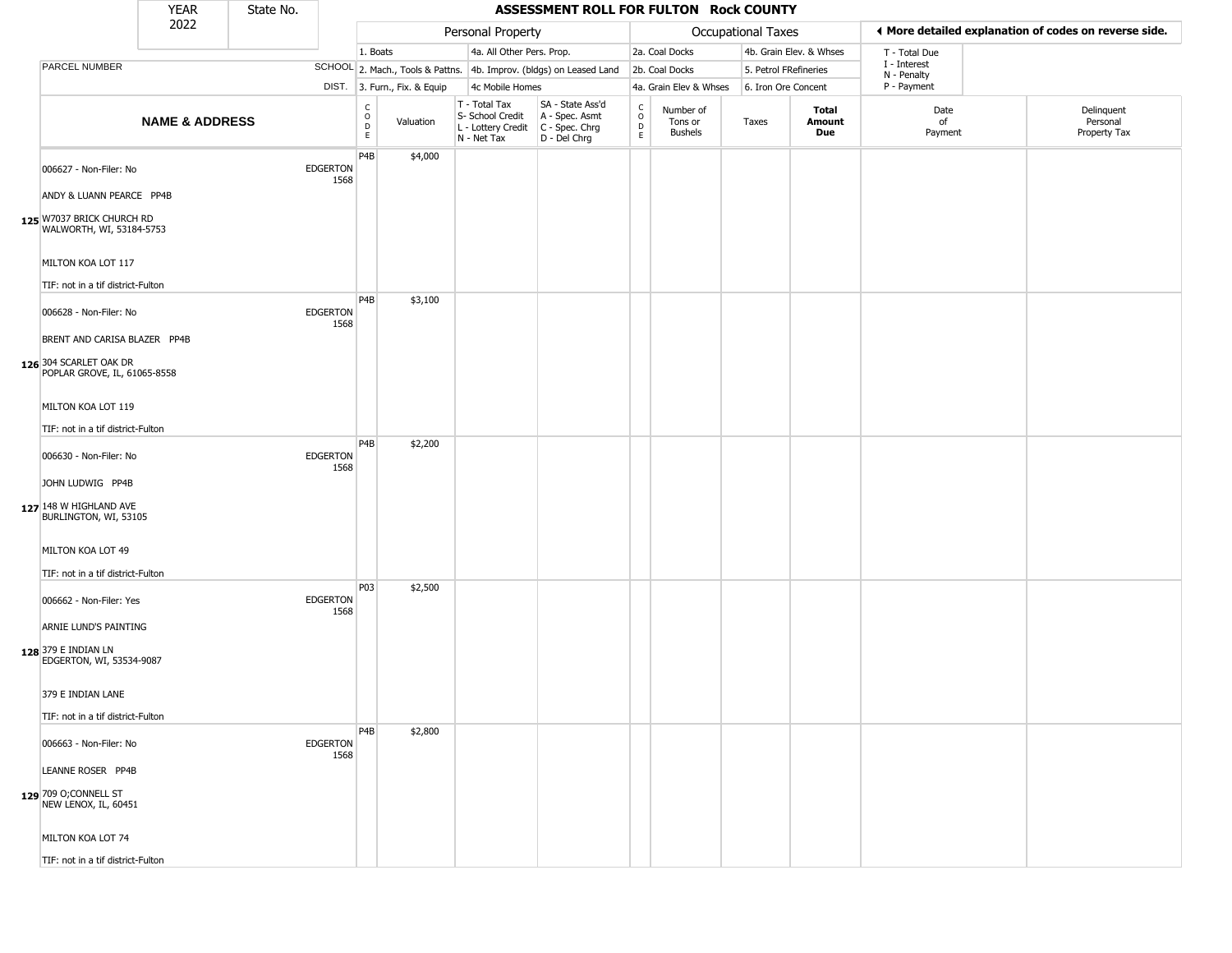|                                                                                                                                       | <b>YEAR</b>               | State No. |                         |                               |                              |                                                                        | ASSESSMENT ROLL FOR FULTON Rock COUNTY                               |                                    |                                        |                       |                         |                             |                                                       |
|---------------------------------------------------------------------------------------------------------------------------------------|---------------------------|-----------|-------------------------|-------------------------------|------------------------------|------------------------------------------------------------------------|----------------------------------------------------------------------|------------------------------------|----------------------------------------|-----------------------|-------------------------|-----------------------------|-------------------------------------------------------|
|                                                                                                                                       | 2022                      |           |                         |                               |                              | Personal Property                                                      |                                                                      |                                    |                                        | Occupational Taxes    |                         |                             | ◀ More detailed explanation of codes on reverse side. |
|                                                                                                                                       |                           |           |                         | 1. Boats                      |                              | 4a. All Other Pers. Prop.                                              |                                                                      |                                    | 2a. Coal Docks                         |                       | 4b. Grain Elev. & Whses | T - Total Due               |                                                       |
| PARCEL NUMBER                                                                                                                         |                           |           |                         |                               |                              |                                                                        | SCHOOL 2. Mach., Tools & Pattns. 4b. Improv. (bldgs) on Leased Land  |                                    | 2b. Coal Docks                         | 5. Petrol FRefineries |                         | I - Interest<br>N - Penalty |                                                       |
|                                                                                                                                       |                           |           |                         |                               | DIST. 3. Furn., Fix. & Equip | 4c Mobile Homes                                                        |                                                                      |                                    | 4a. Grain Elev & Whses                 | 6. Iron Ore Concent   |                         | P - Payment                 |                                                       |
|                                                                                                                                       | <b>NAME &amp; ADDRESS</b> |           |                         | $\rm ^c$<br>$\mathsf{D}$<br>E | Valuation                    | T - Total Tax<br>S- School Credit<br>L - Lottery Credit<br>N - Net Tax | SA - State Ass'd<br>A - Spec. Asmt<br>C - Spec. Chrg<br>D - Del Chrg | $\frac{c}{0}$<br>$\mathsf D$<br>E. | Number of<br>Tons or<br><b>Bushels</b> | Taxes                 | Total<br>Amount<br>Due  | Date<br>of<br>Payment       | Delinquent<br>Personal<br>Property Tax                |
| 006664 - Non-Filer: No<br>MATT & VICKI PELKA PP4B<br>130 5003 PINEHURST CT<br>JOHNSBURG, IL, 60051-7795                               |                           |           | <b>EDGERTON</b><br>1568 | P4B                           | \$1,700                      |                                                                        |                                                                      |                                    |                                        |                       |                         |                             |                                                       |
| MILTON KOA LOT 75<br>TIF: not in a tif district-Fulton                                                                                |                           |           |                         |                               |                              |                                                                        |                                                                      |                                    |                                        |                       |                         |                             |                                                       |
| 006666 - Non-Filer: No<br>TIM AND KRISTEN WURGLER PP4B<br>131 455 BONNIE RD<br>COTTAGE GROVE, WI, 53527                               |                           |           | <b>EDGERTON</b><br>1568 | P <sub>4</sub> B              | \$4,500                      |                                                                        |                                                                      |                                    |                                        |                       |                         |                             |                                                       |
| MILTON KOA LOT 89<br>TIF: not in a tif district-Fulton                                                                                |                           |           |                         | P <sub>4</sub> B              |                              |                                                                        |                                                                      |                                    |                                        |                       |                         |                             |                                                       |
| 006667 - Non-Filer: No<br>STEVE & JULIE CIHLAR PP4B<br>132 6W191 FERSONWOODS DR<br>SAINT CHARLES, IL, 60175-6112<br>MILTON KOA LOT 94 |                           |           | <b>EDGERTON</b><br>1568 |                               | \$3,700                      |                                                                        |                                                                      |                                    |                                        |                       |                         |                             |                                                       |
| TIF: not in a tif district-Fulton<br>006670 - Non-Filer: No                                                                           |                           |           | <b>EDGERTON</b>         | P4B                           | \$2,000                      |                                                                        |                                                                      |                                    |                                        |                       |                         |                             |                                                       |
| PAT & BARB DUPONT PP4B<br>133 W224S1516 WHITE HALL ST<br>WAUKESHA, WI, 53186-5352                                                     |                           |           | 1568                    |                               |                              |                                                                        |                                                                      |                                    |                                        |                       |                         |                             |                                                       |
| MILTON KOA LOT 148<br>TIF: not in a tif district-Fulton                                                                               |                           |           |                         |                               |                              |                                                                        |                                                                      |                                    |                                        |                       |                         |                             |                                                       |
| 006671 - Non-Filer: No<br>JOHN & KAREN WITKOWSKI PP4B                                                                                 |                           |           | <b>EDGERTON</b><br>1568 | P <sub>4</sub> B              | \$4,000                      |                                                                        |                                                                      |                                    |                                        |                       |                         |                             |                                                       |
| 134 1001 N CAMDEN LN<br>SOUTH ELGIN, IL, 60177-2852<br>MILTON KOA LOT 149<br>TIF: not in a tif district-Fulton                        |                           |           |                         |                               |                              |                                                                        |                                                                      |                                    |                                        |                       |                         |                             |                                                       |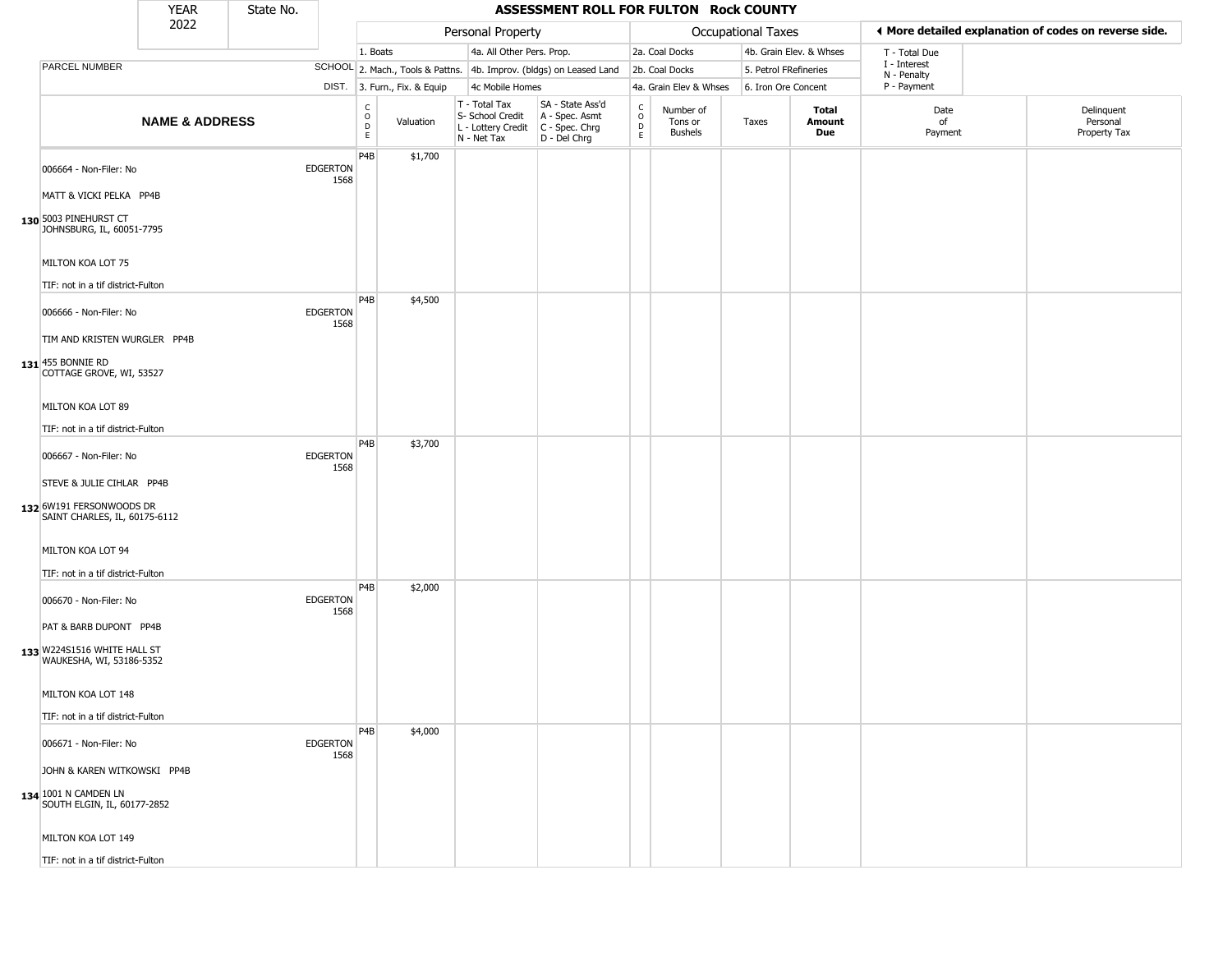|                                                                                                                        | <b>YEAR</b>               | State No. |                         |                                            |                              |                                                                                         | ASSESSMENT ROLL FOR FULTON Rock COUNTY                              |                    |                                 |                       |                         |                             |                                                       |
|------------------------------------------------------------------------------------------------------------------------|---------------------------|-----------|-------------------------|--------------------------------------------|------------------------------|-----------------------------------------------------------------------------------------|---------------------------------------------------------------------|--------------------|---------------------------------|-----------------------|-------------------------|-----------------------------|-------------------------------------------------------|
|                                                                                                                        | 2022                      |           |                         |                                            |                              | Personal Property                                                                       |                                                                     |                    |                                 | Occupational Taxes    |                         |                             | ◀ More detailed explanation of codes on reverse side. |
|                                                                                                                        |                           |           |                         | 1. Boats                                   |                              | 4a. All Other Pers. Prop.                                                               |                                                                     |                    | 2a. Coal Docks                  |                       | 4b. Grain Elev. & Whses | T - Total Due               |                                                       |
| PARCEL NUMBER                                                                                                          |                           |           |                         |                                            |                              |                                                                                         | SCHOOL 2. Mach., Tools & Pattns. 4b. Improv. (bldgs) on Leased Land |                    | 2b. Coal Docks                  | 5. Petrol FRefineries |                         | I - Interest<br>N - Penalty |                                                       |
|                                                                                                                        |                           |           |                         |                                            | DIST. 3. Furn., Fix. & Equip | 4c Mobile Homes                                                                         |                                                                     |                    | 4a. Grain Elev & Whses          | 6. Iron Ore Concent   |                         | P - Payment                 |                                                       |
|                                                                                                                        | <b>NAME &amp; ADDRESS</b> |           |                         | $\begin{array}{c} C \\ 0 \\ E \end{array}$ | Valuation                    | T - Total Tax<br>S- School Credit<br>L - Lottery Credit   C - Spec. Chrg<br>N - Net Tax | SA - State Ass'd<br>A - Spec. Asmt<br>D - Del Chrg                  | $\delta$<br>D<br>E | Number of<br>Tons or<br>Bushels | Taxes                 | Total<br>Amount<br>Due  | Date<br>of<br>Payment       | Delinquent<br>Personal<br>Property Tax                |
| 006672 - Non-Filer: No<br>LEO & CHERYL DORSEY PP4B<br>135 11 SEMINOLE PATH<br>WILDWOOD, FL, 34785<br>MILTON KOA LOT 57 |                           |           | <b>EDGERTON</b><br>1568 | P4B                                        | \$9,200                      |                                                                                         |                                                                     |                    |                                 |                       |                         |                             |                                                       |
|                                                                                                                        |                           |           |                         |                                            |                              |                                                                                         |                                                                     |                    |                                 |                       |                         |                             |                                                       |
| TIF: not in a tif district-Fulton<br>006734 - Non-Filer: No<br>DAVE & CARMEN BRUSH PP4B                                |                           |           | <b>EDGERTON</b><br>1568 | P4B                                        | \$6,200                      |                                                                                         |                                                                     |                    |                                 |                       |                         |                             |                                                       |
| 136 538 DEER RUN RD<br>LAKEMOOR, IL, 60051-8624<br>MILTON KOA LOT 96<br>TIF: not in a tif district-Fulton              |                           |           |                         |                                            |                              |                                                                                         |                                                                     |                    |                                 |                       |                         |                             |                                                       |
| 006966 - Non-Filer: No                                                                                                 |                           |           | <b>EDGERTON</b><br>1568 | P4B                                        | \$52,700                     |                                                                                         |                                                                     |                    |                                 |                       |                         |                             |                                                       |
| HOMEOWNERS ASSOC WI RR LEISURE ESTATES PP4B<br>137 530 E ELLENDALE RD 740<br>EDGERTON, WI, 53534-8484                  |                           |           |                         |                                            |                              |                                                                                         |                                                                     |                    |                                 |                       |                         |                             |                                                       |
| COMMUNAL BUILDINGS<br>TIF: not in a tif district-Fulton                                                                |                           |           |                         |                                            |                              |                                                                                         |                                                                     |                    |                                 |                       |                         |                             |                                                       |
| 007136 - Non-Filer: No                                                                                                 |                           |           | <b>EDGERTON</b><br>1568 | P03                                        | \$8,200                      |                                                                                         |                                                                     |                    |                                 |                       |                         |                             |                                                       |
| DISH NETWORK, LLC<br>138 PO BOX 6623<br>ENGLEWOOD, CO, 80155-6623                                                      |                           |           |                         |                                            |                              |                                                                                         |                                                                     |                    |                                 |                       |                         |                             |                                                       |
| VARIOUS                                                                                                                |                           |           |                         |                                            |                              |                                                                                         |                                                                     |                    |                                 |                       |                         |                             |                                                       |
| TIF: not in a tif district-Fulton                                                                                      |                           |           |                         | P4B                                        | \$2,300                      |                                                                                         |                                                                     |                    |                                 |                       |                         |                             |                                                       |
| 007137 - Non-Filer: No                                                                                                 |                           |           | <b>EDGERTON</b><br>1568 |                                            |                              |                                                                                         |                                                                     |                    |                                 |                       |                         |                             |                                                       |
| JOE & JENNIFER DUARTE PP4B<br>139 932 PARK PL<br>MILTON, WI, 53563-1336                                                |                           |           |                         |                                            |                              |                                                                                         |                                                                     |                    |                                 |                       |                         |                             |                                                       |
| MILTON KOA LOT 163                                                                                                     |                           |           |                         |                                            |                              |                                                                                         |                                                                     |                    |                                 |                       |                         |                             |                                                       |
| TIF: not in a tif district-Fulton                                                                                      |                           |           |                         |                                            |                              |                                                                                         |                                                                     |                    |                                 |                       |                         |                             |                                                       |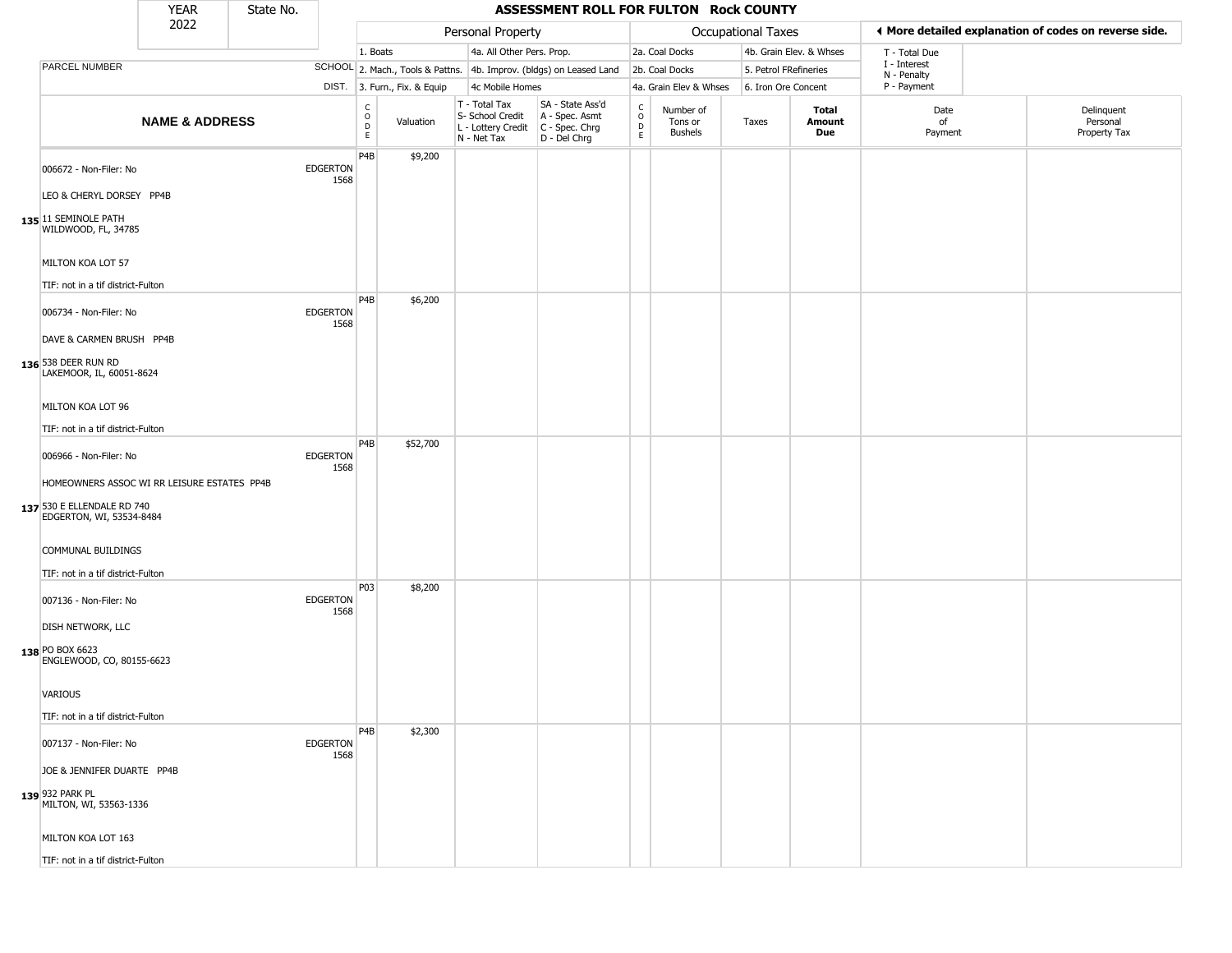|                                                                                                               | <b>YEAR</b>               | State No. |                         |                                              |                              |                                                                        | ASSESSMENT ROLL FOR FULTON Rock COUNTY                               |                                                       |                                        |                       |                         |                             |                                                       |
|---------------------------------------------------------------------------------------------------------------|---------------------------|-----------|-------------------------|----------------------------------------------|------------------------------|------------------------------------------------------------------------|----------------------------------------------------------------------|-------------------------------------------------------|----------------------------------------|-----------------------|-------------------------|-----------------------------|-------------------------------------------------------|
|                                                                                                               | 2022                      |           |                         |                                              |                              | Personal Property                                                      |                                                                      |                                                       |                                        | Occupational Taxes    |                         |                             | ◀ More detailed explanation of codes on reverse side. |
|                                                                                                               |                           |           |                         | 1. Boats                                     |                              | 4a. All Other Pers. Prop.                                              |                                                                      |                                                       | 2a. Coal Docks                         |                       | 4b. Grain Elev. & Whses | T - Total Due               |                                                       |
| PARCEL NUMBER                                                                                                 |                           |           |                         |                                              |                              |                                                                        | SCHOOL 2. Mach., Tools & Pattns. 4b. Improv. (bldgs) on Leased Land  |                                                       | 2b. Coal Docks                         | 5. Petrol FRefineries |                         | I - Interest<br>N - Penalty |                                                       |
|                                                                                                               |                           |           |                         |                                              | DIST. 3. Furn., Fix. & Equip | 4c Mobile Homes                                                        |                                                                      |                                                       | 4a. Grain Elev & Whses                 | 6. Iron Ore Concent   |                         | P - Payment                 |                                                       |
|                                                                                                               | <b>NAME &amp; ADDRESS</b> |           |                         | $\int_{0}^{c}$<br>$\mathsf D$<br>$\mathsf E$ | Valuation                    | T - Total Tax<br>S- School Credit<br>L - Lottery Credit<br>N - Net Tax | SA - State Ass'd<br>A - Spec. Asmt<br>C - Spec. Chrg<br>D - Del Chrg | $\int_{0}^{c}$<br>$\mathrel{\mathsf{D}}_{\mathsf{E}}$ | Number of<br>Tons or<br><b>Bushels</b> | Taxes                 | Total<br>Amount<br>Due  | Date<br>of<br>Payment       | Delinquent<br>Personal<br>Property Tax                |
| 007139 - Non-Filer: No<br>TOM AND TONI DICKSON PP4B<br>140 W367N5618 MOHAWK RDG<br>OCONOMOWOC, WI, 53066-2316 |                           |           | <b>EDGERTON</b><br>1568 | P <sub>4</sub> B                             | \$4,400                      |                                                                        |                                                                      |                                                       |                                        |                       |                         |                             |                                                       |
| MILTON KOA LOT 59<br>TIF: not in a tif district-Fulton                                                        |                           |           |                         |                                              |                              |                                                                        |                                                                      |                                                       |                                        |                       |                         |                             |                                                       |
| 007140 - Non-Filer: No<br>MAUREEN O'BRIEN PP4B<br>141 1008 17TH AVE<br>SOUTH MILWAUKEE, WI, 53172             |                           |           | <b>EDGERTON</b><br>1568 | P4B                                          | \$2,500                      |                                                                        |                                                                      |                                                       |                                        |                       |                         |                             |                                                       |
| MILTON KOA LOT 139<br>TIF: not in a tif district-Fulton                                                       |                           |           |                         |                                              |                              |                                                                        |                                                                      |                                                       |                                        |                       |                         |                             |                                                       |
| 007141 - Non-Filer: No<br>DENNY LIZER PP4B                                                                    |                           |           | <b>EDGERTON</b><br>1568 | P <sub>4</sub> B                             | \$1,600                      |                                                                        |                                                                      |                                                       |                                        |                       |                         |                             |                                                       |
| 142 10312 VENTURA BLVD<br>MACHESNEY PARK, IL, 61115-1259<br>GETCHELL'S LOT 46                                 |                           |           |                         |                                              |                              |                                                                        |                                                                      |                                                       |                                        |                       |                         |                             |                                                       |
| TIF: not in a tif district-Fulton                                                                             |                           |           |                         |                                              |                              |                                                                        |                                                                      |                                                       |                                        |                       |                         |                             |                                                       |
| 007147 - Non-Filer: No                                                                                        |                           |           | <b>EDGERTON</b><br>1568 |                                              |                              |                                                                        |                                                                      |                                                       |                                        |                       |                         |                             |                                                       |
| DOUGLAS & YVONNE BECKO PP4B<br>143 606 GORDON ROAD<br>POLK CITY, FL, 33868-5106                               |                           |           |                         |                                              |                              |                                                                        |                                                                      |                                                       |                                        |                       |                         |                             |                                                       |
| MILTON KOA LOT 137 - VACANT NO ASSETS<br>TIF: not in a tif district-Fulton                                    |                           |           |                         |                                              |                              |                                                                        |                                                                      |                                                       |                                        |                       |                         |                             |                                                       |
| 007149 - Non-Filer: No                                                                                        |                           |           | <b>EDGERTON</b><br>1568 | P <sub>4</sub> B                             | \$2,900                      |                                                                        |                                                                      |                                                       |                                        |                       |                         |                             |                                                       |
| MARY PEYER PP4B<br>144 324 HOWARD ST                                                                          |                           |           |                         |                                              |                              |                                                                        |                                                                      |                                                       |                                        |                       |                         |                             |                                                       |
| WALWORTH, WI, 53184                                                                                           |                           |           |                         |                                              |                              |                                                                        |                                                                      |                                                       |                                        |                       |                         |                             |                                                       |
| MILTON KOA LOT 144                                                                                            |                           |           |                         |                                              |                              |                                                                        |                                                                      |                                                       |                                        |                       |                         |                             |                                                       |
| TIF: not in a tif district-Fulton                                                                             |                           |           |                         |                                              |                              |                                                                        |                                                                      |                                                       |                                        |                       |                         |                             |                                                       |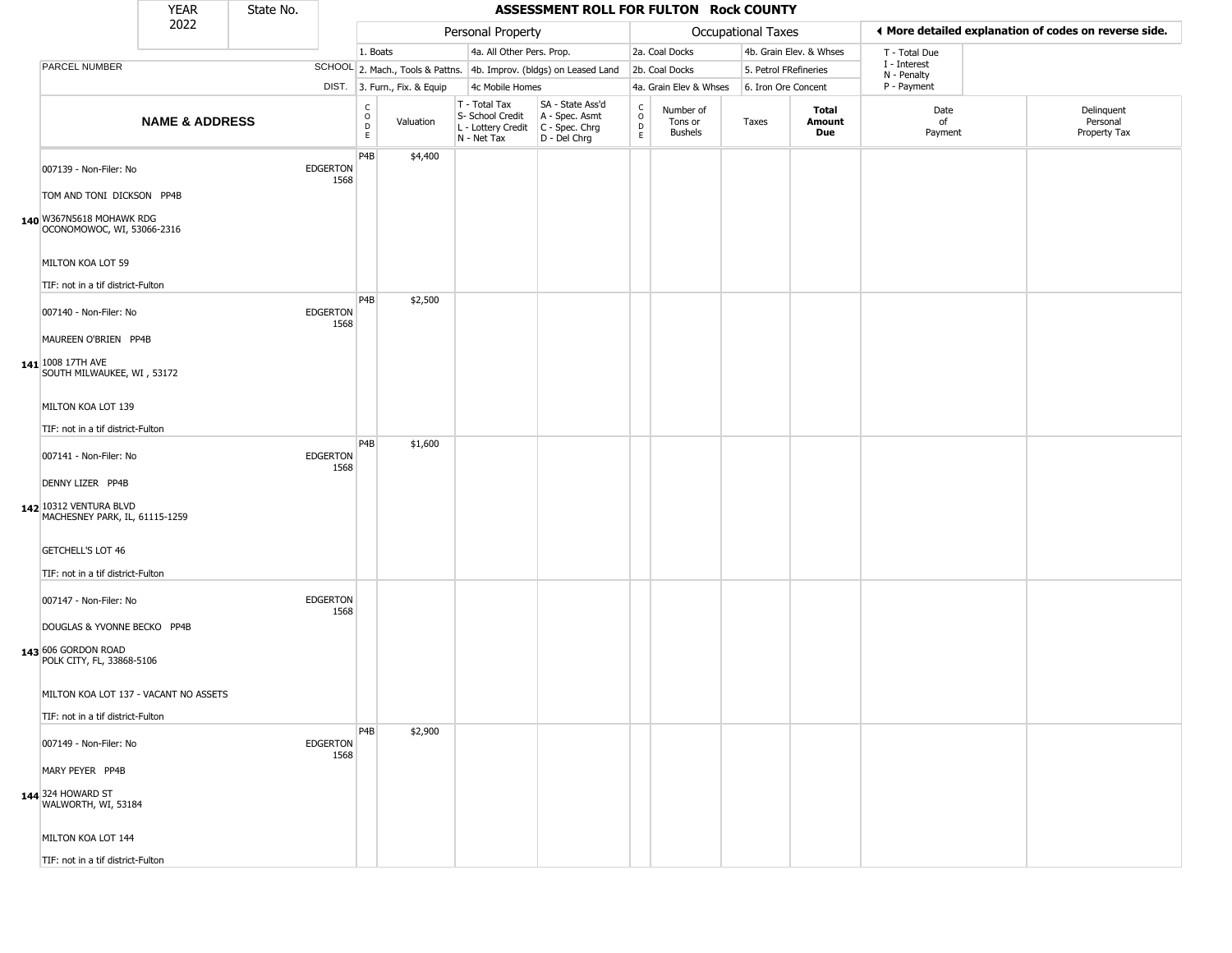|                                                                                                 | <b>YEAR</b>               | State No.           |                         |                  |                              |                                                                        | ASSESSMENT ROLL FOR FULTON Rock COUNTY                                 |                                            |                                        |                       |                         |                             |                                                       |
|-------------------------------------------------------------------------------------------------|---------------------------|---------------------|-------------------------|------------------|------------------------------|------------------------------------------------------------------------|------------------------------------------------------------------------|--------------------------------------------|----------------------------------------|-----------------------|-------------------------|-----------------------------|-------------------------------------------------------|
|                                                                                                 | 2022                      |                     |                         |                  |                              | Personal Property                                                      |                                                                        |                                            |                                        | Occupational Taxes    |                         |                             | ♦ More detailed explanation of codes on reverse side. |
|                                                                                                 |                           |                     |                         | 1. Boats         |                              | 4a. All Other Pers. Prop.                                              |                                                                        |                                            | 2a. Coal Docks                         |                       | 4b. Grain Elev. & Whses | T - Total Due               |                                                       |
| PARCEL NUMBER                                                                                   |                           |                     |                         |                  |                              |                                                                        | SCHOOL 2. Mach., Tools & Pattns. 4b. Improv. (bldgs) on Leased Land    |                                            | 2b. Coal Docks                         | 5. Petrol FRefineries |                         | I - Interest<br>N - Penalty |                                                       |
|                                                                                                 |                           |                     |                         |                  | DIST. 3. Furn., Fix. & Equip | 4c Mobile Homes                                                        |                                                                        |                                            | 4a. Grain Elev & Whses                 | 6. Iron Ore Concent   |                         | P - Payment                 |                                                       |
|                                                                                                 | <b>NAME &amp; ADDRESS</b> |                     |                         | C<br>0<br>D<br>E | Valuation                    | T - Total Tax<br>S- School Credit<br>L - Lottery Credit<br>N - Net Tax | SA - State Ass'd<br>A - Spec. Asmt<br>$C - Spec. Chrg$<br>D - Del Chrg | C<br>$\circ$<br>$\mathsf D$<br>$\mathsf E$ | Number of<br>Tons or<br><b>Bushels</b> | Taxes                 | Total<br>Amount<br>Due  | Date<br>of<br>Payment       | Delinquent<br>Personal<br>Property Tax                |
| 007150 - Non-Filer: No<br>RONALD AND JUDITH LAURIA PP4B                                         |                           |                     | <b>EDGERTON</b><br>1568 | P4B              | \$5,200                      |                                                                        |                                                                        |                                            |                                        |                       |                         |                             |                                                       |
| 145 1136 FAIRFAX LN<br>SOUTH ELGIN, IL, 60177-2746                                              |                           |                     |                         |                  |                              |                                                                        |                                                                        |                                            |                                        |                       |                         |                             |                                                       |
| MILTON KOA LOT 145<br>TIF: not in a tif district-Fulton                                         |                           |                     |                         |                  |                              |                                                                        |                                                                        |                                            |                                        |                       |                         |                             |                                                       |
|                                                                                                 |                           |                     |                         | P <sub>4</sub> B | \$4,800                      |                                                                        |                                                                        |                                            |                                        |                       |                         |                             |                                                       |
| 007152 - Non-Filer: No                                                                          |                           |                     | <b>EDGERTON</b><br>1568 |                  |                              |                                                                        |                                                                        |                                            |                                        |                       |                         |                             |                                                       |
| ROBERT SPENCER/ BUNDICK PP4B<br>146 6330 W GREENFIELD AVE APT 202<br>WEST ALLIS, WI, 53214-5076 |                           |                     |                         |                  |                              |                                                                        |                                                                        |                                            |                                        |                       |                         |                             |                                                       |
| MILTON KOA LOT 51                                                                               |                           |                     |                         |                  |                              |                                                                        |                                                                        |                                            |                                        |                       |                         |                             |                                                       |
| TIF: not in a tif district-Fulton                                                               |                           |                     |                         | P <sub>4</sub> A | \$600                        |                                                                        |                                                                        |                                            |                                        |                       |                         |                             |                                                       |
| 007156 - Non-Filer: No                                                                          |                           |                     | EDGERTON P03<br>1568    |                  | \$2,100                      |                                                                        |                                                                        |                                            |                                        |                       |                         |                             |                                                       |
| I 90 ENTERPRISES, LLC                                                                           |                           |                     |                         |                  |                              |                                                                        |                                                                        |                                            |                                        |                       |                         |                             |                                                       |
| 147 400 E STATE RD 59<br>EDGERTON, WI, 53534-9063                                               |                           |                     |                         |                  |                              |                                                                        |                                                                        |                                            |                                        |                       |                         |                             |                                                       |
| 400 E STATE RD 59                                                                               |                           |                     |                         |                  |                              |                                                                        |                                                                        |                                            |                                        |                       |                         |                             |                                                       |
| TIF: not in a tif district-Fulton                                                               |                           |                     |                         |                  |                              |                                                                        |                                                                        |                                            |                                        |                       |                         |                             |                                                       |
|                                                                                                 |                           | <b>Parcel Total</b> |                         | P <sub>4</sub> A | \$2,700                      |                                                                        |                                                                        |                                            |                                        |                       |                         |                             |                                                       |
| 007169 - Non-Filer: Yes                                                                         |                           |                     | EDGERTON P03<br>1568    |                  | \$400<br>\$10,000            |                                                                        |                                                                        |                                            |                                        |                       |                         |                             |                                                       |
| CONROY'S PUB & GRUB                                                                             |                           |                     |                         |                  |                              |                                                                        |                                                                        |                                            |                                        |                       |                         |                             |                                                       |
| 148 3515 W COUNTY RD M<br>EDGERTON, WI, 53534-8996                                              |                           |                     |                         |                  |                              |                                                                        |                                                                        |                                            |                                        |                       |                         |                             |                                                       |
| 3515 W COUNTY RD M                                                                              |                           |                     |                         |                  |                              |                                                                        |                                                                        |                                            |                                        |                       |                         |                             |                                                       |
| TIF: not in a tif district-Fulton                                                               |                           |                     |                         |                  |                              |                                                                        |                                                                        |                                            |                                        |                       |                         |                             |                                                       |
|                                                                                                 |                           | <b>Parcel Total</b> |                         |                  | \$10,400                     |                                                                        |                                                                        |                                            |                                        |                       |                         |                             |                                                       |
| 007173 - Non-Filer: No                                                                          |                           |                     | <b>EDGERTON</b><br>1568 | P03              | \$13,000                     |                                                                        |                                                                        |                                            |                                        |                       |                         |                             |                                                       |
| <b>GRAYHAWK LEASING, LLC</b>                                                                    |                           |                     |                         |                  |                              |                                                                        |                                                                        |                                            |                                        |                       |                         |                             |                                                       |
| 149 1412 MAIN ST STE 1500<br>DALLAS, TX, 75202-4801                                             |                           |                     |                         |                  |                              |                                                                        |                                                                        |                                            |                                        |                       |                         |                             |                                                       |
| <b>VARIOUS</b>                                                                                  |                           |                     |                         |                  |                              |                                                                        |                                                                        |                                            |                                        |                       |                         |                             |                                                       |
| TIF: not in a tif district-Fulton                                                               |                           |                     |                         |                  |                              |                                                                        |                                                                        |                                            |                                        |                       |                         |                             |                                                       |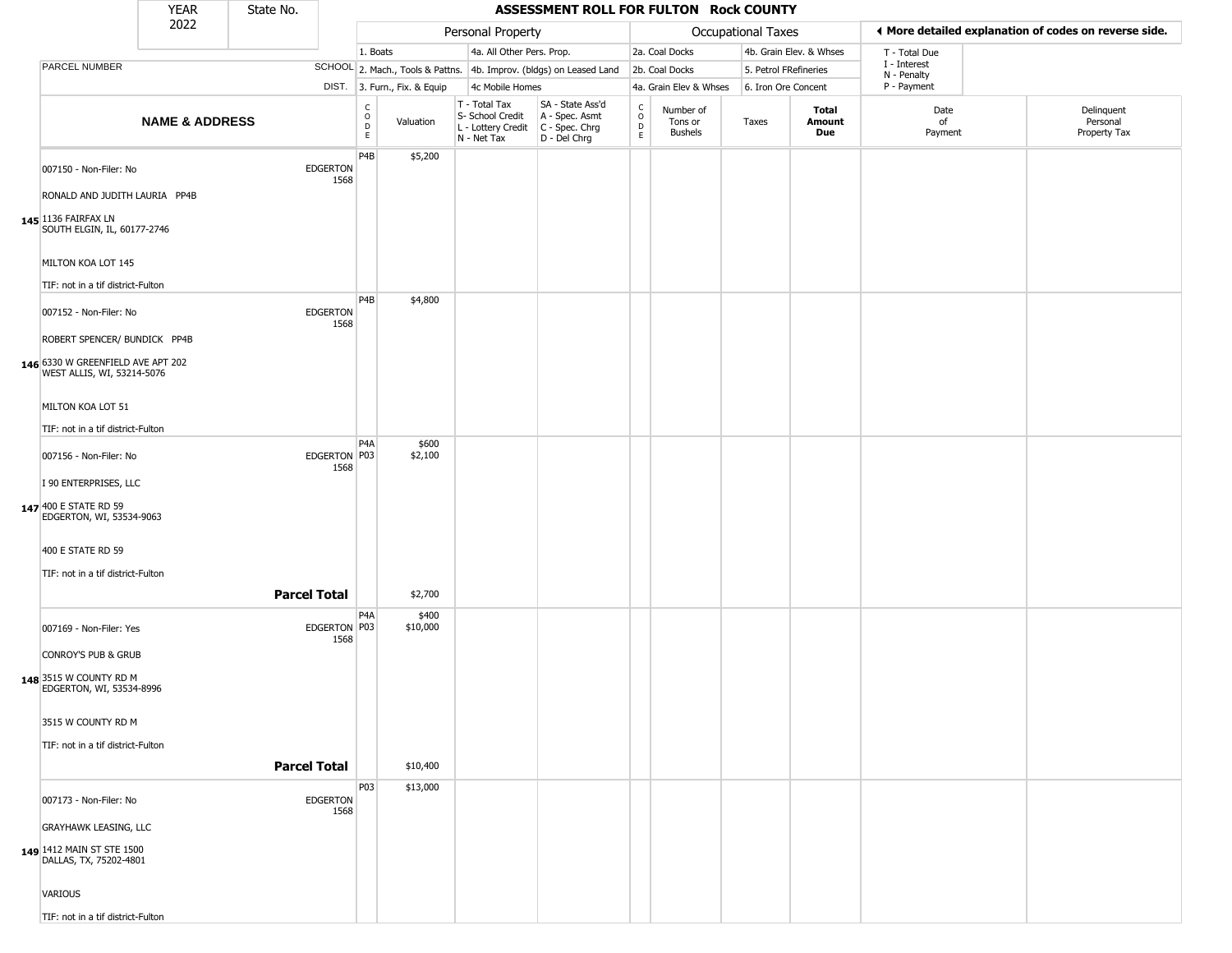|                                                                                            | <b>YEAR</b>               | State No. |                         |                                             |                              |                                                                        | ASSESSMENT ROLL FOR FULTON Rock COUNTY                                 |                                             |                                 |                       |                               |                             |                                                       |
|--------------------------------------------------------------------------------------------|---------------------------|-----------|-------------------------|---------------------------------------------|------------------------------|------------------------------------------------------------------------|------------------------------------------------------------------------|---------------------------------------------|---------------------------------|-----------------------|-------------------------------|-----------------------------|-------------------------------------------------------|
|                                                                                            | 2022                      |           |                         |                                             |                              | Personal Property                                                      |                                                                        |                                             |                                 | Occupational Taxes    |                               |                             | ◀ More detailed explanation of codes on reverse side. |
|                                                                                            |                           |           |                         | 1. Boats                                    |                              | 4a. All Other Pers. Prop.                                              |                                                                        |                                             | 2a. Coal Docks                  |                       | 4b. Grain Elev. & Whses       | T - Total Due               |                                                       |
| PARCEL NUMBER                                                                              |                           |           |                         |                                             |                              |                                                                        | SCHOOL 2. Mach., Tools & Pattns. 4b. Improv. (bldgs) on Leased Land    |                                             | 2b. Coal Docks                  | 5. Petrol FRefineries |                               | I - Interest<br>N - Penalty |                                                       |
|                                                                                            |                           |           |                         |                                             | DIST. 3. Furn., Fix. & Equip | 4c Mobile Homes                                                        |                                                                        |                                             | 4a. Grain Elev & Whses          | 6. Iron Ore Concent   |                               | P - Payment                 |                                                       |
|                                                                                            | <b>NAME &amp; ADDRESS</b> |           |                         | $\frac{c}{0}$<br>$\mathsf D$<br>$\mathsf E$ | Valuation                    | T - Total Tax<br>S- School Credit<br>L - Lottery Credit<br>N - Net Tax | SA - State Ass'd<br>A - Spec. Asmt<br>$C - Spec. Chrg$<br>D - Del Chrg | $\frac{C}{O}$<br>$\mathsf D$<br>$\mathsf E$ | Number of<br>Tons or<br>Bushels | Taxes                 | Total<br>Amount<br><b>Due</b> | Date<br>of<br>Payment       | Delinquent<br>Personal<br>Property Tax                |
| 007178 - Non-Filer: No<br>ADT, LLC PROPERTY TAX DEPT<br>150 PO BOX 54767                   |                           |           | <b>MILTON</b><br>3612   | P03                                         | \$2,600                      |                                                                        |                                                                        |                                             |                                 |                       |                               |                             |                                                       |
| LEXINGTON, KY, 40555-4767<br><b>VARIOUS</b><br>TIF: not in a tif district-Fulton           |                           |           |                         |                                             |                              |                                                                        |                                                                        |                                             |                                 |                       |                               |                             |                                                       |
| 007179 - Non-Filer: No<br>AMERIGAS PROPANE, LP<br>151 PO Box 1240<br>Manchester, NH, 03105 |                           |           | <b>EDGERTON</b><br>1568 | P <sub>4</sub> A                            | \$600                        |                                                                        |                                                                        |                                             |                                 |                       |                               |                             |                                                       |
| <b>VARIOUS</b><br>TIF: not in a tif district-Fulton                                        |                           |           |                         | P4B                                         | \$2,200                      |                                                                        |                                                                        |                                             |                                 |                       |                               |                             |                                                       |
| 009000 - Non-Filer: No<br>KATHLEEN GAYNOR PP4B<br>152 533 RANCH RD<br>WHEATON, IL, 60187   |                           |           | <b>EDGERTON</b><br>1568 |                                             |                              |                                                                        |                                                                        |                                             |                                 |                       |                               |                             |                                                       |
| GETCHELL'S LOT 27<br>TIF: not in a tif district-Fulton                                     |                           |           |                         |                                             |                              |                                                                        |                                                                        |                                             |                                 |                       |                               |                             |                                                       |
| 009004 - Non-Filer: No<br><b>SACRED MOMENTS</b>                                            |                           |           | <b>EDGERTON</b><br>1568 | P03                                         | \$100                        |                                                                        |                                                                        |                                             |                                 |                       |                               |                             |                                                       |
| 153 9691 NW BADGER HTS<br>EDGERTON, WI, 53534-8485                                         |                           |           |                         |                                             |                              |                                                                        |                                                                        |                                             |                                 |                       |                               |                             |                                                       |
| 9691 NW BADGER HEIGHTS<br>TIF: not in a tif district-Fulton                                |                           |           |                         |                                             |                              |                                                                        |                                                                        |                                             |                                 |                       |                               |                             |                                                       |
| 009016 - Non-Filer: Yes<br>FERMENTING CELLARS, LLC WILLAM & MARY ECKERT                    |                           |           | <b>MILTON</b><br>3612   | P <sub>4</sub> A                            | \$1,800                      |                                                                        |                                                                        |                                             |                                 |                       |                               |                             |                                                       |
| <b>154</b> 2004 W MANOGUE RD<br>JANESVILLE, WI, 53545-9559                                 |                           |           |                         |                                             |                              |                                                                        |                                                                        |                                             |                                 |                       |                               |                             |                                                       |
| 2004 W MANOGUE RD                                                                          |                           |           |                         |                                             |                              |                                                                        |                                                                        |                                             |                                 |                       |                               |                             |                                                       |
| TIF: not in a tif district-Fulton                                                          |                           |           |                         |                                             |                              |                                                                        |                                                                        |                                             |                                 |                       |                               |                             |                                                       |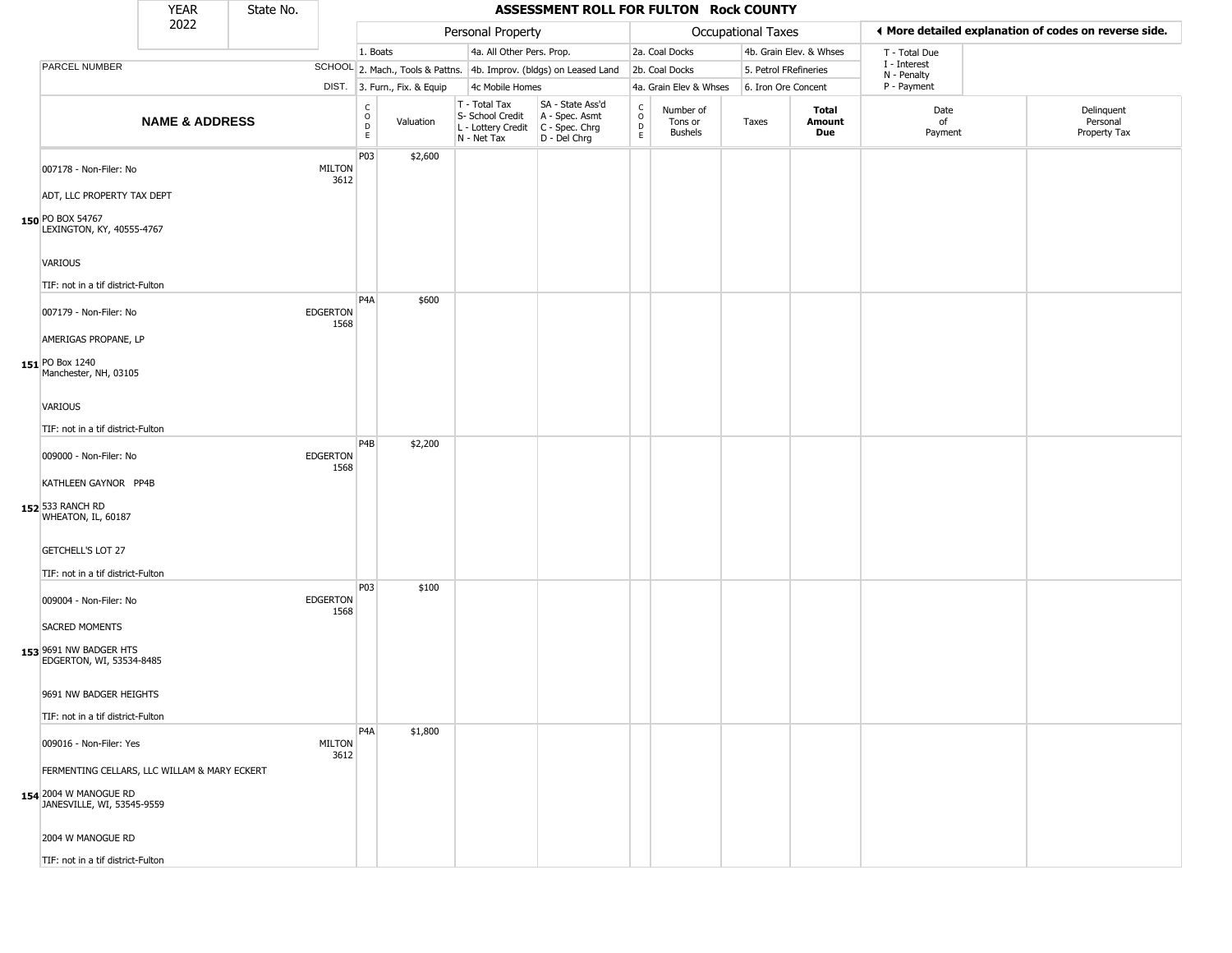| 2022<br>♦ More detailed explanation of codes on reverse side.<br>Personal Property<br>Occupational Taxes<br>4a. All Other Pers. Prop.<br>4b. Grain Elev. & Whses<br>2a. Coal Docks<br>1. Boats<br>T - Total Due<br>I - Interest<br>PARCEL NUMBER<br>SCHOOL 2. Mach., Tools & Pattns. 4b. Improv. (bldgs) on Leased Land<br>2b. Coal Docks<br>5. Petrol FRefineries<br>N - Penalty<br>P - Payment<br>DIST. 3. Furn., Fix. & Equip<br>4c Mobile Homes<br>4a. Grain Elev & Whses<br>6. Iron Ore Concent<br>SA - State Ass'd<br>T - Total Tax<br>$\mathsf{C}$<br>$_{\rm o}^{\rm c}$<br>Delinquent<br>Number of<br>Total<br>Date<br>$\mathsf O$<br>S- School Credit<br>A - Spec. Asmt<br><b>NAME &amp; ADDRESS</b><br>Valuation<br>of<br>Personal<br>Taxes<br>Amount<br>Tons or<br>D<br>$\mathsf D$<br>L - Lottery Credit<br>C - Spec. Chrg<br><b>Bushels</b><br>Due<br>Property Tax<br>Payment<br>$\mathsf E$<br>$\mathsf E$<br>N - Net Tax<br>D - Del Chrg<br>P4A<br>\$100<br>\$300<br>EDGERTON P03<br>009018 - Non-Filer: Yes<br>1568<br>WISCONSIN TURF EQUIPMENT<br>155 4619 W MILES RD<br>JANESVILLE, WI, 53545-9079<br>4619 W MILES RD<br>TIF: not in a tif district-Fulton<br><b>Parcel Total</b><br>\$400<br>P4A<br>\$100<br>EDGERTON P03<br>\$15,700<br>009020 - Non-Filer: Yes<br>1568<br>BB TACO, LLC<br>156 11180 N GOEDE RD STE 1<br>EDGERTON, WI, 53534-9053<br>11180 N GOEDE RD STE 1<br>TIF: not in a tif district-Fulton<br><b>Parcel Total</b><br>\$15,800<br>P03<br>\$1,000<br><b>EDGERTON</b><br>009024 - Non-Filer: Yes<br>1568 |  | <b>YEAR</b> | State No. |  |  | ASSESSMENT ROLL FOR FULTON Rock COUNTY |  |  |  |
|-------------------------------------------------------------------------------------------------------------------------------------------------------------------------------------------------------------------------------------------------------------------------------------------------------------------------------------------------------------------------------------------------------------------------------------------------------------------------------------------------------------------------------------------------------------------------------------------------------------------------------------------------------------------------------------------------------------------------------------------------------------------------------------------------------------------------------------------------------------------------------------------------------------------------------------------------------------------------------------------------------------------------------------------------------------------------------------------------------------------------------------------------------------------------------------------------------------------------------------------------------------------------------------------------------------------------------------------------------------------------------------------------------------------------------------------------------------------------------------------------------------------------------------------------|--|-------------|-----------|--|--|----------------------------------------|--|--|--|
|                                                                                                                                                                                                                                                                                                                                                                                                                                                                                                                                                                                                                                                                                                                                                                                                                                                                                                                                                                                                                                                                                                                                                                                                                                                                                                                                                                                                                                                                                                                                                 |  |             |           |  |  |                                        |  |  |  |
|                                                                                                                                                                                                                                                                                                                                                                                                                                                                                                                                                                                                                                                                                                                                                                                                                                                                                                                                                                                                                                                                                                                                                                                                                                                                                                                                                                                                                                                                                                                                                 |  |             |           |  |  |                                        |  |  |  |
|                                                                                                                                                                                                                                                                                                                                                                                                                                                                                                                                                                                                                                                                                                                                                                                                                                                                                                                                                                                                                                                                                                                                                                                                                                                                                                                                                                                                                                                                                                                                                 |  |             |           |  |  |                                        |  |  |  |
|                                                                                                                                                                                                                                                                                                                                                                                                                                                                                                                                                                                                                                                                                                                                                                                                                                                                                                                                                                                                                                                                                                                                                                                                                                                                                                                                                                                                                                                                                                                                                 |  |             |           |  |  |                                        |  |  |  |
|                                                                                                                                                                                                                                                                                                                                                                                                                                                                                                                                                                                                                                                                                                                                                                                                                                                                                                                                                                                                                                                                                                                                                                                                                                                                                                                                                                                                                                                                                                                                                 |  |             |           |  |  |                                        |  |  |  |
|                                                                                                                                                                                                                                                                                                                                                                                                                                                                                                                                                                                                                                                                                                                                                                                                                                                                                                                                                                                                                                                                                                                                                                                                                                                                                                                                                                                                                                                                                                                                                 |  |             |           |  |  |                                        |  |  |  |
|                                                                                                                                                                                                                                                                                                                                                                                                                                                                                                                                                                                                                                                                                                                                                                                                                                                                                                                                                                                                                                                                                                                                                                                                                                                                                                                                                                                                                                                                                                                                                 |  |             |           |  |  |                                        |  |  |  |
|                                                                                                                                                                                                                                                                                                                                                                                                                                                                                                                                                                                                                                                                                                                                                                                                                                                                                                                                                                                                                                                                                                                                                                                                                                                                                                                                                                                                                                                                                                                                                 |  |             |           |  |  |                                        |  |  |  |
|                                                                                                                                                                                                                                                                                                                                                                                                                                                                                                                                                                                                                                                                                                                                                                                                                                                                                                                                                                                                                                                                                                                                                                                                                                                                                                                                                                                                                                                                                                                                                 |  |             |           |  |  |                                        |  |  |  |
| SMUCKER FOODSERVICE, INC<br>157 PO BOX 3576<br>CHICAGO, IL, 60654-0576                                                                                                                                                                                                                                                                                                                                                                                                                                                                                                                                                                                                                                                                                                                                                                                                                                                                                                                                                                                                                                                                                                                                                                                                                                                                                                                                                                                                                                                                          |  |             |           |  |  |                                        |  |  |  |
| 11102 N GOEDE RD                                                                                                                                                                                                                                                                                                                                                                                                                                                                                                                                                                                                                                                                                                                                                                                                                                                                                                                                                                                                                                                                                                                                                                                                                                                                                                                                                                                                                                                                                                                                |  |             |           |  |  |                                        |  |  |  |
| TIF: not in a tif district-Fulton<br>P03<br>\$300<br>009026 - Non-Filer: No<br><b>EDGERTON</b><br>1568<br><b>FARMER BROTHERS CO</b><br>158 1912 FARMER BROTHERS DR<br>NORTHLAKE, TX, 76262                                                                                                                                                                                                                                                                                                                                                                                                                                                                                                                                                                                                                                                                                                                                                                                                                                                                                                                                                                                                                                                                                                                                                                                                                                                                                                                                                      |  |             |           |  |  |                                        |  |  |  |
| 622 STATE RD 59                                                                                                                                                                                                                                                                                                                                                                                                                                                                                                                                                                                                                                                                                                                                                                                                                                                                                                                                                                                                                                                                                                                                                                                                                                                                                                                                                                                                                                                                                                                                 |  |             |           |  |  |                                        |  |  |  |
| TIF: not in a tif district-Fulton                                                                                                                                                                                                                                                                                                                                                                                                                                                                                                                                                                                                                                                                                                                                                                                                                                                                                                                                                                                                                                                                                                                                                                                                                                                                                                                                                                                                                                                                                                               |  |             |           |  |  |                                        |  |  |  |
| \$4,000<br>P <sub>03</sub><br>009027 - Non-Filer: No<br><b>EDGERTON</b><br>1568<br>GORDON FLESCH COMPANY, INC/GFC LEASING<br>159 2675 RESEARCH PARK DR<br>MADISON, WI, 53711-4906<br>530 E ELLENDALE RD                                                                                                                                                                                                                                                                                                                                                                                                                                                                                                                                                                                                                                                                                                                                                                                                                                                                                                                                                                                                                                                                                                                                                                                                                                                                                                                                         |  |             |           |  |  |                                        |  |  |  |
| TIF: not in a tif district-Fulton                                                                                                                                                                                                                                                                                                                                                                                                                                                                                                                                                                                                                                                                                                                                                                                                                                                                                                                                                                                                                                                                                                                                                                                                                                                                                                                                                                                                                                                                                                               |  |             |           |  |  |                                        |  |  |  |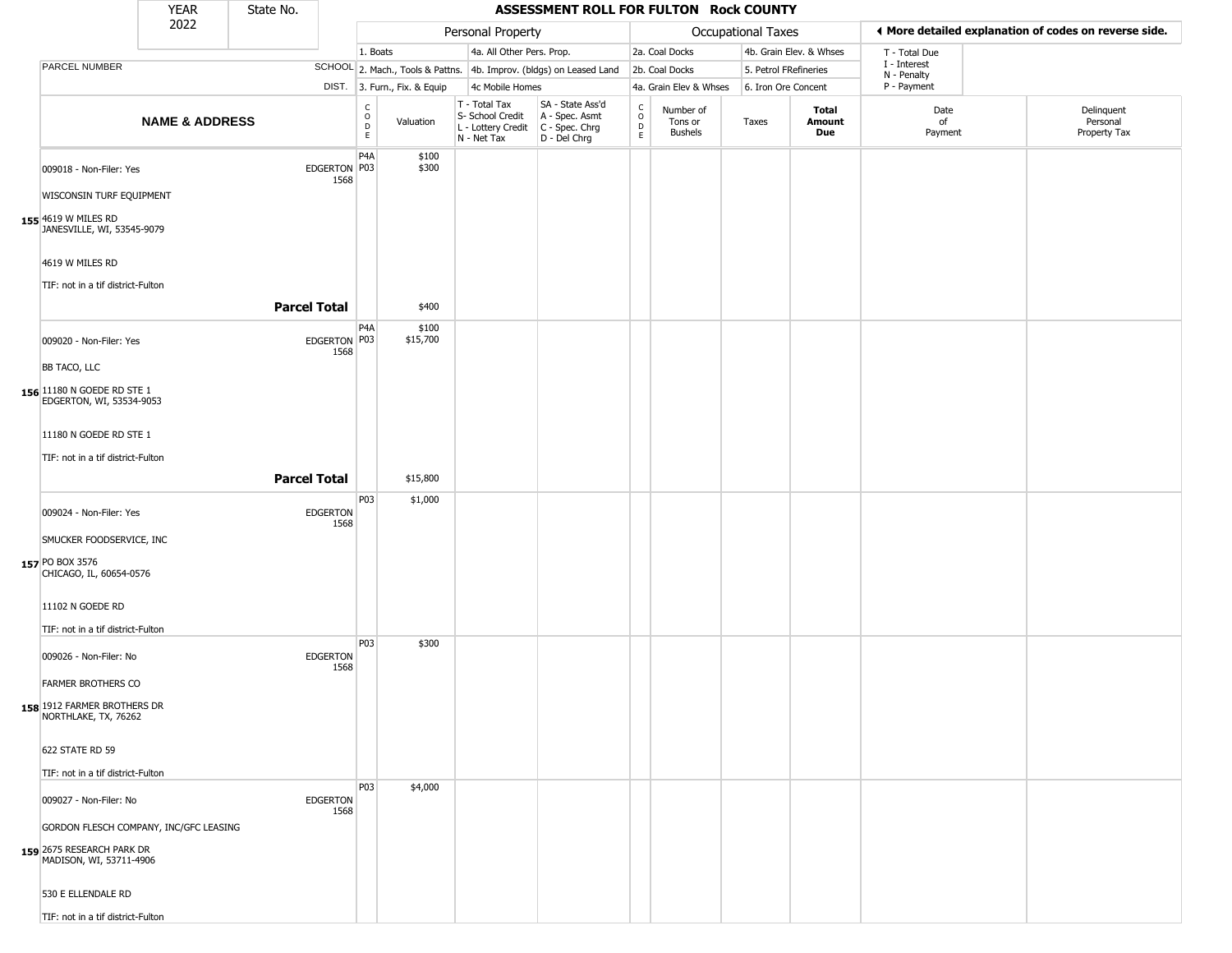|                                                                                          | <b>YEAR</b>               | State No.           |                         |                                   |                              |                                                                        | ASSESSMENT ROLL FOR FULTON Rock COUNTY                               |                                                 |                                        |                           |                         |                             |                                                       |
|------------------------------------------------------------------------------------------|---------------------------|---------------------|-------------------------|-----------------------------------|------------------------------|------------------------------------------------------------------------|----------------------------------------------------------------------|-------------------------------------------------|----------------------------------------|---------------------------|-------------------------|-----------------------------|-------------------------------------------------------|
|                                                                                          | 2022                      |                     |                         |                                   |                              | Personal Property                                                      |                                                                      |                                                 |                                        | <b>Occupational Taxes</b> |                         |                             | ♦ More detailed explanation of codes on reverse side. |
|                                                                                          |                           |                     |                         | 1. Boats                          |                              | 4a. All Other Pers. Prop.                                              |                                                                      |                                                 | 2a. Coal Docks                         |                           | 4b. Grain Elev. & Whses | T - Total Due               |                                                       |
| PARCEL NUMBER                                                                            |                           |                     |                         |                                   |                              |                                                                        | SCHOOL 2. Mach., Tools & Pattns. 4b. Improv. (bldgs) on Leased Land  |                                                 | 2b. Coal Docks                         | 5. Petrol FRefineries     |                         | I - Interest<br>N - Penalty |                                                       |
|                                                                                          |                           |                     |                         |                                   | DIST. 3. Furn., Fix. & Equip | 4c Mobile Homes                                                        |                                                                      |                                                 | 4a. Grain Elev & Whses                 | 6. Iron Ore Concent       |                         | P - Payment                 |                                                       |
|                                                                                          | <b>NAME &amp; ADDRESS</b> |                     |                         | $\frac{C}{O}$<br>$\mathsf D$<br>E | Valuation                    | T - Total Tax<br>S- School Credit<br>L - Lottery Credit<br>N - Net Tax | SA - State Ass'd<br>A - Spec. Asmt<br>C - Spec. Chrg<br>D - Del Chrg | $\begin{array}{c} C \\ O \\ D \\ E \end{array}$ | Number of<br>Tons or<br><b>Bushels</b> | Taxes                     | Total<br>Amount<br>Due  | Date<br>of<br>Payment       | Delinquent<br>Personal<br>Property Tax                |
| 009028 - Non-Filer: No                                                                   |                           |                     | EDGERTON P4A<br>1568    | P03                               | \$3,200<br>\$14,300          |                                                                        |                                                                      |                                                 |                                        |                           |                         |                             |                                                       |
| FOX DEN STORE-IT OF NEWVILLE, LLC                                                        |                           |                     |                         |                                   |                              |                                                                        |                                                                      |                                                 |                                        |                           |                         |                             |                                                       |
| 160 3911 N HACKBARTH RD<br>JANESVILLE, WI, 53548-8913                                    |                           |                     |                         |                                   |                              |                                                                        |                                                                      |                                                 |                                        |                           |                         |                             |                                                       |
| 11301 N GOEDE RD                                                                         |                           |                     |                         |                                   |                              |                                                                        |                                                                      |                                                 |                                        |                           |                         |                             |                                                       |
| TIF: not in a tif district-Fulton                                                        |                           | <b>Parcel Total</b> |                         |                                   | \$17,500                     |                                                                        |                                                                      |                                                 |                                        |                           |                         |                             |                                                       |
| 009032 - Non-Filer: No                                                                   |                           |                     | <b>EDGERTON</b><br>1568 | P03                               | \$600                        |                                                                        |                                                                      |                                                 |                                        |                           |                         |                             |                                                       |
| SOAP BY MOM                                                                              |                           |                     |                         |                                   |                              |                                                                        |                                                                      |                                                 |                                        |                           |                         |                             |                                                       |
| 161 10984 N HILLSIDE RD<br>EDGERTON, WI, 53534-9017                                      |                           |                     |                         |                                   |                              |                                                                        |                                                                      |                                                 |                                        |                           |                         |                             |                                                       |
| 10984 N HILLSIDE RD                                                                      |                           |                     |                         |                                   |                              |                                                                        |                                                                      |                                                 |                                        |                           |                         |                             |                                                       |
| TIF: not in a tif district-Fulton                                                        |                           |                     |                         |                                   |                              |                                                                        |                                                                      |                                                 |                                        |                           |                         |                             |                                                       |
| 009034 - Non-Filer: No                                                                   |                           |                     | EDGERTON<br>1568        | P <sub>4</sub> B                  | \$3,400                      |                                                                        |                                                                      |                                                 |                                        |                           |                         |                             |                                                       |
| ROBERT AND JUDI FREMY PP4B                                                               |                           |                     |                         |                                   |                              |                                                                        |                                                                      |                                                 |                                        |                           |                         |                             |                                                       |
| 162 1400 GABRIEL DR, #2<br>WAUKESHA, WI, 53188                                           |                           |                     |                         |                                   |                              |                                                                        |                                                                      |                                                 |                                        |                           |                         |                             |                                                       |
| MILTON KOA LOT 146                                                                       |                           |                     |                         |                                   |                              |                                                                        |                                                                      |                                                 |                                        |                           |                         |                             |                                                       |
| TIF: not in a tif district-Fulton                                                        |                           |                     |                         |                                   |                              |                                                                        |                                                                      |                                                 |                                        |                           |                         |                             |                                                       |
| 009035 - Non-Filer: Yes                                                                  |                           |                     | EDGERTON P03<br>1568    | P <sub>4</sub> A                  | \$200<br>\$9,500             |                                                                        |                                                                      |                                                 |                                        |                           |                         |                             |                                                       |
| THE SHOWBOAT CORVAN NEUENSCHWANDER<br>163 3516 W COUNTY RD M<br>EDGERTON, WI, 53534-8502 |                           |                     |                         |                                   |                              |                                                                        |                                                                      |                                                 |                                        |                           |                         |                             |                                                       |
| 3516 W COUNTY RD M                                                                       |                           |                     |                         |                                   |                              |                                                                        |                                                                      |                                                 |                                        |                           |                         |                             |                                                       |
| TIF: not in a tif district-Fulton                                                        |                           |                     |                         |                                   |                              |                                                                        |                                                                      |                                                 |                                        |                           |                         |                             |                                                       |
|                                                                                          |                           | <b>Parcel Total</b> |                         |                                   | \$9,700                      |                                                                        |                                                                      |                                                 |                                        |                           |                         |                             |                                                       |
| 009036 - Non-Filer: No                                                                   |                           |                     | EDGERTON   P03          | P <sub>4</sub> A                  | \$46,800<br>\$51,100         |                                                                        |                                                                      |                                                 |                                        |                           |                         |                             |                                                       |
| KDM ANCHOR, INC                                                                          |                           |                     | 1568                    |                                   |                              |                                                                        |                                                                      |                                                 |                                        |                           |                         |                             |                                                       |
| 164 PO BOX 250<br>EDGERTON, WI, 53534                                                    |                           |                     |                         |                                   |                              |                                                                        |                                                                      |                                                 |                                        |                           |                         |                             |                                                       |
| 718 E STATE RD 59                                                                        |                           |                     |                         |                                   |                              |                                                                        |                                                                      |                                                 |                                        |                           |                         |                             |                                                       |
| TIF: not in a tif district-Fulton                                                        |                           | <b>Parcel Total</b> |                         |                                   | \$97,900                     |                                                                        |                                                                      |                                                 |                                        |                           |                         |                             |                                                       |
|                                                                                          |                           |                     |                         |                                   |                              |                                                                        |                                                                      |                                                 |                                        |                           |                         |                             |                                                       |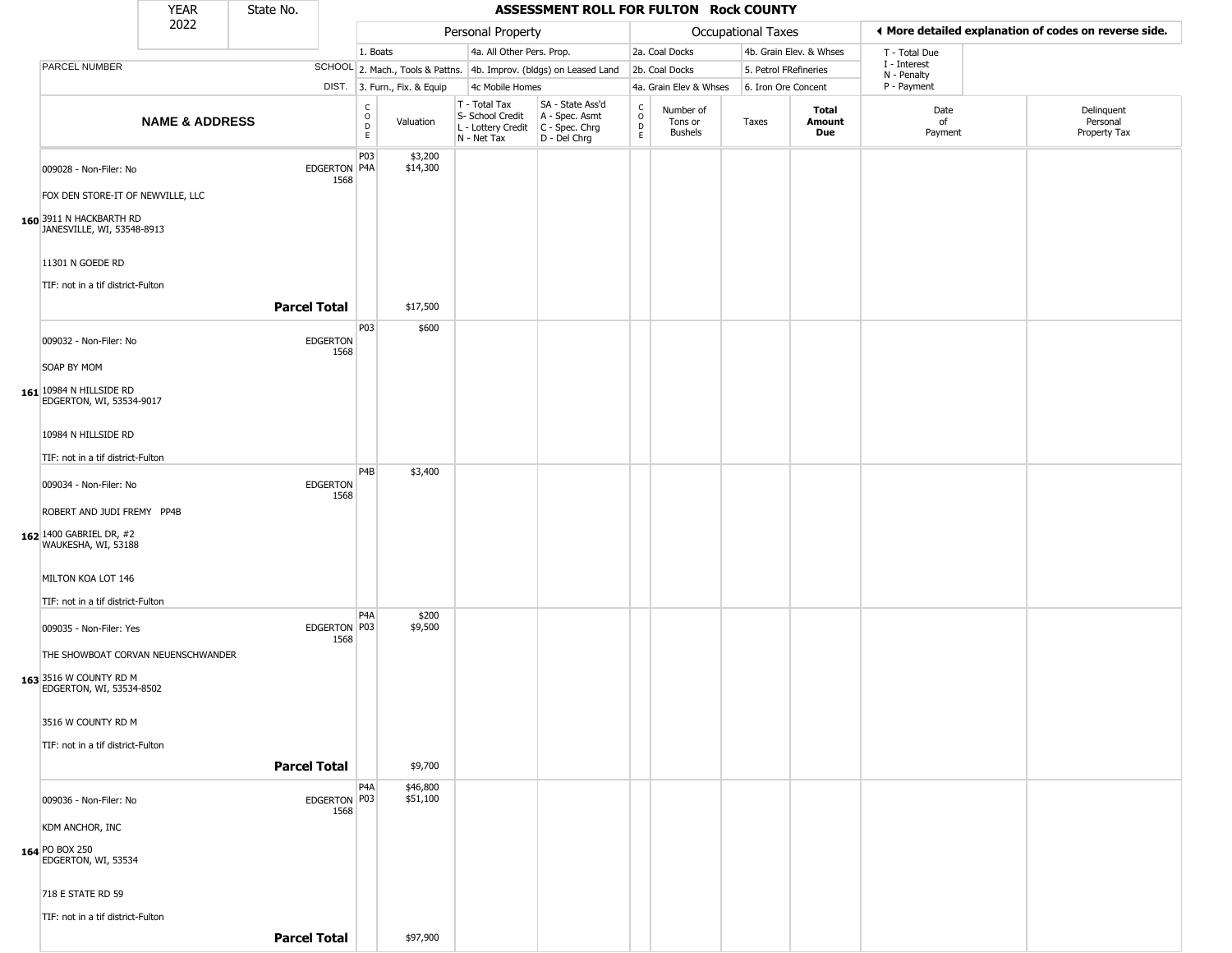|                                                                                                        | <b>YEAR</b>               | State No. |                         |                                  |                              |                                                                        | ASSESSMENT ROLL FOR FULTON Rock COUNTY                                 |                                  |                                 |                       |                         |                             |                                                       |
|--------------------------------------------------------------------------------------------------------|---------------------------|-----------|-------------------------|----------------------------------|------------------------------|------------------------------------------------------------------------|------------------------------------------------------------------------|----------------------------------|---------------------------------|-----------------------|-------------------------|-----------------------------|-------------------------------------------------------|
|                                                                                                        | 2022                      |           |                         |                                  |                              | Personal Property                                                      |                                                                        |                                  |                                 | Occupational Taxes    |                         |                             | ♦ More detailed explanation of codes on reverse side. |
|                                                                                                        |                           |           |                         | 1. Boats                         |                              | 4a. All Other Pers. Prop.                                              |                                                                        |                                  | 2a. Coal Docks                  |                       | 4b. Grain Elev. & Whses | T - Total Due               |                                                       |
| PARCEL NUMBER                                                                                          |                           |           |                         |                                  |                              |                                                                        | SCHOOL 2. Mach., Tools & Pattns. 4b. Improv. (bldgs) on Leased Land    |                                  | 2b. Coal Docks                  | 5. Petrol FRefineries |                         | I - Interest<br>N - Penalty |                                                       |
|                                                                                                        |                           |           |                         |                                  | DIST. 3. Furn., Fix. & Equip | 4c Mobile Homes                                                        |                                                                        |                                  | 4a. Grain Elev & Whses          | 6. Iron Ore Concent   |                         | P - Payment                 |                                                       |
|                                                                                                        | <b>NAME &amp; ADDRESS</b> |           |                         | C<br>$\circ$<br>$\mathsf D$<br>E | Valuation                    | T - Total Tax<br>S- School Credit<br>L - Lottery Credit<br>N - Net Tax | SA - State Ass'd<br>A - Spec. Asmt<br>$C - Spec. Chrg$<br>D - Del Chrg | C<br>$\circ$<br>D<br>$\mathsf E$ | Number of<br>Tons or<br>Bushels | Taxes                 | Total<br>Amount<br>Due  | Date<br>of<br>Payment       | Delinquent<br>Personal<br>Property Tax                |
| 009037 - Non-Filer: No<br>MATT AND MINDY RIGGIO PP4B<br>165 4690 OVERLOOK DR<br>MILTON, WI, 53563-8528 |                           |           | <b>EDGERTON</b><br>1568 | P4B                              | \$4,500                      |                                                                        |                                                                        |                                  |                                 |                       |                         |                             |                                                       |
| MILTON KOA LOT 100<br>TIF: not in a tif district-Fulton                                                |                           |           |                         |                                  |                              |                                                                        |                                                                        |                                  |                                 |                       |                         |                             |                                                       |
| 009117 - Non-Filer: No<br>GETCHELL'S CAMPGROUND DAVID GETCHELL PP4B                                    |                           |           | <b>EDGERTON</b><br>1568 |                                  |                              |                                                                        |                                                                        |                                  |                                 |                       |                         |                             |                                                       |
| 166 10968 N HILLSIDE RD<br>EDGERTON, WI, 53534-9017<br>GETCHELLS LOT 36-VACANT                         |                           |           |                         |                                  |                              |                                                                        |                                                                        |                                  |                                 |                       |                         |                             |                                                       |
| TIF: not in a tif district-Fulton                                                                      |                           |           |                         |                                  |                              |                                                                        |                                                                        |                                  |                                 |                       |                         |                             |                                                       |
| 009118 - Non-Filer: No                                                                                 |                           |           | <b>EDGERTON</b><br>1568 | P <sub>4</sub> B                 | \$1,600                      |                                                                        |                                                                        |                                  |                                 |                       |                         |                             |                                                       |
| CARLA YOUNG PP4B<br>167 213 GREGOR ST<br>WATERLOO, WI, 53594                                           |                           |           |                         |                                  |                              |                                                                        |                                                                        |                                  |                                 |                       |                         |                             |                                                       |
| <b>GETCHELL'S LOT 1</b><br>TIF: not in a tif district-Fulton                                           |                           |           |                         |                                  |                              |                                                                        |                                                                        |                                  |                                 |                       |                         |                             |                                                       |
| 009120 - Non-Filer: No                                                                                 |                           |           | <b>EDGERTON</b><br>1568 |                                  |                              |                                                                        |                                                                        |                                  |                                 |                       |                         |                             |                                                       |
| GETCHELL'S CAMPGROUND DAVID GETCHELL PP4B<br>168 10968 N HILLSIDE RD<br>EDGERTON, WI, 53534-9017       |                           |           |                         |                                  |                              |                                                                        |                                                                        |                                  |                                 |                       |                         |                             |                                                       |
| GETCHELL'S LOT 12-VACANT                                                                               |                           |           |                         |                                  |                              |                                                                        |                                                                        |                                  |                                 |                       |                         |                             |                                                       |
| TIF: not in a tif district-Fulton<br>009121 - Non-Filer: No                                            |                           |           | <b>EDGERTON</b><br>1568 | P4B                              | \$5,300                      |                                                                        |                                                                        |                                  |                                 |                       |                         |                             |                                                       |
| MARY BULMANN PP4B                                                                                      |                           |           |                         |                                  |                              |                                                                        |                                                                        |                                  |                                 |                       |                         |                             |                                                       |
| 169 1144 STRATFORD CT<br>MT PLEASANT, WI, 53406                                                        |                           |           |                         |                                  |                              |                                                                        |                                                                        |                                  |                                 |                       |                         |                             |                                                       |
| MILTON KOA LOT 53                                                                                      |                           |           |                         |                                  |                              |                                                                        |                                                                        |                                  |                                 |                       |                         |                             |                                                       |
| TIF: not in a tif district-Fulton                                                                      |                           |           |                         |                                  |                              |                                                                        |                                                                        |                                  |                                 |                       |                         |                             |                                                       |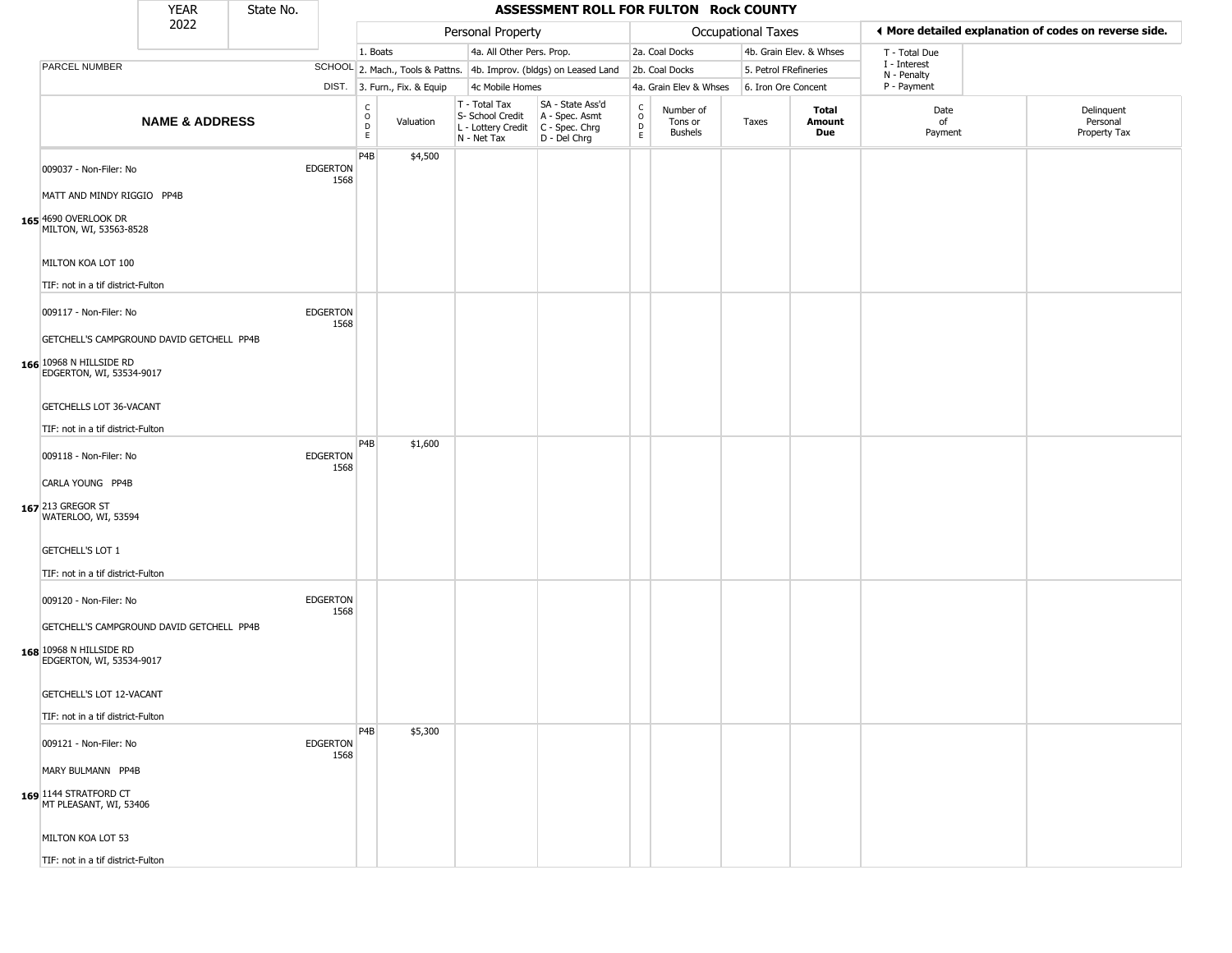|                                                                                                                                                                                             | <b>YEAR</b>               | State No. |                         |                                                 |                              |                                                                                         | ASSESSMENT ROLL FOR FULTON Rock COUNTY                              |                    |                                 |                       |                         |                             |                                                       |
|---------------------------------------------------------------------------------------------------------------------------------------------------------------------------------------------|---------------------------|-----------|-------------------------|-------------------------------------------------|------------------------------|-----------------------------------------------------------------------------------------|---------------------------------------------------------------------|--------------------|---------------------------------|-----------------------|-------------------------|-----------------------------|-------------------------------------------------------|
|                                                                                                                                                                                             | 2022                      |           |                         |                                                 |                              | Personal Property                                                                       |                                                                     |                    |                                 | Occupational Taxes    |                         |                             | ◀ More detailed explanation of codes on reverse side. |
|                                                                                                                                                                                             |                           |           |                         | 1. Boats                                        |                              | 4a. All Other Pers. Prop.                                                               |                                                                     |                    | 2a. Coal Docks                  |                       | 4b. Grain Elev. & Whses | T - Total Due               |                                                       |
| PARCEL NUMBER                                                                                                                                                                               |                           |           |                         |                                                 |                              |                                                                                         | SCHOOL 2. Mach., Tools & Pattns. 4b. Improv. (bldgs) on Leased Land |                    | 2b. Coal Docks                  | 5. Petrol FRefineries |                         | I - Interest<br>N - Penalty |                                                       |
|                                                                                                                                                                                             |                           |           |                         |                                                 | DIST. 3. Furn., Fix. & Equip | 4c Mobile Homes                                                                         |                                                                     |                    | 4a. Grain Elev & Whses          | 6. Iron Ore Concent   |                         | P - Payment                 |                                                       |
|                                                                                                                                                                                             | <b>NAME &amp; ADDRESS</b> |           |                         | $\begin{array}{c} C \\ O \\ D \\ E \end{array}$ | Valuation                    | T - Total Tax<br>S- School Credit<br>L - Lottery Credit   C - Spec. Chrg<br>N - Net Tax | SA - State Ass'd<br>A - Spec. Asmt<br>D - Del Chrg                  | $\delta$<br>D<br>E | Number of<br>Tons or<br>Bushels | Taxes                 | Total<br>Amount<br>Due  | Date<br>of<br>Payment       | Delinquent<br>Personal<br>Property Tax                |
| 009122 - Non-Filer: No<br>BRIAN AND HEIDI ROTH PP4B<br>170 2316 PARK MEADOW DR<br>BELOIT, WI, 53511-2391<br><b>GETCHELL LOT 15</b>                                                          |                           |           | <b>EDGERTON</b><br>1568 | P4B                                             | \$1,500                      |                                                                                         |                                                                     |                    |                                 |                       |                         |                             |                                                       |
| TIF: not in a tif district-Fulton                                                                                                                                                           |                           |           |                         |                                                 |                              |                                                                                         |                                                                     |                    |                                 |                       |                         |                             |                                                       |
| 009123 - Non-Filer: No<br>ERIK AND WENDI KNODLE PP4B<br>171 5215 BRIDGE ST<br>ROSCOE, IL, 61073<br>GETCHELL'S LOT 30                                                                        |                           |           | <b>EDGERTON</b><br>1568 | P4B                                             | \$1,500                      |                                                                                         |                                                                     |                    |                                 |                       |                         |                             |                                                       |
| TIF: not in a tif district-Fulton                                                                                                                                                           |                           |           |                         |                                                 |                              |                                                                                         |                                                                     |                    |                                 |                       |                         |                             |                                                       |
| 009124 - Non-Filer: No<br>GETCHELL'S CAMPGROUND DAVID GETCHELL PP4B<br>172 10968 N HILLSIDE RD<br>EDGERTON, WI, 53534-9017<br>GETCHELL'S LOT 33-VACANT<br>TIF: not in a tif district-Fulton |                           |           | <b>EDGERTON</b><br>1568 |                                                 |                              |                                                                                         |                                                                     |                    |                                 |                       |                         |                             |                                                       |
| 009125 - Non-Filer: No<br><b>KEN REDEKER PP4B</b><br>173 406 HIGHLAND ST<br>BELVIDERE, IL, 61008-2237<br>GETCHELL'S LOT 35<br>TIF: not in a tif district-Fulton                             |                           |           | <b>EDGERTON</b><br>1568 | P4B                                             | \$1,400                      |                                                                                         |                                                                     |                    |                                 |                       |                         |                             |                                                       |
| 009126 - Non-Filer: No<br>GETCHELL'S CAMPGROUND DAVID GETCHELL PP4B<br>174 10968 N HILLSIDE RD<br>EDGERTON, WI, 53534-9017<br>GETCHELL'S LOT 37-VACANT<br>TIF: not in a tif district-Fulton |                           |           | <b>EDGERTON</b><br>1568 |                                                 |                              |                                                                                         |                                                                     |                    |                                 |                       |                         |                             |                                                       |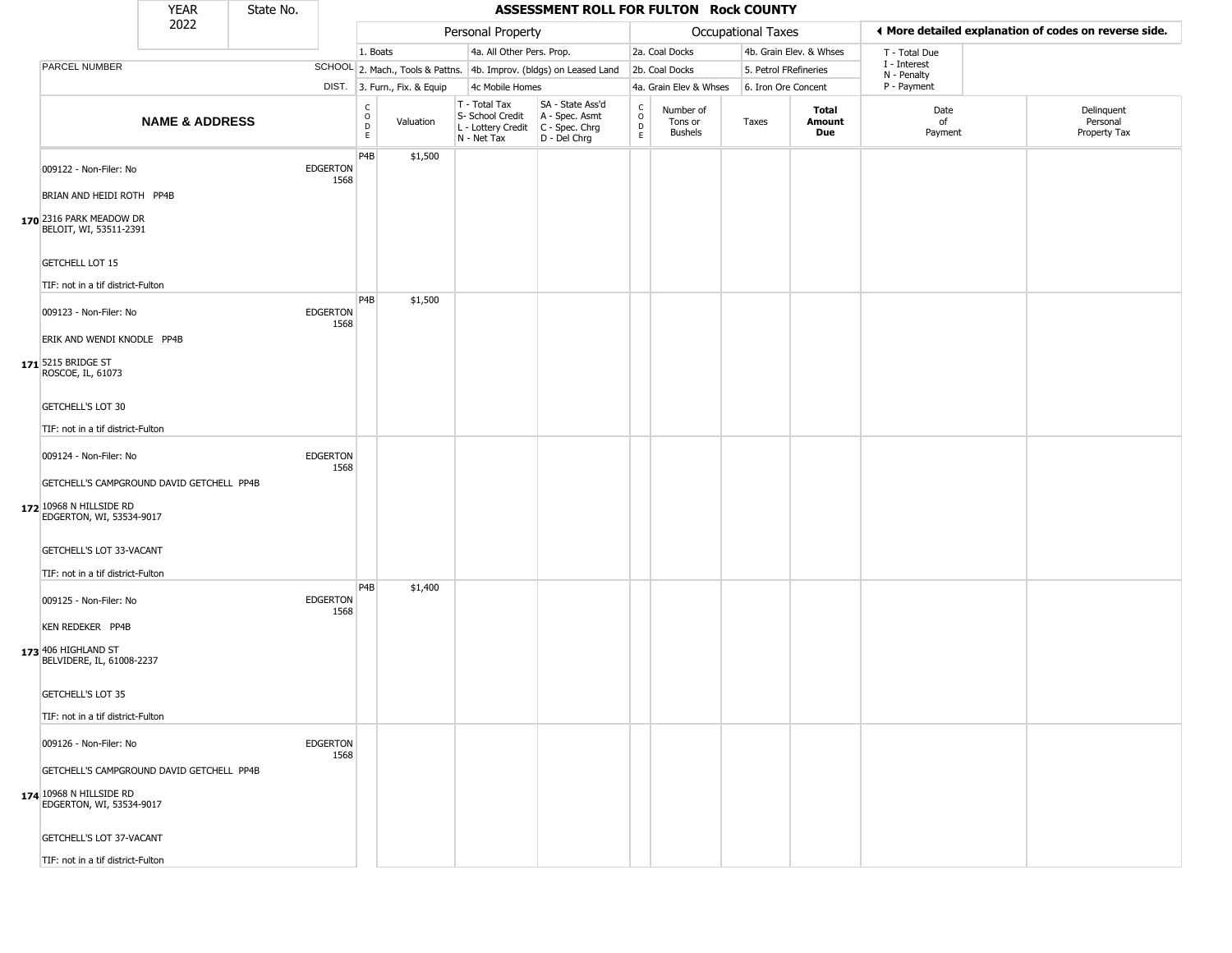|                                                                                  | <b>YEAR</b>               | State No. |                         |                                                          |                              |                                                                        | ASSESSMENT ROLL FOR FULTON Rock COUNTY                               |                                                |                                 |                       |                         |                             |                                                       |
|----------------------------------------------------------------------------------|---------------------------|-----------|-------------------------|----------------------------------------------------------|------------------------------|------------------------------------------------------------------------|----------------------------------------------------------------------|------------------------------------------------|---------------------------------|-----------------------|-------------------------|-----------------------------|-------------------------------------------------------|
|                                                                                  | 2022                      |           |                         |                                                          |                              | Personal Property                                                      |                                                                      |                                                |                                 | Occupational Taxes    |                         |                             | ◀ More detailed explanation of codes on reverse side. |
|                                                                                  |                           |           |                         | 1. Boats                                                 |                              | 4a. All Other Pers. Prop.                                              |                                                                      |                                                | 2a. Coal Docks                  |                       | 4b. Grain Elev. & Whses | T - Total Due               |                                                       |
| PARCEL NUMBER                                                                    |                           |           |                         |                                                          |                              |                                                                        | SCHOOL 2. Mach., Tools & Pattns. 4b. Improv. (bldgs) on Leased Land  |                                                | 2b. Coal Docks                  | 5. Petrol FRefineries |                         | I - Interest<br>N - Penalty |                                                       |
|                                                                                  |                           |           |                         |                                                          | DIST. 3. Furn., Fix. & Equip | 4c Mobile Homes                                                        |                                                                      |                                                | 4a. Grain Elev & Whses          | 6. Iron Ore Concent   |                         | P - Payment                 |                                                       |
|                                                                                  | <b>NAME &amp; ADDRESS</b> |           |                         | $\begin{matrix} 0 \\ 0 \\ D \end{matrix}$<br>$\mathsf E$ | Valuation                    | T - Total Tax<br>S- School Credit<br>L - Lottery Credit<br>N - Net Tax | SA - State Ass'd<br>A - Spec. Asmt<br>C - Spec. Chrg<br>D - Del Chrg | $\begin{matrix} 0 \\ 0 \\ D \end{matrix}$<br>E | Number of<br>Tons or<br>Bushels | Taxes                 | Total<br>Amount<br>Due  | Date<br>of<br>Payment       | Delinquent<br>Personal<br>Property Tax                |
| 009128 - Non-Filer: No                                                           |                           |           | <b>EDGERTON</b><br>1568 | P4B                                                      | \$1,400                      |                                                                        |                                                                      |                                                |                                 |                       |                         |                             |                                                       |
| KATHY CRAFT PP4B<br>175 422 RED WING LANE<br>DEKALB, IL, 60115                   |                           |           |                         |                                                          |                              |                                                                        |                                                                      |                                                |                                 |                       |                         |                             |                                                       |
| GETCHELL'S LOT 40<br>TIF: not in a tif district-Fulton                           |                           |           |                         |                                                          |                              |                                                                        |                                                                      |                                                |                                 |                       |                         |                             |                                                       |
| 009129 - Non-Filer: No                                                           |                           |           | <b>EDGERTON</b><br>1568 | P4B                                                      | \$1,200                      |                                                                        |                                                                      |                                                |                                 |                       |                         |                             |                                                       |
| BOB AND TRACY ZENKNER PP4B<br>176 324 S 7TH ST<br>DEKALB, IL, 60115-3835         |                           |           |                         |                                                          |                              |                                                                        |                                                                      |                                                |                                 |                       |                         |                             |                                                       |
| GETCHELL'S LOT 42<br>TIF: not in a tif district-Fulton                           |                           |           |                         |                                                          |                              |                                                                        |                                                                      |                                                |                                 |                       |                         |                             |                                                       |
| 009130 - Non-Filer: No                                                           |                           |           | <b>EDGERTON</b><br>1568 | P <sub>4</sub> B                                         | \$2,200                      |                                                                        |                                                                      |                                                |                                 |                       |                         |                             |                                                       |
| GETCHELL'S CAMPGROUND PP4B<br>177 10968 N HILLSIDE RD<br>EDGERTON, WI, 53534     |                           |           |                         |                                                          |                              |                                                                        |                                                                      |                                                |                                 |                       |                         |                             |                                                       |
| GETCHELL'S LOT 44-VACANT<br>TIF: not in a tif district-Fulton                    |                           |           |                         |                                                          |                              |                                                                        |                                                                      |                                                |                                 |                       |                         |                             |                                                       |
| 009131 - Non-Filer: No                                                           |                           |           | <b>EDGERTON</b><br>1568 | P <sub>4</sub> B                                         | \$6,500                      |                                                                        |                                                                      |                                                |                                 |                       |                         |                             |                                                       |
| ANDREW MCGRATH PP4B<br>178 PO BOX 112<br>AFTON, WI, 53501                        |                           |           |                         |                                                          |                              |                                                                        |                                                                      |                                                |                                 |                       |                         |                             |                                                       |
| MILTON KOA LOT 86                                                                |                           |           |                         |                                                          |                              |                                                                        |                                                                      |                                                |                                 |                       |                         |                             |                                                       |
| TIF: not in a tif district-Fulton<br>009133 - Non-Filer: No                      |                           |           | <b>EDGERTON</b><br>1568 | P4B                                                      | \$2,100                      |                                                                        |                                                                      |                                                |                                 |                       |                         |                             |                                                       |
| DAWN AND HOLLY STARKS PP4B<br>179 2408 PINEVIEW LN<br>JANESVILLE, WI, 53546-1192 |                           |           |                         |                                                          |                              |                                                                        |                                                                      |                                                |                                 |                       |                         |                             |                                                       |
| MILTON KOA LOT 165                                                               |                           |           |                         |                                                          |                              |                                                                        |                                                                      |                                                |                                 |                       |                         |                             |                                                       |
| TIF: not in a tif district-Fulton                                                |                           |           |                         |                                                          |                              |                                                                        |                                                                      |                                                |                                 |                       |                         |                             |                                                       |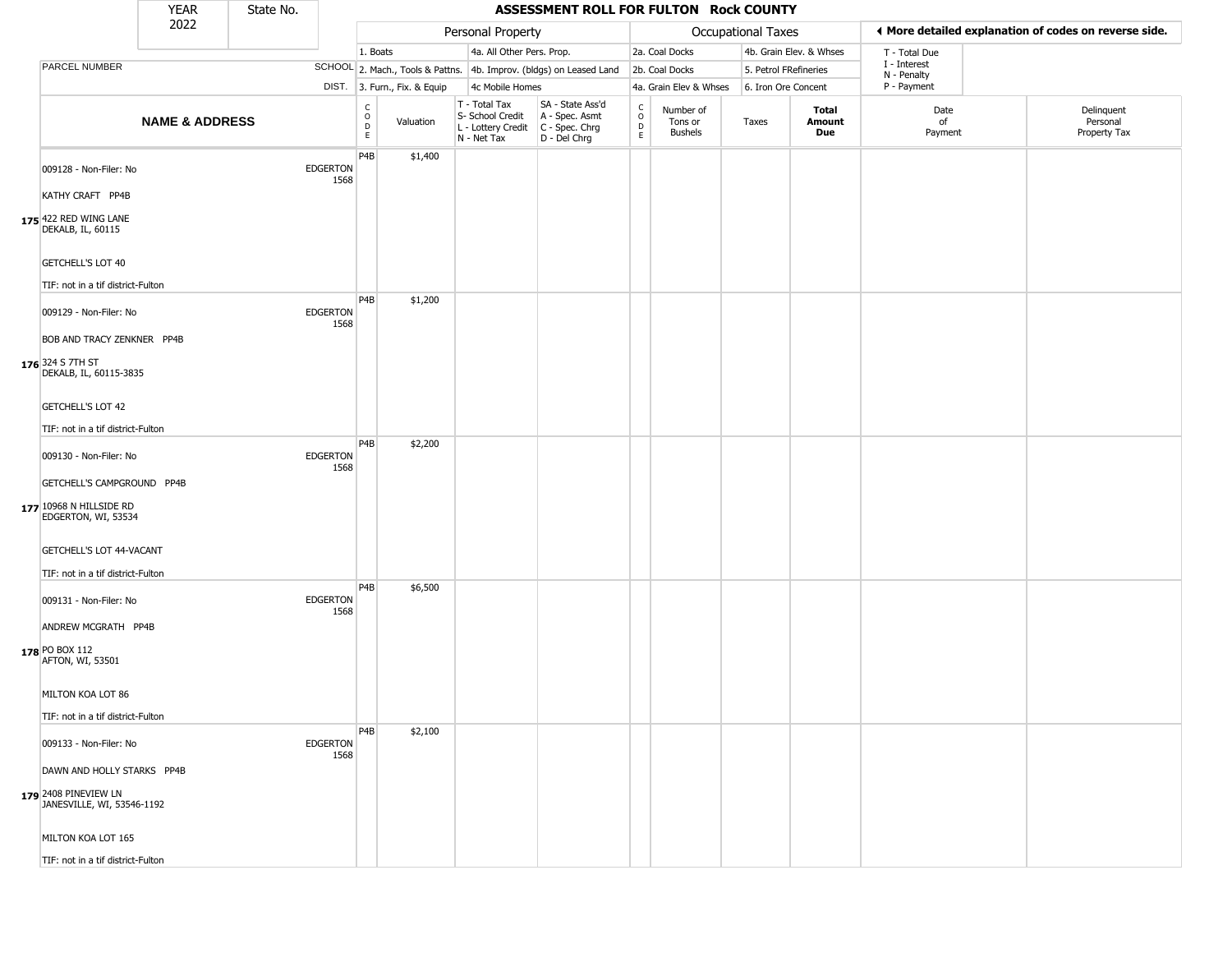|                                                                                                  | <b>YEAR</b>               | State No. |                         |                                                |                              |                                                                        | ASSESSMENT ROLL FOR FULTON Rock COUNTY                               |                                              |                                        |                       |                         |                             |                                                       |
|--------------------------------------------------------------------------------------------------|---------------------------|-----------|-------------------------|------------------------------------------------|------------------------------|------------------------------------------------------------------------|----------------------------------------------------------------------|----------------------------------------------|----------------------------------------|-----------------------|-------------------------|-----------------------------|-------------------------------------------------------|
|                                                                                                  | 2022                      |           |                         |                                                |                              | Personal Property                                                      |                                                                      |                                              |                                        | Occupational Taxes    |                         |                             | ◀ More detailed explanation of codes on reverse side. |
|                                                                                                  |                           |           |                         | 1. Boats                                       |                              | 4a. All Other Pers. Prop.                                              |                                                                      |                                              | 2a. Coal Docks                         |                       | 4b. Grain Elev. & Whses | T - Total Due               |                                                       |
| PARCEL NUMBER                                                                                    |                           |           |                         |                                                |                              |                                                                        | SCHOOL 2. Mach., Tools & Pattns. 4b. Improv. (bldgs) on Leased Land  |                                              | 2b. Coal Docks                         | 5. Petrol FRefineries |                         | I - Interest<br>N - Penalty |                                                       |
|                                                                                                  |                           |           |                         |                                                | DIST. 3. Furn., Fix. & Equip | 4c Mobile Homes                                                        |                                                                      |                                              | 4a. Grain Elev & Whses                 | 6. Iron Ore Concent   |                         | P - Payment                 |                                                       |
|                                                                                                  | <b>NAME &amp; ADDRESS</b> |           |                         | C<br>$\mathsf O$<br>$\mathsf D$<br>$\mathsf E$ | Valuation                    | T - Total Tax<br>S- School Credit<br>L - Lottery Credit<br>N - Net Tax | SA - State Ass'd<br>A - Spec. Asmt<br>C - Spec. Chrg<br>D - Del Chrg | $\int_{0}^{c}$<br>$\mathsf D$<br>$\mathsf E$ | Number of<br>Tons or<br><b>Bushels</b> | Taxes                 | Total<br>Amount<br>Due  | Date<br>of<br>Payment       | Delinquent<br>Personal<br>Property Tax                |
| 009134 - Non-Filer: No                                                                           |                           |           | <b>EDGERTON</b><br>1568 | P4B                                            | \$3,000                      |                                                                        |                                                                      |                                              |                                        |                       |                         |                             |                                                       |
| SHERRY VITTORI PP4B<br>180 23W431 GREEN TRAILS DR<br>NAPERVILLE, IL, 60540-9410                  |                           |           |                         |                                                |                              |                                                                        |                                                                      |                                              |                                        |                       |                         |                             |                                                       |
| MILTON KOA LOT 169                                                                               |                           |           |                         |                                                |                              |                                                                        |                                                                      |                                              |                                        |                       |                         |                             |                                                       |
| TIF: not in a tif district-Fulton                                                                |                           |           |                         |                                                |                              |                                                                        |                                                                      |                                              |                                        |                       |                         |                             |                                                       |
| 009135 - Non-Filer: No<br>JEFF & HEATHER PROWELL PP4B                                            |                           |           | <b>EDGERTON</b><br>1568 |                                                |                              |                                                                        |                                                                      |                                              |                                        |                       |                         |                             |                                                       |
| 181 38W778 CLOVERFIELD CIR<br>ST. CHARLES, IL, 60175                                             |                           |           |                         |                                                |                              |                                                                        |                                                                      |                                              |                                        |                       |                         |                             |                                                       |
| MILTON KOA LOT 118                                                                               |                           |           |                         |                                                |                              |                                                                        |                                                                      |                                              |                                        |                       |                         |                             |                                                       |
| TIF: not in a tif district-Fulton                                                                |                           |           |                         |                                                |                              |                                                                        |                                                                      |                                              |                                        |                       |                         |                             |                                                       |
| 009136 - Non-Filer: No                                                                           |                           |           | <b>EDGERTON</b><br>1568 |                                                |                              |                                                                        |                                                                      |                                              |                                        |                       |                         |                             |                                                       |
| GETCHELL'S CAMPGROUND DAVID GETCHELL PP4B<br>182 10968 N HILLSIDE RD<br>EDGERTON, WI, 53534-9017 |                           |           |                         |                                                |                              |                                                                        |                                                                      |                                              |                                        |                       |                         |                             |                                                       |
| GETCHELLI'S LOT 48-VACANT                                                                        |                           |           |                         |                                                |                              |                                                                        |                                                                      |                                              |                                        |                       |                         |                             |                                                       |
| TIF: not in a tif district-Fulton                                                                |                           |           |                         | P4B                                            | \$1,000                      |                                                                        |                                                                      |                                              |                                        |                       |                         |                             |                                                       |
| 009137 - Non-Filer: No<br>SCOTT AND JENNIFER MATHWIG PP4B                                        |                           |           | <b>EDGERTON</b><br>1568 |                                                |                              |                                                                        |                                                                      |                                              |                                        |                       |                         |                             |                                                       |
| 183 4412 W HIGHLAND RD<br>MEQUON, WI, 53092-1125                                                 |                           |           |                         |                                                |                              |                                                                        |                                                                      |                                              |                                        |                       |                         |                             |                                                       |
| MILTON KOA LOT 147                                                                               |                           |           |                         |                                                |                              |                                                                        |                                                                      |                                              |                                        |                       |                         |                             |                                                       |
| TIF: not in a tif district-Fulton<br>009139 - Non-Filer: No                                      |                           |           | EDGERTON P03<br>1568    | P <sub>4</sub> A                               | \$6,600<br>\$66,100          |                                                                        |                                                                      |                                              |                                        |                       |                         |                             |                                                       |
| <b>EDGERTON BURGERS INC CULVERS</b>                                                              |                           |           |                         |                                                |                              |                                                                        |                                                                      |                                              |                                        |                       |                         |                             |                                                       |
| 184 2651 KIRKING CT<br>PORTAGE, WI, 53901                                                        |                           |           |                         |                                                |                              |                                                                        |                                                                      |                                              |                                        |                       |                         |                             |                                                       |
| 571 E RICHARDSON SPRINGS RD                                                                      |                           |           |                         |                                                |                              |                                                                        |                                                                      |                                              |                                        |                       |                         |                             |                                                       |
| TIF: not in a tif district-Fulton                                                                |                           |           |                         |                                                |                              |                                                                        |                                                                      |                                              |                                        |                       |                         |                             |                                                       |
|                                                                                                  |                           |           | <b>Parcel Total</b>     |                                                | \$72,700                     |                                                                        |                                                                      |                                              |                                        |                       |                         |                             |                                                       |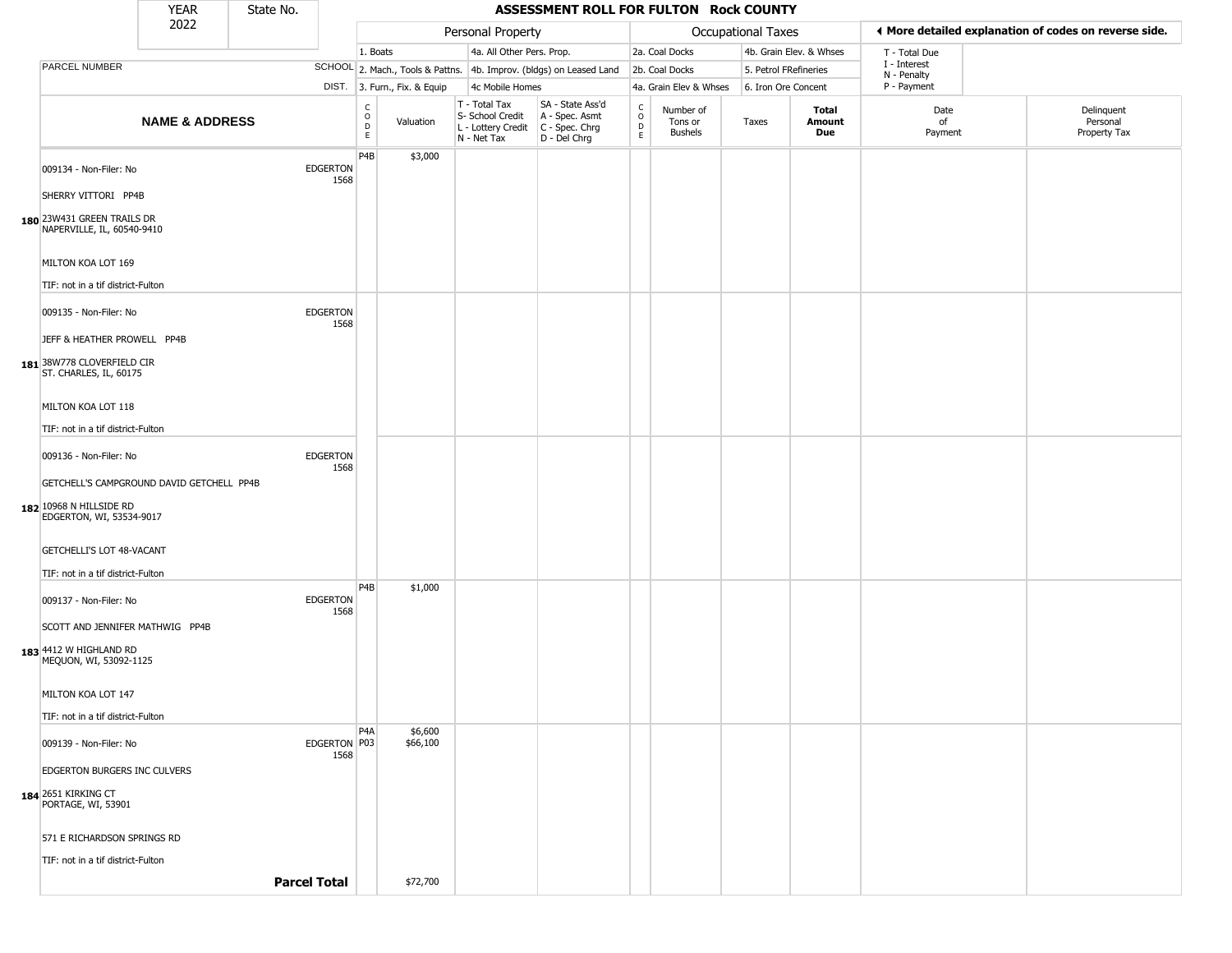|                                                                                 | <b>YEAR</b>               | State No. |                         |                                             |                              |                                                                        | ASSESSMENT ROLL FOR FULTON Rock COUNTY                               |                                |                                        |                       |                         |                             |                                                       |
|---------------------------------------------------------------------------------|---------------------------|-----------|-------------------------|---------------------------------------------|------------------------------|------------------------------------------------------------------------|----------------------------------------------------------------------|--------------------------------|----------------------------------------|-----------------------|-------------------------|-----------------------------|-------------------------------------------------------|
|                                                                                 | 2022                      |           |                         |                                             |                              | Personal Property                                                      |                                                                      |                                |                                        | Occupational Taxes    |                         |                             | ◀ More detailed explanation of codes on reverse side. |
|                                                                                 |                           |           |                         | 1. Boats                                    |                              | 4a. All Other Pers. Prop.                                              |                                                                      |                                | 2a. Coal Docks                         |                       | 4b. Grain Elev. & Whses | T - Total Due               |                                                       |
| PARCEL NUMBER                                                                   |                           |           |                         |                                             |                              |                                                                        | SCHOOL 2. Mach., Tools & Pattns. 4b. Improv. (bldgs) on Leased Land  |                                | 2b. Coal Docks                         | 5. Petrol FRefineries |                         | I - Interest<br>N - Penalty |                                                       |
|                                                                                 |                           |           |                         |                                             | DIST. 3. Furn., Fix. & Equip | 4c Mobile Homes                                                        |                                                                      |                                | 4a. Grain Elev & Whses                 | 6. Iron Ore Concent   |                         | P - Payment                 |                                                       |
|                                                                                 | <b>NAME &amp; ADDRESS</b> |           |                         | C<br>$\circ$<br>$\mathsf{D}$<br>$\mathsf E$ | Valuation                    | T - Total Tax<br>S- School Credit<br>L - Lottery Credit<br>N - Net Tax | SA - State Ass'd<br>A - Spec. Asmt<br>C - Spec. Chrg<br>D - Del Chrg | $\rm _o^C$<br>D<br>$\mathsf E$ | Number of<br>Tons or<br><b>Bushels</b> | Taxes                 | Total<br>Amount<br>Due  | Date<br>of<br>Payment       | Delinquent<br>Personal<br>Property Tax                |
| 009140 - Non-Filer: No                                                          |                           |           | <b>EDGERTON</b><br>1568 | P4B                                         | \$6,400                      |                                                                        |                                                                      |                                |                                        |                       |                         |                             |                                                       |
| GENE AND MERRIE GOZNER PP4B                                                     |                           |           |                         |                                             |                              |                                                                        |                                                                      |                                |                                        |                       |                         |                             |                                                       |
| 185 9596 CORNEILS RD<br>BRISTOL, IL, 60512-9776                                 |                           |           |                         |                                             |                              |                                                                        |                                                                      |                                |                                        |                       |                         |                             |                                                       |
| MILTON KOA LOT 175                                                              |                           |           |                         |                                             |                              |                                                                        |                                                                      |                                |                                        |                       |                         |                             |                                                       |
| TIF: not in a tif district-Fulton                                               |                           |           |                         | P <sub>4</sub> A                            | \$500                        |                                                                        |                                                                      |                                |                                        |                       |                         |                             |                                                       |
| 009141 - Non-Filer: Yes                                                         |                           |           | EDGERTON P03<br>1568    |                                             | \$9,300                      |                                                                        |                                                                      |                                |                                        |                       |                         |                             |                                                       |
| YETTIES BAR AND GRILL<br>186 11190 N GOEDE RD                                   |                           |           |                         |                                             |                              |                                                                        |                                                                      |                                |                                        |                       |                         |                             |                                                       |
| EDGERTON, WI, 53534-9053                                                        |                           |           |                         |                                             |                              |                                                                        |                                                                      |                                |                                        |                       |                         |                             |                                                       |
| 11190 N GOEDE RD                                                                |                           |           |                         |                                             |                              |                                                                        |                                                                      |                                |                                        |                       |                         |                             |                                                       |
| TIF: not in a tif district-Fulton                                               |                           |           |                         |                                             |                              |                                                                        |                                                                      |                                |                                        |                       |                         |                             |                                                       |
|                                                                                 |                           |           | <b>Parcel Total</b>     |                                             | \$9,800                      |                                                                        |                                                                      |                                |                                        |                       |                         |                             |                                                       |
| 009144 - Non-Filer: No<br>GREATAMERICA FINANCIAL SERVICES CORP DBA GREATAMERICA |                           |           | <b>EDGERTON</b><br>1568 | P03                                         | \$8,900                      |                                                                        |                                                                      |                                |                                        |                       |                         |                             |                                                       |
| FINANCIAL SERVICES CORP<br>187 625 1ST ST SE STE 800                            |                           |           |                         |                                             |                              |                                                                        |                                                                      |                                |                                        |                       |                         |                             |                                                       |
| CEDAR RAPIDS, IA, 52401-2031                                                    |                           |           |                         |                                             |                              |                                                                        |                                                                      |                                |                                        |                       |                         |                             |                                                       |
| 9209 N FULTON ST<br>TIF: not in a tif district-Fulton                           |                           |           |                         |                                             |                              |                                                                        |                                                                      |                                |                                        |                       |                         |                             |                                                       |
| 009145 - Non-Filer: Yes                                                         |                           |           | <b>EDGERTON</b><br>1568 | P03                                         | \$2,100                      |                                                                        |                                                                      |                                |                                        |                       |                         |                             |                                                       |
| GREAT LAKES COCA-COLA DISTRIBUTION, LLC C/O PROPERTY TAX DEPT                   |                           |           |                         |                                             |                              |                                                                        |                                                                      |                                |                                        |                       |                         |                             |                                                       |
| 188 6250 N RIVER RD, STE 9000<br>ROSEMONT, IL, 60018                            |                           |           |                         |                                             |                              |                                                                        |                                                                      |                                |                                        |                       |                         |                             |                                                       |
| 3516 COUNTY M                                                                   |                           |           |                         |                                             |                              |                                                                        |                                                                      |                                |                                        |                       |                         |                             |                                                       |
| TIF: not in a tif district-Fulton                                               |                           |           |                         |                                             |                              |                                                                        |                                                                      |                                |                                        |                       |                         |                             |                                                       |
| 009146 - Non-Filer: No                                                          |                           |           | <b>EDGERTON</b><br>1568 | P03                                         | \$1,300                      |                                                                        |                                                                      |                                |                                        |                       |                         |                             |                                                       |
| SAFEMARK SYSTEMS, L.P.<br>189 PO BOX 941460                                     |                           |           |                         |                                             |                              |                                                                        |                                                                      |                                |                                        |                       |                         |                             |                                                       |
| MAITLAND, FL, 32794-1460                                                        |                           |           |                         |                                             |                              |                                                                        |                                                                      |                                |                                        |                       |                         |                             |                                                       |
| 11102 N GOEDE RD                                                                |                           |           |                         |                                             |                              |                                                                        |                                                                      |                                |                                        |                       |                         |                             |                                                       |
| TIF: not in a tif district-Fulton                                               |                           |           |                         |                                             |                              |                                                                        |                                                                      |                                |                                        |                       |                         |                             |                                                       |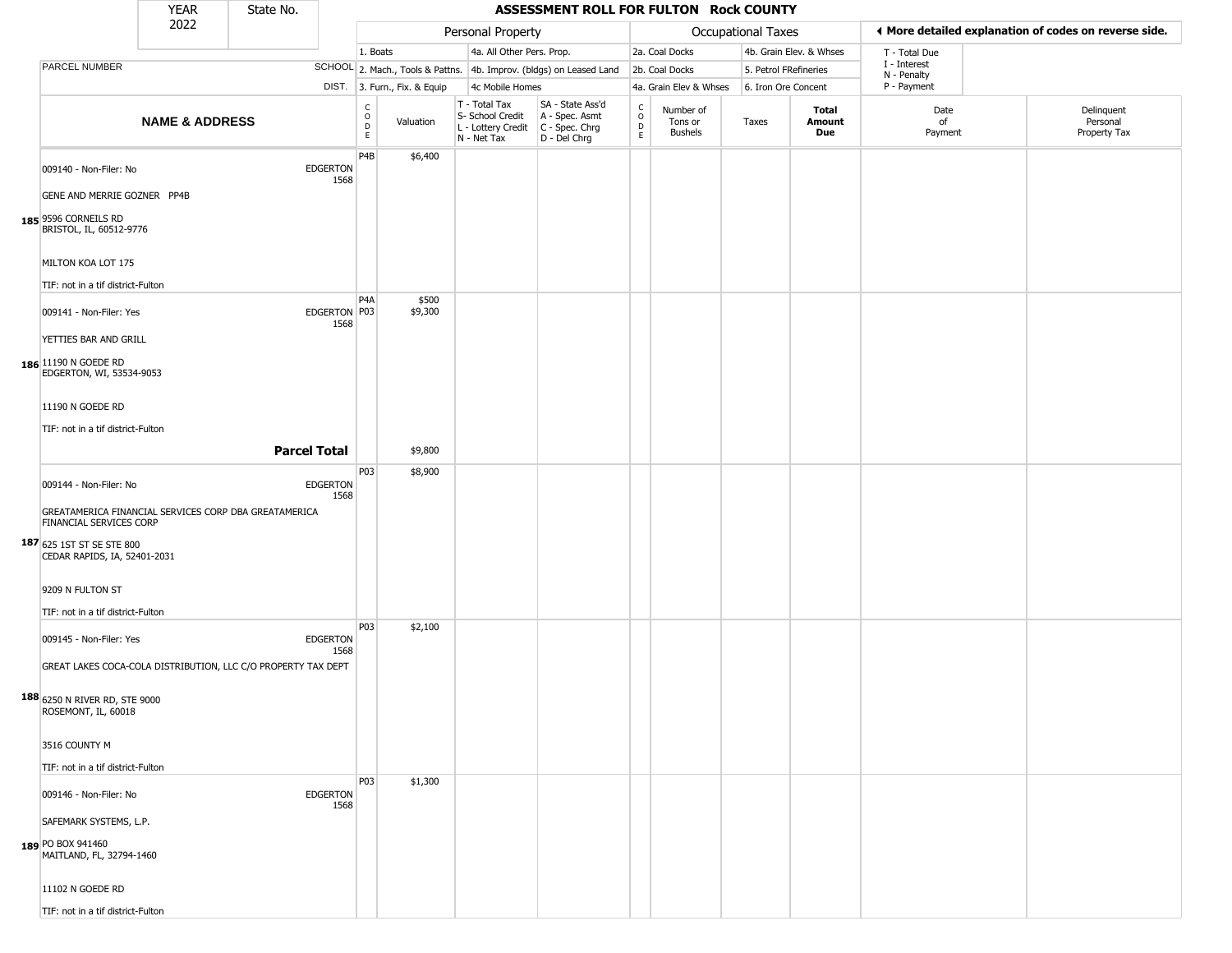|                                                                                                                 | <b>YEAR</b>               | State No. |                         | ASSESSMENT ROLL FOR FULTON Rock COUNTY      |          |                                                                                         |                                                                     |                                |                                        |                       |                         |                             |  |                                                       |
|-----------------------------------------------------------------------------------------------------------------|---------------------------|-----------|-------------------------|---------------------------------------------|----------|-----------------------------------------------------------------------------------------|---------------------------------------------------------------------|--------------------------------|----------------------------------------|-----------------------|-------------------------|-----------------------------|--|-------------------------------------------------------|
|                                                                                                                 | 2022                      |           |                         |                                             |          | Personal Property                                                                       |                                                                     |                                |                                        | Occupational Taxes    |                         |                             |  | ◀ More detailed explanation of codes on reverse side. |
|                                                                                                                 |                           |           |                         | 1. Boats                                    |          | 4a. All Other Pers. Prop.                                                               |                                                                     |                                | 2a. Coal Docks                         |                       | 4b. Grain Elev. & Whses | T - Total Due               |  |                                                       |
| PARCEL NUMBER                                                                                                   |                           |           |                         |                                             |          |                                                                                         | SCHOOL 2. Mach., Tools & Pattns. 4b. Improv. (bldgs) on Leased Land |                                | 2b. Coal Docks                         | 5. Petrol FRefineries |                         | I - Interest<br>N - Penalty |  |                                                       |
|                                                                                                                 |                           |           |                         | DIST. 3. Furn., Fix. & Equip                |          | 4c Mobile Homes                                                                         |                                                                     |                                | 4a. Grain Elev & Whses                 | 6. Iron Ore Concent   |                         | P - Payment                 |  |                                                       |
|                                                                                                                 | <b>NAME &amp; ADDRESS</b> |           |                         | $\frac{c}{0}$<br>Valuation<br>$\frac{D}{E}$ |          | T - Total Tax<br>S- School Credit<br>L - Lottery Credit   C - Spec. Chrg<br>N - Net Tax | SA - State Ass'd<br>A - Spec. Asmt<br>D - Del Chrg                  | $\rm _o^c$<br>D<br>$\mathsf E$ | Number of<br>Tons or<br><b>Bushels</b> | Taxes                 | Total<br>Amount<br>Due  | Date<br>of<br>Payment       |  | Delinquent<br>Personal<br>Property Tax                |
| 009147 - Non-Filer: Yes<br><b>BIOTECH SERVICES</b><br>190 640 E MALLWOOD DR<br>EDGERTON, WI, 53534-9018         |                           |           | <b>EDGERTON</b><br>1568 | P03                                         | \$2,600  |                                                                                         |                                                                     |                                |                                        |                       |                         |                             |  |                                                       |
| 640 E MALLWOOD DR<br>TIF: not in a tif district-Fulton                                                          |                           |           |                         |                                             |          |                                                                                         |                                                                     |                                |                                        |                       |                         |                             |  |                                                       |
| 009148 - Non-Filer: Yes<br>KURTZ CHIROPRACTIC<br>191 92 E STATE RD 59 STE C<br>EDGERTON, WI, 53534-9142         |                           |           | <b>EDGERTON</b><br>1568 | P03                                         | \$20,000 |                                                                                         |                                                                     |                                |                                        |                       |                         |                             |  |                                                       |
| 92 E STATE RD 59 STE C<br>TIF: not in a tif district-Fulton                                                     |                           |           |                         |                                             |          |                                                                                         |                                                                     |                                |                                        |                       |                         |                             |  |                                                       |
| 009150 - Non-Filer: Yes<br>PETERSON CHIROPRACTIC<br>192 92 E STATE RD 59 STE B<br>EDGERTON, WI, 53534-9142      |                           |           | <b>EDGERTON</b><br>1568 | P03                                         | \$20,000 |                                                                                         |                                                                     |                                |                                        |                       |                         |                             |  |                                                       |
| 92 E STATE RD 59 STE B<br>TIF: not in a tif district-Fulton                                                     |                           |           |                         |                                             |          |                                                                                         |                                                                     |                                |                                        |                       |                         |                             |  |                                                       |
| 009152 - Non-Filer: No<br>SPECTRASITE COMMUNICATIONS, INC TOWER<br>193 PO BOX 723597<br>ATLANTA, GA, 31139-0597 |                           |           | <b>EDGERTON</b><br>1568 | P <sub>4</sub> A                            | \$12,500 |                                                                                         |                                                                     |                                |                                        |                       |                         |                             |  |                                                       |
| 298 E STATE RD 59 - TOWER<br>TIF: not in a tif district-Fulton                                                  |                           |           |                         |                                             |          |                                                                                         |                                                                     |                                |                                        |                       |                         |                             |  |                                                       |
| 009153 - Non-Filer: No                                                                                          |                           |           | <b>EDGERTON</b><br>1568 | P03                                         | \$7,000  |                                                                                         |                                                                     |                                |                                        |                       |                         |                             |  |                                                       |
| DIRECTV, LLC c/o KROLL LLC<br>194 PO BOX 2789<br>ADDISON, TX, 75001                                             |                           |           |                         |                                             |          |                                                                                         |                                                                     |                                |                                        |                       |                         |                             |  |                                                       |
| <b>VARIOUS</b><br>TIF: not in a tif district-Fulton                                                             |                           |           |                         |                                             |          |                                                                                         |                                                                     |                                |                                        |                       |                         |                             |  |                                                       |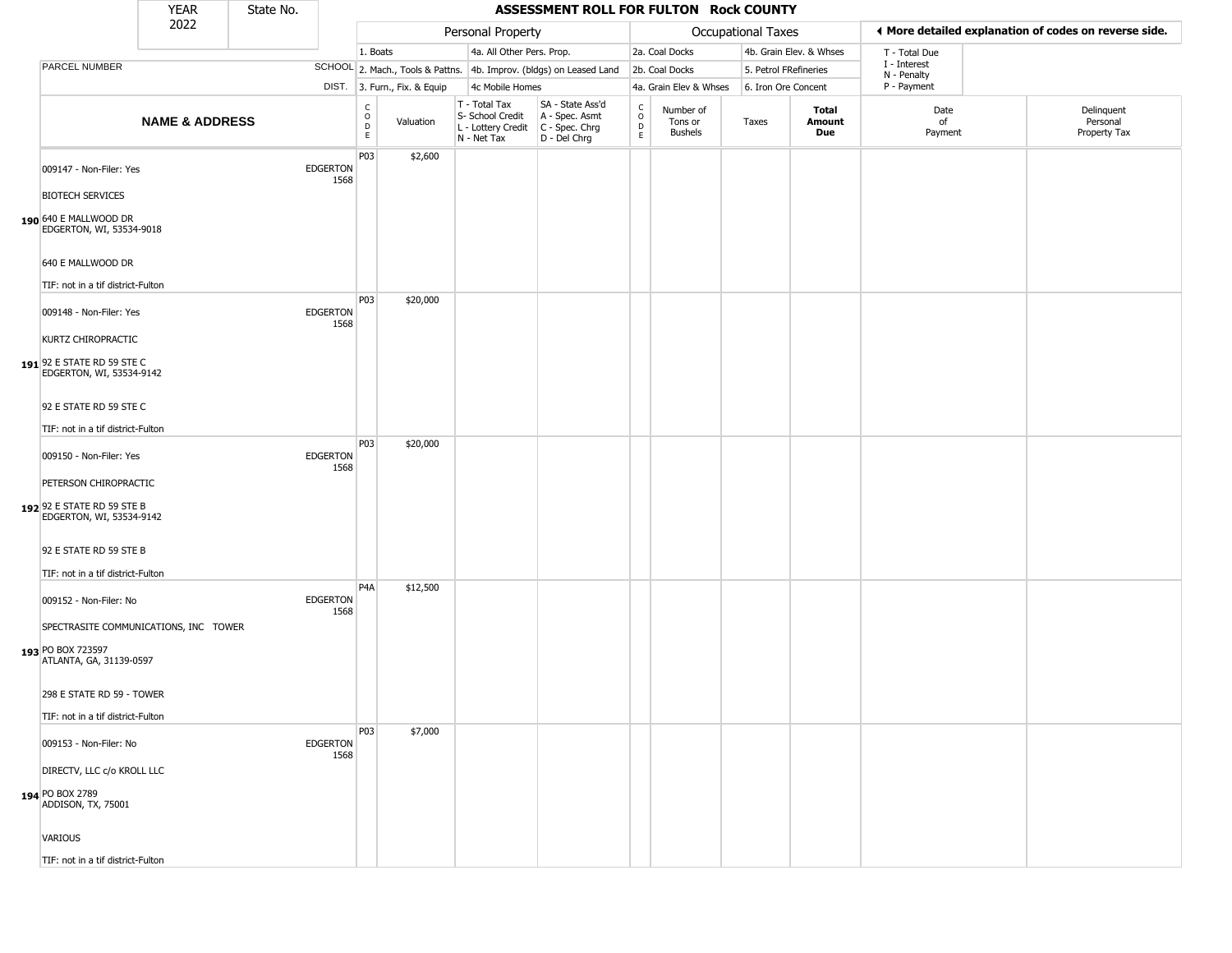|                                                                             | YEAR                      | State No. |                         |                              |                              |                                                                        | ASSESSMENT ROLL FOR FULTON Rock COUNTY                               |                                              |                                        |                       |                         |                             |                                                       |
|-----------------------------------------------------------------------------|---------------------------|-----------|-------------------------|------------------------------|------------------------------|------------------------------------------------------------------------|----------------------------------------------------------------------|----------------------------------------------|----------------------------------------|-----------------------|-------------------------|-----------------------------|-------------------------------------------------------|
|                                                                             | 2022                      |           |                         |                              |                              | Personal Property                                                      |                                                                      |                                              |                                        | Occupational Taxes    |                         |                             | ♦ More detailed explanation of codes on reverse side. |
|                                                                             |                           |           |                         | 1. Boats                     |                              | 4a. All Other Pers. Prop.                                              |                                                                      |                                              | 2a. Coal Docks                         |                       | 4b. Grain Elev. & Whses | T - Total Due               |                                                       |
| PARCEL NUMBER                                                               |                           |           |                         |                              |                              |                                                                        | SCHOOL 2. Mach., Tools & Pattns. 4b. Improv. (bldgs) on Leased Land  |                                              | 2b. Coal Docks                         | 5. Petrol FRefineries |                         | I - Interest<br>N - Penalty |                                                       |
|                                                                             |                           |           |                         |                              | DIST. 3. Furn., Fix. & Equip | 4c Mobile Homes                                                        |                                                                      |                                              | 4a. Grain Elev & Whses                 | 6. Iron Ore Concent   |                         | P - Payment                 |                                                       |
|                                                                             | <b>NAME &amp; ADDRESS</b> |           |                         | C<br>$\mathsf{O}$<br>D<br>E. | Valuation                    | T - Total Tax<br>S- School Credit<br>L - Lottery Credit<br>N - Net Tax | SA - State Ass'd<br>A - Spec. Asmt<br>C - Spec. Chrg<br>D - Del Chrg | $\int_{0}^{c}$<br>$\mathsf D$<br>$\mathsf E$ | Number of<br>Tons or<br><b>Bushels</b> | Taxes                 | Total<br>Amount<br>Due  | Date<br>of<br>Payment       | Delinquent<br>Personal<br>Property Tax                |
| 009158 - Non-Filer: No                                                      |                           |           | <b>EDGERTON</b><br>1568 | P4B                          | \$1,700                      |                                                                        |                                                                      |                                              |                                        |                       |                         |                             |                                                       |
| KEITH AND KARA HELMLINGER PP4B<br>195 46W566 LOCUST ST<br>ELBURN, IL, 60119 |                           |           |                         |                              |                              |                                                                        |                                                                      |                                              |                                        |                       |                         |                             |                                                       |
| <b>GETCHELL'S LOT 25</b>                                                    |                           |           |                         |                              |                              |                                                                        |                                                                      |                                              |                                        |                       |                         |                             |                                                       |
| TIF: not in a tif district-Fulton                                           |                           |           |                         | P4B                          | \$4,900                      |                                                                        |                                                                      |                                              |                                        |                       |                         |                             |                                                       |
| 009159 - Non-Filer: No<br>GARY AND JEAN NEVORASKI PP4B                      |                           |           | <b>EDGERTON</b><br>1568 |                              |                              |                                                                        |                                                                      |                                              |                                        |                       |                         |                             |                                                       |
| 196 1220 DIAMOND LAKE CIR<br>NAPLES, FL, 34114-9217                         |                           |           |                         |                              |                              |                                                                        |                                                                      |                                              |                                        |                       |                         |                             |                                                       |
| MILTON KOA LOT 76                                                           |                           |           |                         |                              |                              |                                                                        |                                                                      |                                              |                                        |                       |                         |                             |                                                       |
| TIF: not in a tif district-Fulton                                           |                           |           |                         | P03                          | \$6,100                      |                                                                        |                                                                      |                                              |                                        |                       |                         |                             |                                                       |
| 009160 - Non-Filer: Yes<br>THE FULTON STORE                                 |                           |           | <b>EDGERTON</b><br>1568 |                              |                              |                                                                        |                                                                      |                                              |                                        |                       |                         |                             |                                                       |
| 197 9413 N CTH H<br>Edgerton, WI, 54534                                     |                           |           |                         |                              |                              |                                                                        |                                                                      |                                              |                                        |                       |                         |                             |                                                       |
| 9413 N CTH H                                                                |                           |           |                         |                              |                              |                                                                        |                                                                      |                                              |                                        |                       |                         |                             |                                                       |
| TIF: not in a tif district-Fulton                                           |                           |           |                         |                              | \$0                          |                                                                        |                                                                      |                                              |                                        |                       |                         |                             |                                                       |
| 009161 - Non-Filer: No<br><b>MILTON KOA</b>                                 |                           |           | <b>EDGERTON</b><br>1568 |                              | \$0<br>\$0<br>\$0            |                                                                        |                                                                      |                                              |                                        |                       |                         |                             |                                                       |
| 198 872 E STATE RD 59<br>MILTON, WI, 53563-8919                             |                           |           |                         |                              |                              |                                                                        |                                                                      |                                              |                                        |                       |                         |                             |                                                       |
| MILTON KOA LOT 135                                                          |                           |           |                         |                              |                              |                                                                        |                                                                      |                                              |                                        |                       |                         |                             |                                                       |
| TIF: not in a tif district-Fulton                                           |                           |           | <b>Parcel Total</b>     |                              | \$0                          |                                                                        |                                                                      |                                              |                                        |                       |                         |                             |                                                       |
| 009163 - Non-Filer: Yes                                                     |                           |           | <b>EDGERTON</b><br>1568 | P03                          | \$4,300                      |                                                                        |                                                                      |                                              |                                        |                       |                         |                             |                                                       |
| WABASHA LEASING, LLC<br>199 PO BOX 80615<br>INDIANAPOLIS, IN, 46280         |                           |           |                         |                              |                              |                                                                        |                                                                      |                                              |                                        |                       |                         |                             |                                                       |
| 718 E STATE ROAD 59                                                         |                           |           |                         |                              |                              |                                                                        |                                                                      |                                              |                                        |                       |                         |                             |                                                       |
| TIF: not in a tif district-Fulton                                           |                           |           |                         |                              |                              |                                                                        |                                                                      |                                              |                                        |                       |                         |                             |                                                       |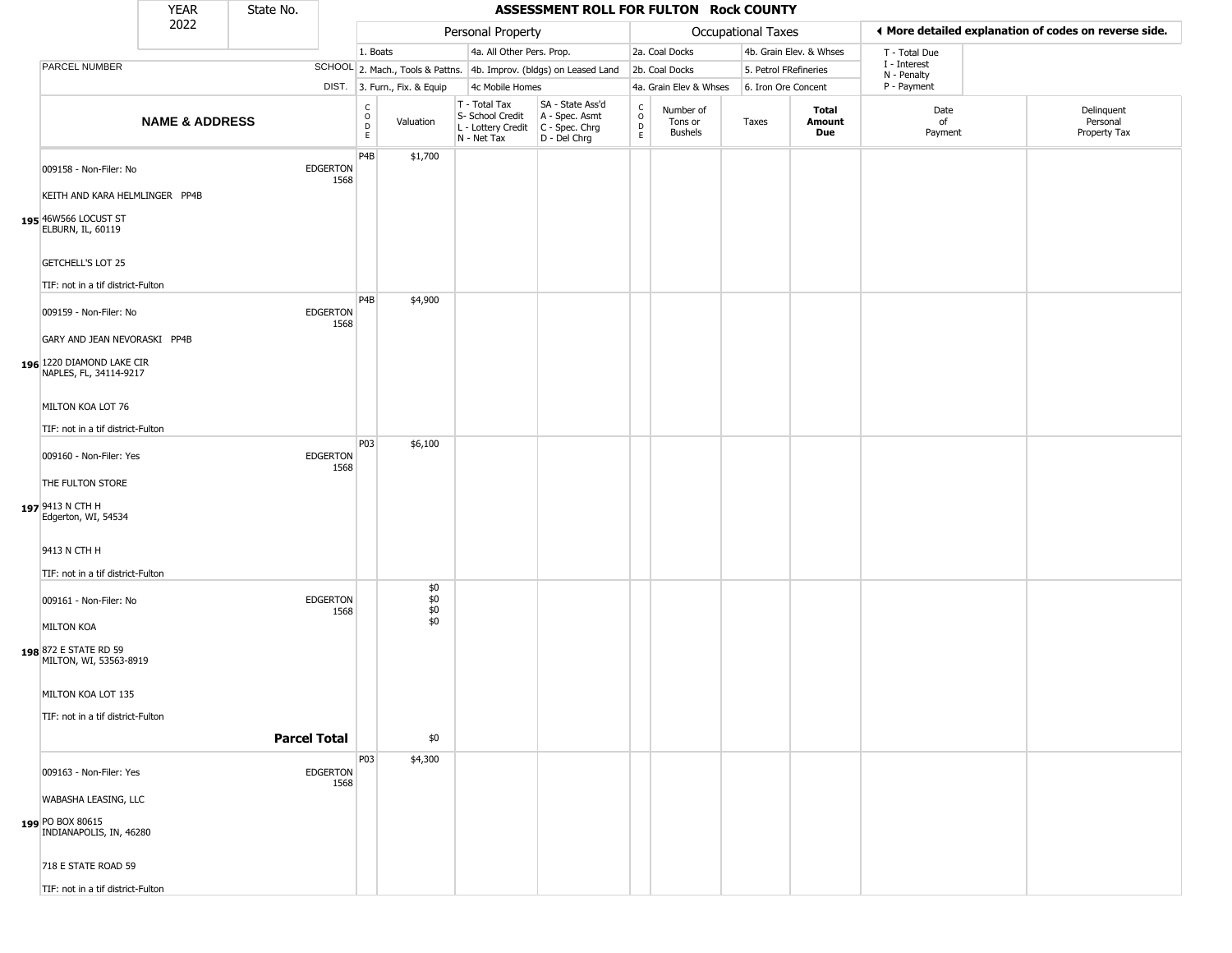|                                                                       | <b>YEAR</b>               | State No.     |                         |                        |                              |                                                                        | ASSESSMENT ROLL FOR FULTON Rock COUNTY                               |                         |                                        |                       |                         |                                  |                                                       |
|-----------------------------------------------------------------------|---------------------------|---------------|-------------------------|------------------------|------------------------------|------------------------------------------------------------------------|----------------------------------------------------------------------|-------------------------|----------------------------------------|-----------------------|-------------------------|----------------------------------|-------------------------------------------------------|
|                                                                       | 2022                      |               |                         |                        |                              | Personal Property                                                      |                                                                      |                         |                                        | Occupational Taxes    |                         |                                  | ♦ More detailed explanation of codes on reverse side. |
|                                                                       |                           |               |                         | 1. Boats               |                              | 4a. All Other Pers. Prop.                                              |                                                                      |                         | 2a. Coal Docks                         |                       | 4b. Grain Elev. & Whses | T - Total Due                    |                                                       |
| PARCEL NUMBER                                                         |                           |               |                         |                        |                              |                                                                        | SCHOOL 2. Mach., Tools & Pattns. 4b. Improv. (bldgs) on Leased Land  |                         | 2b. Coal Docks                         | 5. Petrol FRefineries |                         | I - Interest<br>N - Penalty      |                                                       |
|                                                                       |                           |               |                         |                        | DIST. 3. Furn., Fix. & Equip | 4c Mobile Homes                                                        |                                                                      |                         | 4a. Grain Elev & Whses                 | 6. Iron Ore Concent   |                         | P - Payment                      |                                                       |
|                                                                       | <b>NAME &amp; ADDRESS</b> |               |                         | C<br>$\circ$<br>D<br>E | Valuation                    | T - Total Tax<br>S- School Credit<br>L - Lottery Credit<br>N - Net Tax | SA - State Ass'd<br>A - Spec. Asmt<br>C - Spec. Chrg<br>D - Del Chrg | C<br>$\circ$<br>D<br>E. | Number of<br>Tons or<br><b>Bushels</b> | Taxes                 | Total<br>Amount<br>Due  | Date<br><sub>of</sub><br>Payment | Delinquent<br>Personal<br>Property Tax                |
| 009164 - Non-Filer: No<br>BAXTER HEALTHCARE CORPORATION C/O RYAN, LLC |                           |               | <b>EDGERTON</b><br>1568 | P03                    | \$3,100                      |                                                                        |                                                                      |                         |                                        |                       |                         |                                  |                                                       |
| 200 PO BOX 4900 DEPT -313<br>SCOTTSDALE, AZ, 85261                    |                           |               |                         |                        |                              |                                                                        |                                                                      |                         |                                        |                       |                         |                                  |                                                       |
| 3202 W COUNTY RD M                                                    |                           |               |                         |                        |                              |                                                                        |                                                                      |                         |                                        |                       |                         |                                  |                                                       |
| TIF: not in a tif district-Fulton                                     |                           |               |                         |                        |                              |                                                                        |                                                                      |                         |                                        |                       |                         |                                  |                                                       |
| 009165 - Non-Filer: No                                                |                           |               | <b>EDGERTON</b><br>1568 | P <sub>4</sub> A       | \$400                        |                                                                        |                                                                      |                         |                                        |                       |                         |                                  |                                                       |
| NUCO2 SUPPLY LLC                                                      |                           |               |                         |                        |                              |                                                                        |                                                                      |                         |                                        |                       |                         |                                  |                                                       |
| 201 10 RIVERVIEW DR, TAX DEPT<br>DANBURY, CT, 06810                   |                           |               |                         |                        |                              |                                                                        |                                                                      |                         |                                        |                       |                         |                                  |                                                       |
| 3515 W COUNTRY M                                                      |                           |               |                         |                        |                              |                                                                        |                                                                      |                         |                                        |                       |                         |                                  |                                                       |
| TIF: not in a tif district-Fulton                                     |                           |               |                         | P03                    | \$600                        |                                                                        |                                                                      |                         |                                        |                       |                         |                                  |                                                       |
| 009166 - Non-Filer: No                                                |                           |               | <b>MILTON</b><br>3612   |                        |                              |                                                                        |                                                                      |                         |                                        |                       |                         |                                  |                                                       |
| PITNEY BOWES GLOBAL FINANCIAL SVCS LLC                                |                           |               |                         |                        |                              |                                                                        |                                                                      |                         |                                        |                       |                         |                                  |                                                       |
| 202 5310 CYPRESS CENTER DR<br>TAMPA, FL, 33609                        |                           |               |                         |                        |                              |                                                                        |                                                                      |                         |                                        |                       |                         |                                  |                                                       |
| 328 E ELLENDALE                                                       |                           |               |                         |                        |                              |                                                                        |                                                                      |                         |                                        |                       |                         |                                  |                                                       |
| TIF: not in a tif district-Fulton                                     |                           |               |                         |                        |                              |                                                                        |                                                                      |                         |                                        |                       |                         |                                  |                                                       |
| NO. OF PARCELS 202                                                    |                           | <b>TOTALS</b> | ▶                       |                        | 2,154,600.00                 |                                                                        |                                                                      |                         |                                        |                       |                         |                                  |                                                       |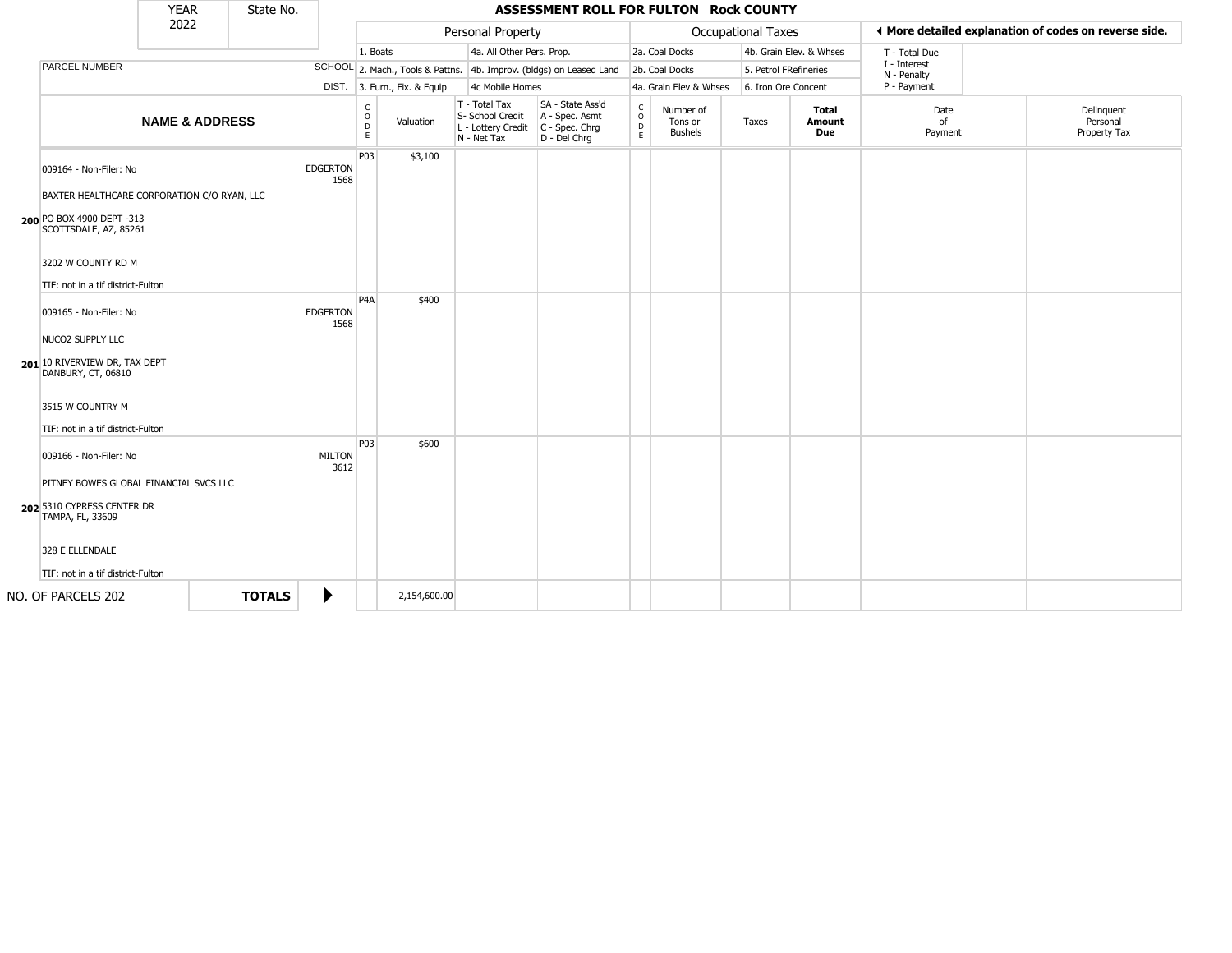| Class                 | <b>Total PP Records   Total Valuation</b> |             |
|-----------------------|-------------------------------------------|-------------|
| No Value              | 17                                        | \$0         |
| <b>P01</b>            | 1                                         | \$1,900     |
| P <sub>0</sub> 3      | 45                                        | \$1,462,900 |
| P4A                   | 24                                        | \$138,400   |
| P4B                   | 133                                       | \$551,400   |
| <b>State Assessed</b> | 1                                         | \$0         |
| Total:                | 202                                       | \$2154600   |

# **Municipality Totals by Class Municipality Totals - By County and Class**

| County      | <b>Class</b>          | <b>Total PP Records   Total Valuation</b> |             |
|-------------|-----------------------|-------------------------------------------|-------------|
| <b>Rock</b> | No Value              | 17                                        | \$0         |
|             | <b>P01</b>            | 1                                         | \$1,900     |
|             | <b>P03</b>            | 45                                        | \$1,462,900 |
|             | P <sub>4</sub> A      | 24                                        | \$138,400   |
|             | P <sub>4</sub> B      | 133                                       | \$551,400   |
|             | <b>State Assessed</b> | 1                                         | \$0         |
|             | Total:                | 202                                       | \$2,154,600 |
| Total:      |                       | 202                                       | \$2,154,600 |

# **Municipality Totals - By County, TIF, Class**

| County      | <b>TIF District</b> | <b>Class</b>          | <b>Total PP Records   Total Valuation</b> |             |
|-------------|---------------------|-----------------------|-------------------------------------------|-------------|
| <b>Rock</b> |                     | <b>No Value</b>       | 17                                        | \$0         |
|             |                     | <b>P01</b>            | 1                                         | \$1,900     |
|             |                     | <b>P03</b>            | 45                                        | \$1,462,900 |
|             |                     | P <sub>4</sub> A      | 24                                        | \$138,400   |
|             |                     | P <sub>4</sub> B      | 133                                       | \$551,400   |
|             |                     | <b>State Assessed</b> | 1                                         | \$0         |
|             |                     | Total:                | 202                                       | \$2,154,600 |
|             | Total:              |                       | 202                                       | \$2,154,600 |
| Total:      |                     |                       | 202                                       | \$2,154,600 |

### **Municipality Totals - By County, School District, Class**

| County      | <b>School District1</b> | Class                 | <b>Total PP Records   Total Valuation</b> |             |
|-------------|-------------------------|-----------------------|-------------------------------------------|-------------|
| <b>Rock</b> | <b>EDGERTON</b>         | <b>No Value</b>       | 17                                        | \$0         |
|             |                         | <b>P01</b>            | 1                                         | \$1,900     |
|             |                         | <b>P03</b>            | 42                                        | \$1,436,900 |
|             |                         | <b>P4A</b>            | 21                                        | \$121,600   |
|             |                         | P <sub>4</sub> B      | 133                                       | \$551,400   |
|             |                         | <b>State Assessed</b> | 1                                         | \$0         |
|             |                         | Total:                | 197                                       | \$2,111,800 |